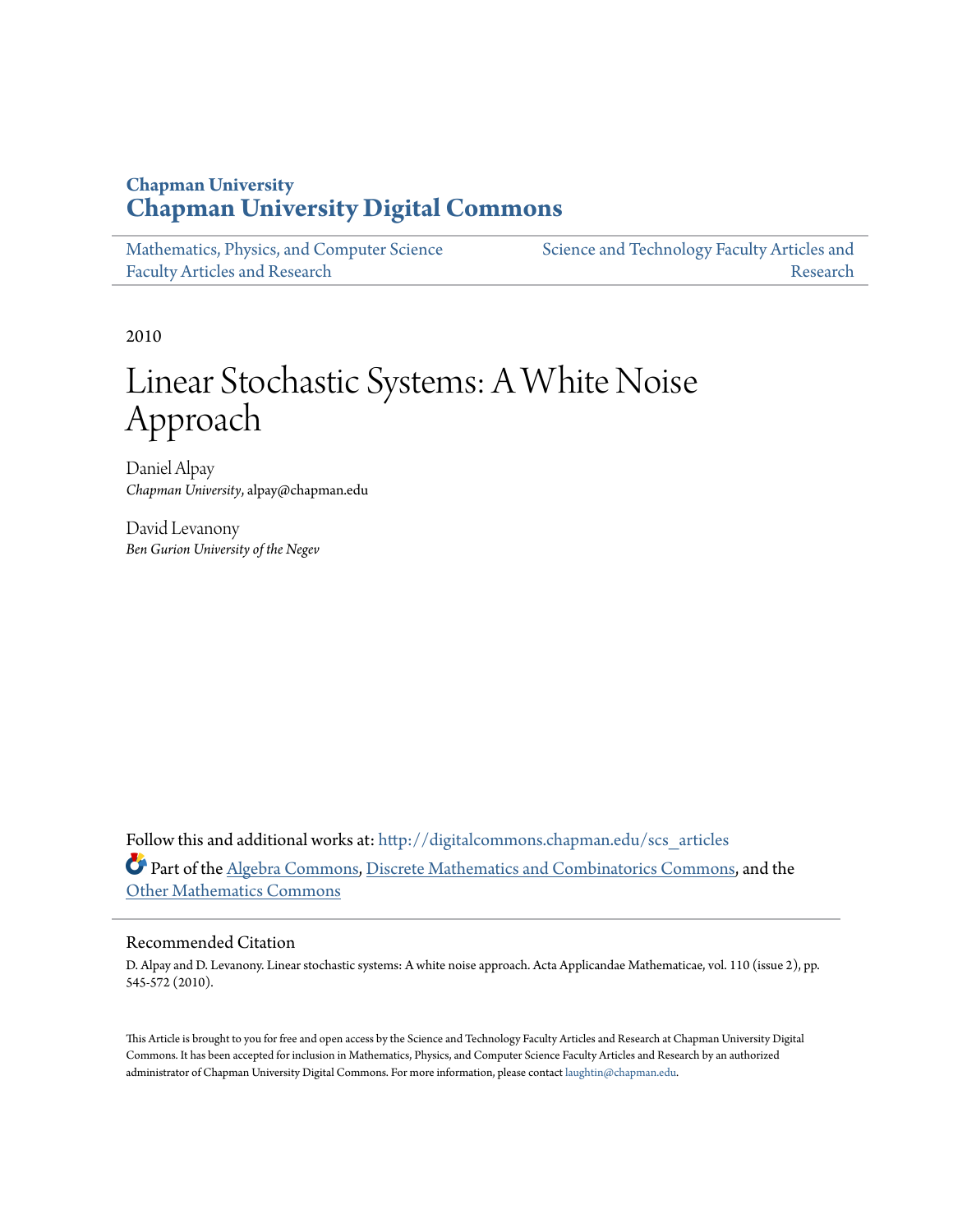## Linear Stochastic Systems: A White Noise Approach

#### **Comments**

This is a pre-copy-editing, author-produced PDF of an article accepted for publication in *Acta Applicandae Mathematicae*, volume 110, issue 2, in 2010 following peer review. The final publication is available at Springer via [DOI: 10.1007/s10440-009-9461-1](http://dx.doi.org/10.1007/s10440-009-9461-1)

**Copyright** Springer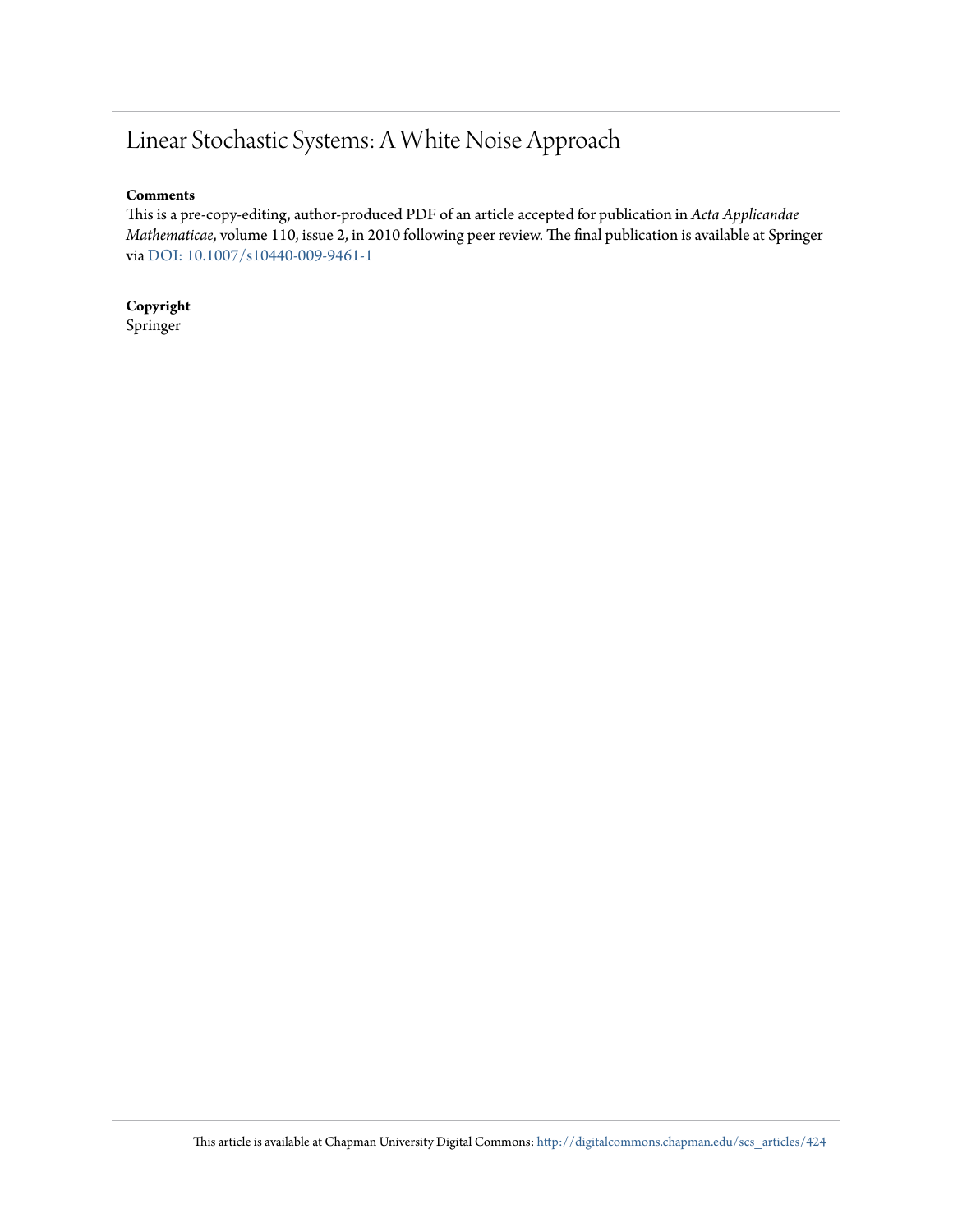#### LINEAR STOCHASTIC SYSTEMS: A WHITE NOISE APPROACH

DANIEL ALPAY AND DAVID LEVANONY

Abstract. Using the white noise setting, in particular the Wick product, the Hermite transform, and the Kondratiev space, we present a new approach to study linear stochastic systems, where randomness is also included in the transfer function. We prove BIBO type stability theorems for these systems, both in the discrete and continuous time cases. We also consider the case of dissipative systems for both discrete and continuous time systems. We further study  $\ell_1$ - $\ell_2$  stability in the discrete time case, and  $\mathbf{L}_2$ - $\mathbf{L}_{\infty}$ stability in the continuous time case.

#### **CONTENTS**

|    | Introduction                                        |    |
|----|-----------------------------------------------------|----|
| 2. | The white noise space setting                       | 9  |
| 3. | BIBO stable linear discrete time stochastic systems | 11 |
|    | 4. $\ell_1$ - $\ell_2$ stable random systems        | 15 |
|    | 5. Dissipative discrete time random systems         | 18 |
| 6. | The Bochner-Chandrasekharan theorem                 | 23 |
|    | 7. BIBO stability: The continuous time case         | 26 |
|    | 8. Dissipative continuous time random systems       | 30 |
|    | 9. $\mathbf{L}_2$ - $\mathbf{L}_{\infty}$ stability | 31 |
|    | References                                          | 33 |

#### 1. INTRODUCTION

<span id="page-2-0"></span>In this paper we propose a new approach for the study of uncertainty within the theory of linear stochastic systems, and prove a number of stability theorems. To set the problems and results in perspective we

<sup>1991</sup> *Mathematics Subject Classification.* Primary: 93E03, 60H40; Secondary: 46E22, 47B32.

*Key words and phrases.* random systems, stability, Wick product, white noise space.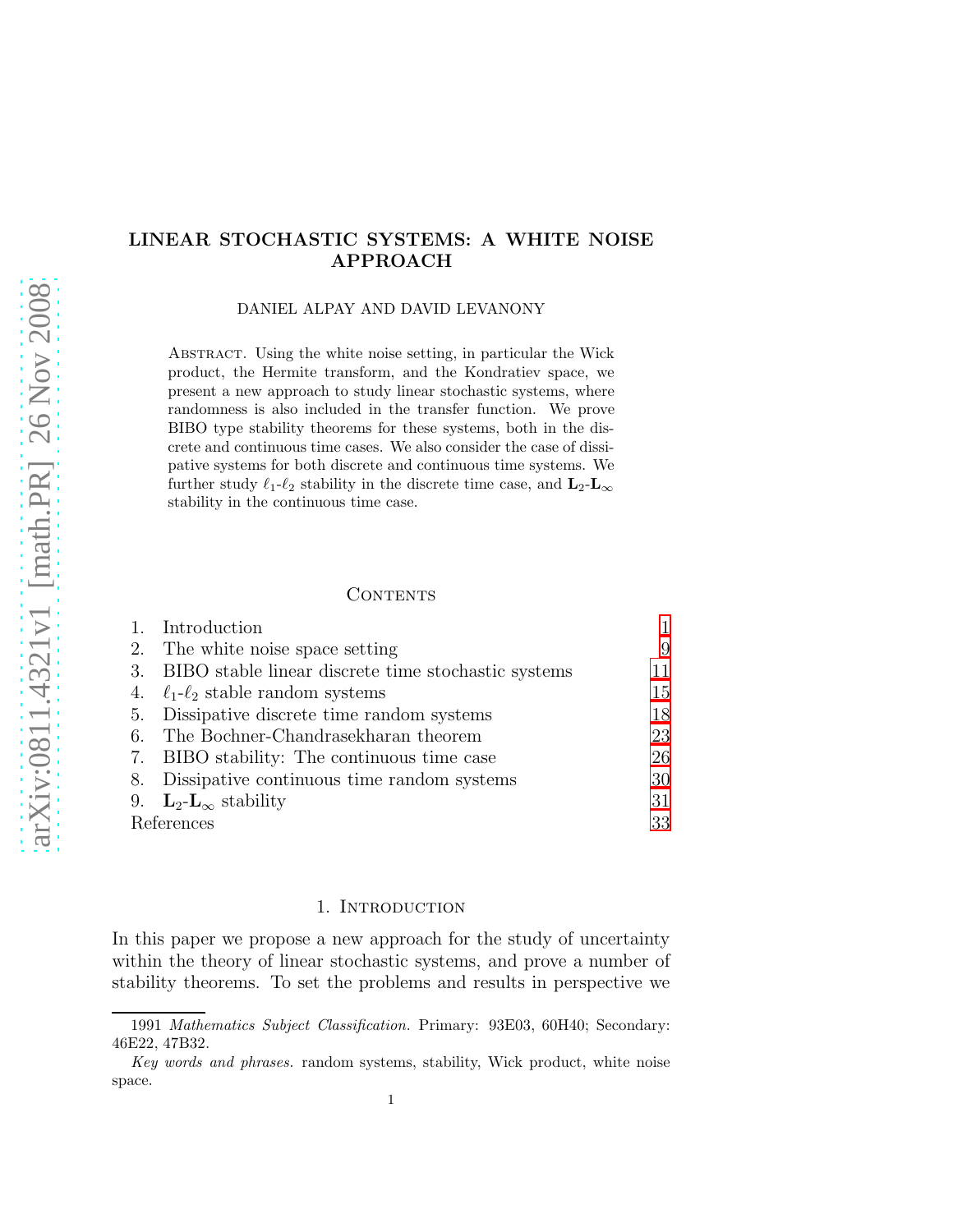#### 2 D. ALPAY AND D. LEVANONY

begin with a brief historical introduction. Linear system theory, operator theory and the theory of analytic functions have a long history of interactions, and two notable milestones are the work of M. Livsic on the characteristic operator function, see [\[45\]](#page-37-0), [\[46\]](#page-37-1), [\[47\]](#page-37-2), and the work of R. Kalman, see [\[39\]](#page-36-0). The discussion of what is linear system theory would lead us too far away, and we refer the reader to [\[38\]](#page-36-1) for more information. We also refer to [\[33\]](#page-36-2) and [\[1\]](#page-34-1) for surveys and to [\[24\]](#page-36-3) for a discussion of stability results in the continuous time case.

For the purpose of this introduction, a discrete-time, time-invariant linear system will be described by an input-output relation of the form

<span id="page-3-0"></span>(1.1) 
$$
y_n = (h * u)_n = \sum_{m \in \mathbb{Z}} h_{n-m} u_m, \quad n \in \mathbb{Z}.
$$

In this expression, the  $h_n$  are pre-assigned complex numbers, which stand for the impulse response of the underlying system, and the input and output are required to define a continuous map between specified spaces  $\mathcal{H}_i$  and  $\mathcal{H}_o$  (and of course, this entails conditions on the coefficients  $h_n$ ). These various conditions are translated into properties for the Z-transform

<span id="page-3-1"></span>(1.2) 
$$
\widehat{h}(\zeta) = \sum_{\mathbb{Z}} \zeta^n h_n
$$

of the sequence  $(h_n)$ . For instance, when the system  $(1.1)$  is causal, that is, when  $h_n = 0$  for  $n < 0$ , it defines a contraction from  $\ell_2(\mathbb{Z})$  into itself (the system is then called dissipative) if and only if the function  $h$  is analytic and contractive in the open unit disk (such functions are called Schur functions), or equivalently, if and only if the operator of multiplication by  $\hat{h}$  is a contraction from the Hardy space of the open unit disk  $H_2(\mathbb{D})$  into itself. This allows to resort to all the tools of Schur analysis to study such systems; see for instance [\[20\]](#page-35-0), [\[29\]](#page-36-4), [\[30\]](#page-36-5).

Note that  $\hat{h}$  is called in system theory the transfer function of the system. In certain fields (e.g. engineering) it is defined with  $\zeta^{-1}$  instead of ζ.

The system  $(1.1)$  commutes with the shift operators S

<span id="page-3-2"></span>
$$
(1.3) \tS(x_j) = (x_{j+1})
$$

defined in the input and output spaces. In system theory terminology, it is called time-invariant. In fact, every time-invariant linear bounded system from  $\ell_2(\mathbb{Z})$  into  $\ell_2(\mathbb{Z})$  is of this form. The proof of this well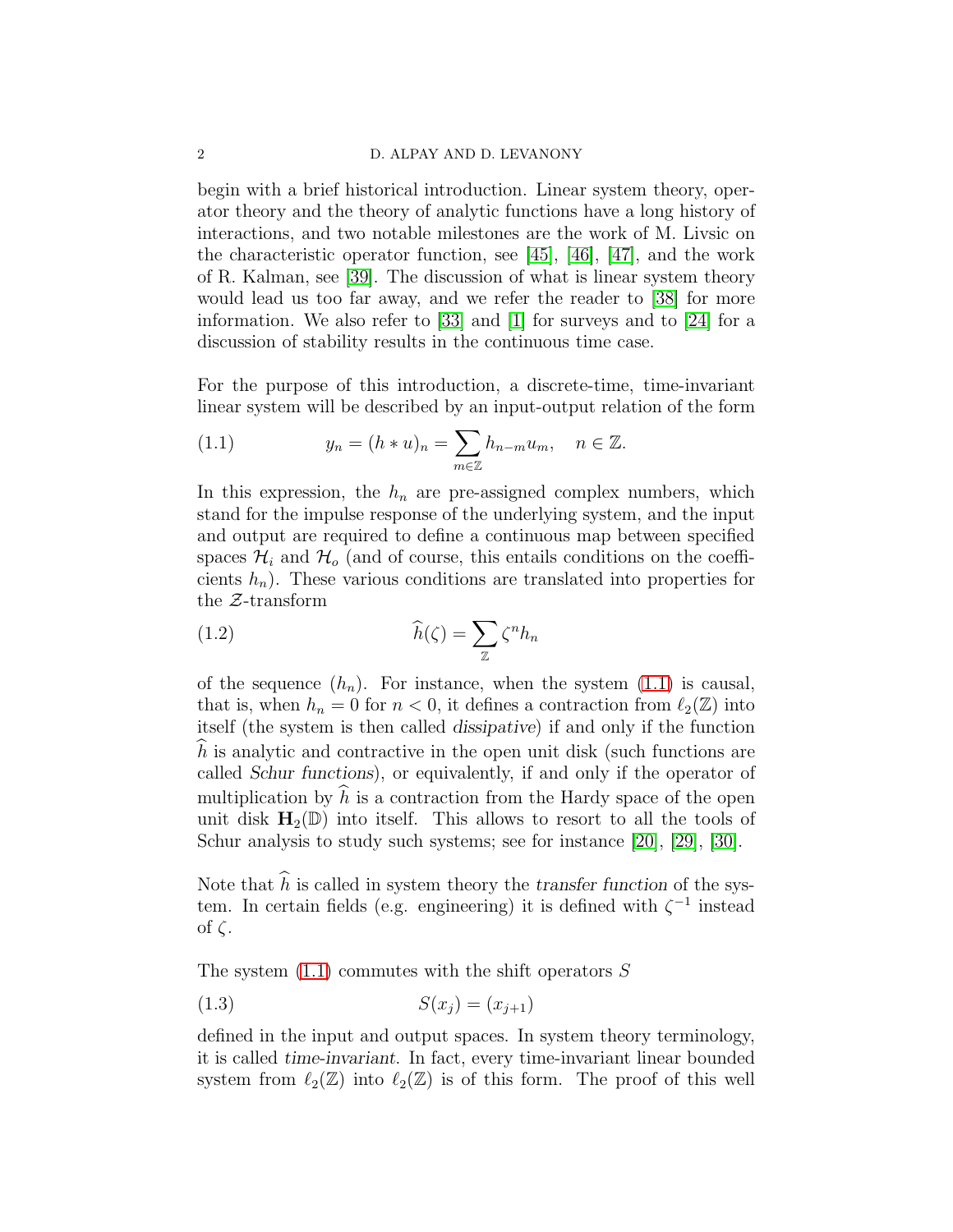known result is recalled in the sequel; see STEP 1 in the proof of Theorem [5.1.](#page-19-1) Such a characterization does not hold when one considers  $\ell_{\infty}(\mathbb{Z})$  instead of  $\ell_2(\mathbb{Z})$ , as we will explain below.

The notion of Schur function and the associated system theory interpretations, have been extended in a number of directions, well beyond the time-invariant case. We now discuss some of them. First, when considering the time-varying case (that is, when  $h_{n-m}$  in [\(1.1\)](#page-3-0) is replaced by  $h_{n,m}$ , an approach originating with the work of Deprettere and Dewilde, see [\[17\]](#page-35-1), [\[19\]](#page-35-2), consists of replacing the complex numbers by diagonal operators. In the later works [\[3\]](#page-34-2), [\[4\]](#page-34-3), the Hardy space is replaced by the Hilbert space of upper-triangular operators of Hilbert-Schmidt class, and and Schur functions by upper triangular contractions. This allows, with an appropriate definition of point evaluation of an operator on a diagonal, to extend much of the function theory of the open unit disk, to the case of upper triangular operators, and hence to apply the results to time-varying systems. See [\[21\]](#page-35-3), [\[9\]](#page-35-4), [\[2\]](#page-34-4), [\[5\]](#page-34-5) for a sample of papers, and [\[22\]](#page-35-5) for applications of this calculus on diagonals.

Among other directions of research and extensions we mention the case of multi-indexed systems and their connections to several complex variables, see for instance [\[10\]](#page-35-6), and the non-commutative case, see for instance [\[11\]](#page-35-7).

In all the directions outlined above, there is no randomness in the system itself, although the input (and hence the output) may be a sequence of random variables. In the present work it is a different kind of extension which we consider, allowing the  $h_n$  in [\(1.1\)](#page-3-0) to be random variables. We use white noise space analysis, which has been introduced in 1975 by T. Hida, see [\[34\]](#page-36-6), and the monographs [\[35\]](#page-36-7), [\[36\]](#page-36-8) and [\[41\]](#page-37-3). White noise analysis allows to translate problems from the stochastic context into problems involving analytic functions in a countable number of variables in the Fock space, or in spaces of distributions which contain the Fock space, in particular in the Kondratiev space. The Wick product is a generalization for random variables in the Kondratiev space of the pointwise product, and reduces to the pointwise product when at least one of the factors is nonrandom. It became very useful when stochastic calculus with respect to the fractional Brownian motion, and more generally with respect to processes which are not necessarily semi–martingales, began to be considered; see [\[36\]](#page-36-8), [\[25\]](#page-36-9), [\[26\]](#page-36-10), [\[27\]](#page-36-11).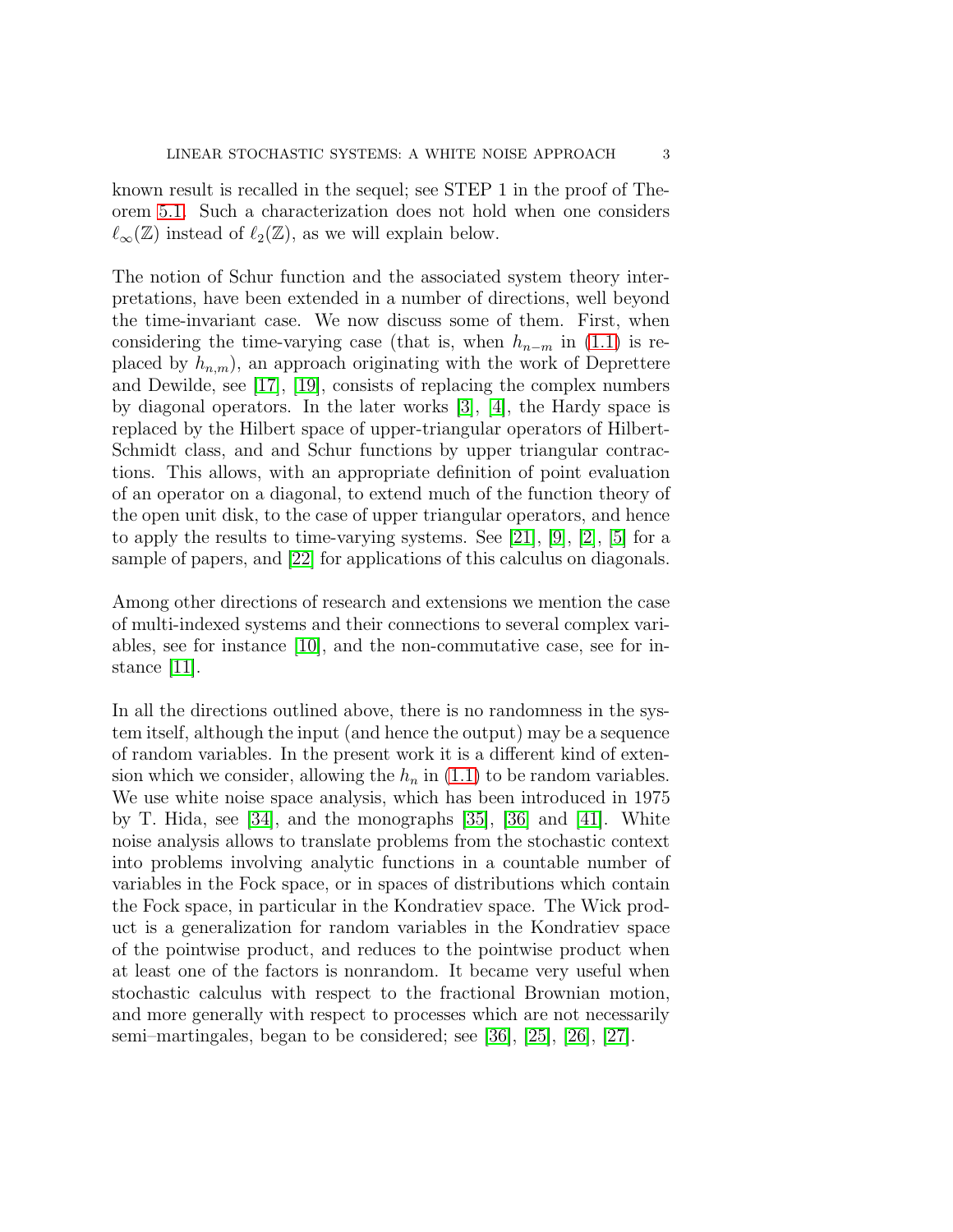Obviously, a Gaussian input into a linear system with nonrandom coefficients, will result in a Gaussian output. Here, we aim to model linear Gaussian input-output relations when the underlying linear system is random. While indeed a Gaussian input into a linear system with random coefficients cannot be expected to result in a Gaussian output, we will use the white noise space setting and replace the pointwise product by the Wick product, enabling Gaussian input-output relations when the underlying system has random coefficients. This has the advantage of preserving the Gaussian input-output relation, while allowing uncertainty in the form of randomness in the linear system under study. Thus, we replace [\(1.1\)](#page-3-0) by

<span id="page-5-1"></span>(1.4) 
$$
y_n = \sum_{m \in \mathbb{Z}} h_{n-m} \Diamond u_m, \quad n \in \mathbb{Z},
$$

where the  $y_n$ ,  $u_n$  and  $h_n$  are now random variables in the Kondratiev space (or more precisely, in some Hilbert subspace of it), and where  $\diamondsuit$ denote the Wick product. We also consider the causal case, where now

<span id="page-5-2"></span>(1.5) 
$$
y_n = \sum_{m=0}^n h_{n-m} \lozenge u_m, \quad n = 0, 1, 2, ...
$$

The proposed setting can be used to model uncertainty of an otherwise deterministic linear time-invariant system, a system that maintains Gaussian input-output relation, by a random uncertainty in the impulse response. This is known as the Bayesian embedding approach, by which the study of a nonrandom uncertainty is carried out through an associated probabilistic analysis; see e.g. [\[40\]](#page-36-12), [\[44\]](#page-37-4). We now turn to the content of the paper, and first recall three stability theorems, namely, Theorems [1.1,](#page-5-0) [1.3](#page-7-0) and [1.4.](#page-7-1) The main aim of the paper is to develop counterpart of these (and of some other) theorems in the stochastic setting, as is explained below.

Consider a linear discrete time system of the form [\(1.1\)](#page-3-0). Various notions of stability can be assigned to such a system; in this work we will focus in particular on BIBO stability (bounded input bounded output),  $\ell_1-\ell_2$  stability and the case of dissipative systems. With BIBO stability in mind, the following result is well known; see for instance [\[38,](#page-36-1) p. 177].

<span id="page-5-0"></span>**Theorem 1.1.** *There is a*  $M > 0$  *such that the sums*  $\sum_{m \in \mathbb{Z}} h_{n-m} u_m$ *converge absolutely for all*  $(u_m) \in \ell_\infty(\mathbb{Z})$ *, all*  $n \in \mathbb{Z}$ *, and* 

(1.6) 
$$
\sup_{n\in\mathbb{Z}}|y_n|\leq M\sup_{n\in\mathbb{Z}}|u_n|
$$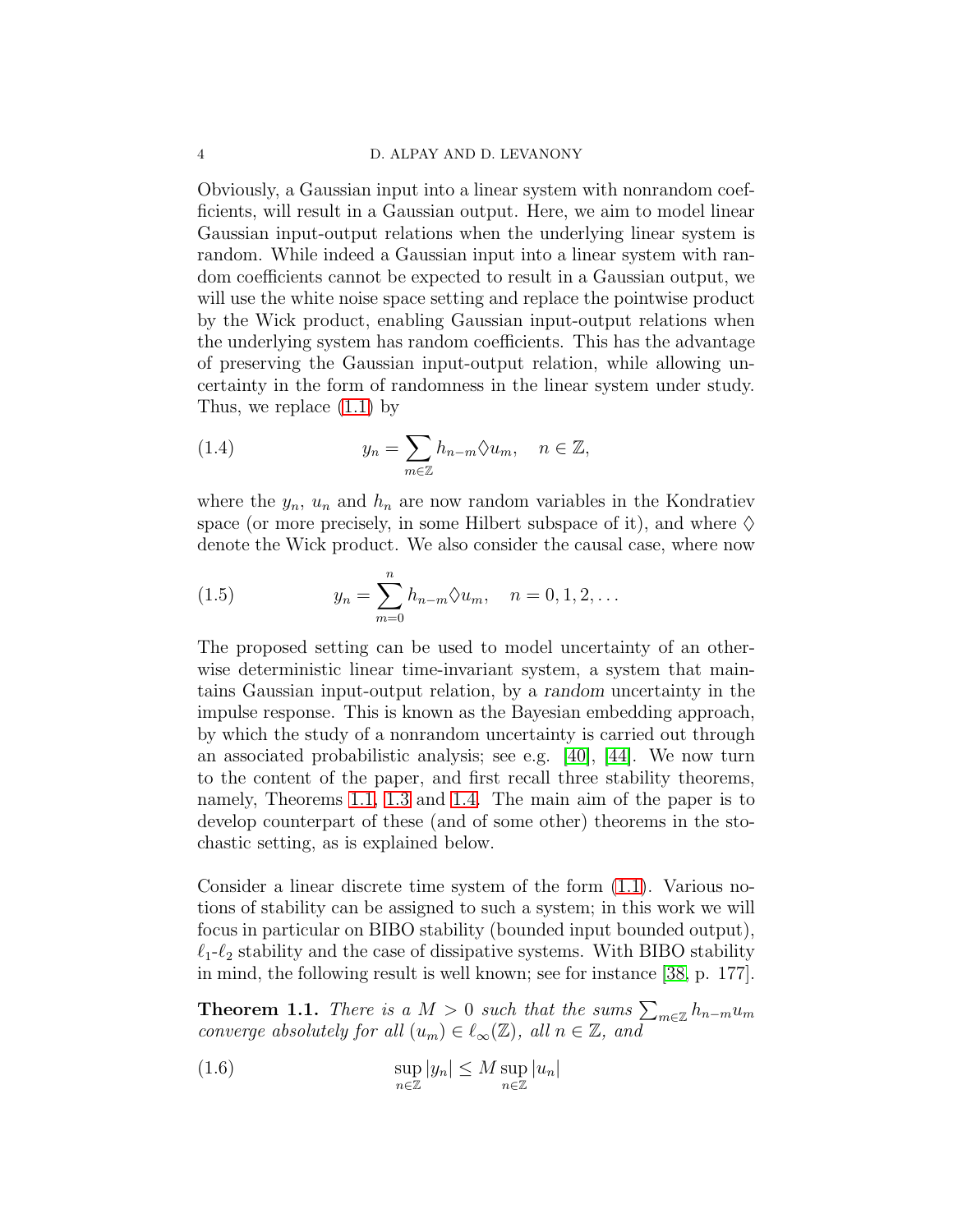*if and only if*

<span id="page-6-0"></span>
$$
(1.7) \qquad \qquad \sum_{n\in\mathbb{Z}}|h_n|\leq M.
$$

Condition [\(1.7\)](#page-6-0) means that the  $\mathcal{Z}-transform$  [\(1.2\)](#page-3-1) of the impulse response is in the Wiener algebra  $\mathscr{W}$ ;  $\widehat{h}$  is in particular continuous on the unit circle, but it need not be defined in general for  $|\zeta| \neq 1$ . In the case of a causal system, and when h is rational,  $(1.7)$  can be given a nicer interpretation. Recall first that a rational function which has no pole on the unit circle is in the Wiener algebra; its Taylor coefficients at the origin (if the function is assumed analytic in a neighborhood of the origin) will not, in general, be equal to the Fourier coefficients of its expansion as an element in  $\mathscr W$ . They will be the same when all the  $h_n = 0$  for n negative, that is, when the system is causal. Still for causal systems, condition [\(1.7\)](#page-6-0) means that the function  $\hat{h}$  is analytic in the open unit disk D, and continuous on the closed unit disk. Thus, when h is assumed rational, it belongs to the subalgebra  $\mathscr{W}_+$  of  $\mathscr{W}$ . We also note that in this case,  $\hat{h}$  has no pole in the closed unit disk. We refer to [\[31\]](#page-36-13) for these facts and for more information on the Wiener algebra.

The system [\(1.1\)](#page-3-0) defines a linear bounded operator from  $\ell_{\infty}(\mathbb{Z})$  into  $\ell_{\infty}(\mathbb{Z})$  which commutes with the bilateral S defined by [\(1.3\)](#page-3-2); this last property expresses the time-invariance of the system. We consider linear time-invariant systems whose input-output relation is given in the form of a convolution. We note however that not all linear timeinvariant systems from  $\ell_{\infty}(\mathbb{Z})$  into itself are given by a convolution. For instance, define  $X_0 \in (\ell_{\infty}(\mathbb{Z}))^*$  by

$$
X_0(x) = \limsup_{n \to \infty} \frac{\sum_{j=-n}^{j=n} x_j}{2n+1}.
$$

The operator

(1.8) 
$$
X(x) = (X_0 S^{j*}(x))_{j \in \mathbb{Z}},
$$

defines a bounded linear operator from  $\ell_{\infty}(\mathbb{Z})$  into itself. which commute with S, but cannot be expressed by a convolution.

We denote

$$
\mathbb{N}=\left\{1,2,\ldots\right\}\quad\text{and}\quad\mathbb{N}_0=\mathbb{N}\cup\left\{0\right\}.
$$

To discuss  $\ell_1-\ell_2$  stable and dissipative systems, it is easier to consider signals indexed by  $\mathbb{N}_0$ . We recall that the Hardy space  $\mathbf{H}_2(\mathbb{D})$  is the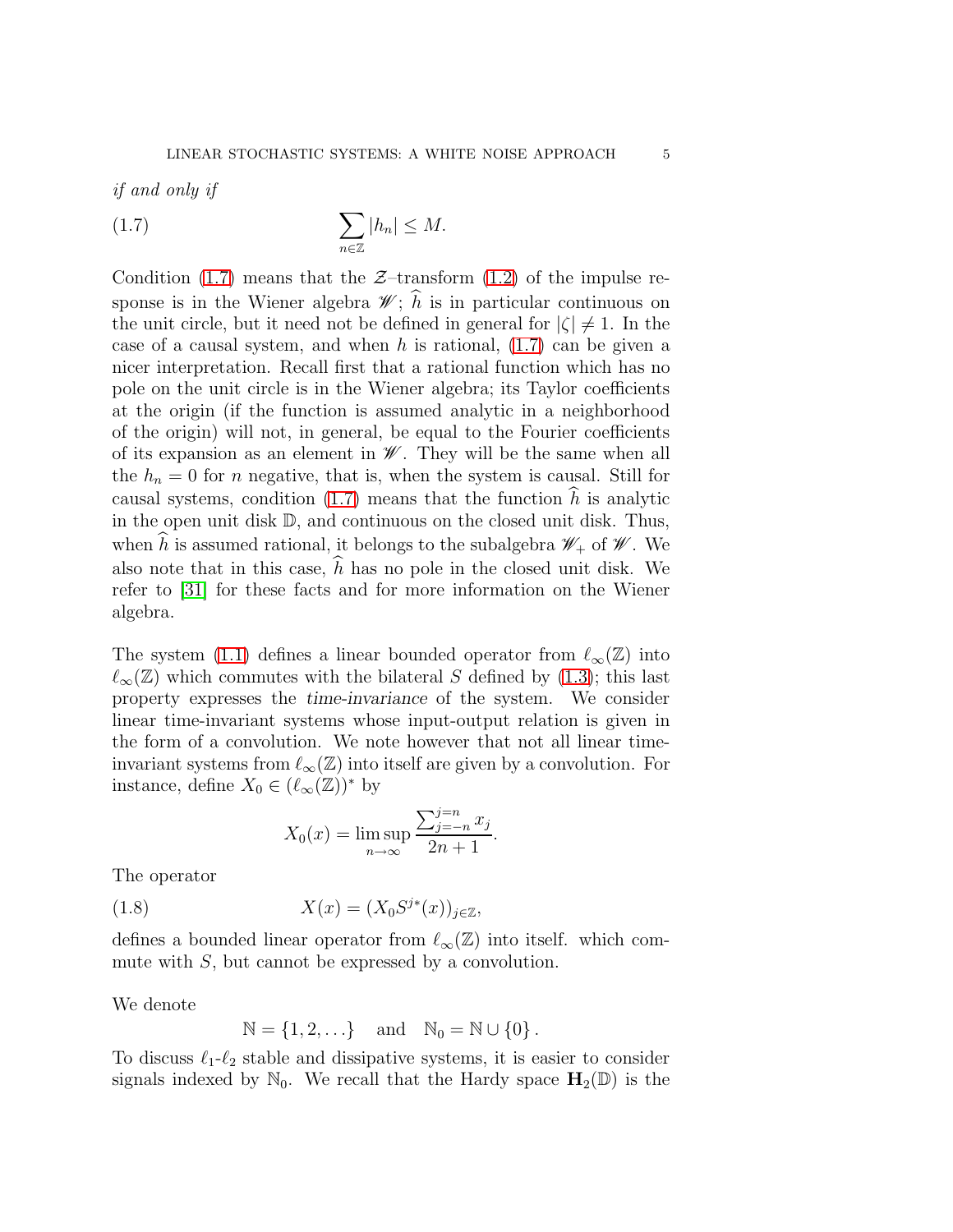space of power series

$$
f(\zeta) = \sum_{n=0}^{\infty} f_n \zeta^n, \quad f_n \in \mathbb{C},
$$

with norm

$$
||f||_{\mathbf{H}_2(\mathbb{D})} = (\sum_{n=0}^{\infty} |f_n|^2)^{1/2}.
$$

The following definition and result are well known:

**Definition 1.2.** *The system* [\(1.1\)](#page-3-0) *will be called*  $\ell_1$ *-* $\ell_2$  *bounded if there exists a*  $M < \infty$  *such that* 

$$
\left(\sum_{n=0}^{\infty} |y_n|^2\right)^{1/2} \le M \sum_{n=0}^{\infty} |u_n|.
$$

<span id="page-7-0"></span>For the matrix-valued version of the theorem below, see [\[7,](#page-35-8) Theorem 5.1].

**Theorem 1.3.** *The system* [\(1.4\)](#page-5-1) *is*  $\ell_1$ - $\ell_2$  *bounded if and only if its transfer function is in the Hardy space*  $\mathbf{H}_2(\mathbb{D})$ .

The  $\ell_2(\mathbb{N}_0)$  norms of the input and output sequences are a measure of the energy of the signals, and play an important role in system theory; see [\[1\]](#page-34-1) for a survey. The system [\(1.1\)](#page-3-0) is called dissipative if the  $\ell_2(\mathbb{N}_0)$ norm of the output is always less or equal to the  $\ell_2(\mathbb{N}_0)$ -norm of the input. The following result characterizes systems of the form [\(1.1\)](#page-3-0) which are dissipative.

<span id="page-7-1"></span>Theorem 1.4. *A linear system is time-invariant, causal and dissipative if and only if it is of the form* [\(1.1\)](#page-3-0) *with a transfer function which is analytic and contractive in the open unit disk.*

In other words, the system has a transfer function which is a Schur function. Equivalently, the lower triangular Toeplitz operator

(1.9) 
$$
\begin{pmatrix} h_0 & 0 & \cdots \\ h_1 & h_0 & \cdots \\ h_2 & h_1 & h_0 & \cdots \\ \vdots & \vdots & \vdots & \ddots \end{pmatrix}
$$

is a contraction from  $\ell_2(\mathbb{N}_0)$  into itself.

We note that, through the  $\mathcal{Z}$ -transform, the space  $\ell_2(\mathbb{N}_0)$  is unitarily mapped onto  $\mathbf{H}_2(\mathbb{D})$ , that is, onto the reproducing kernel Hilbert space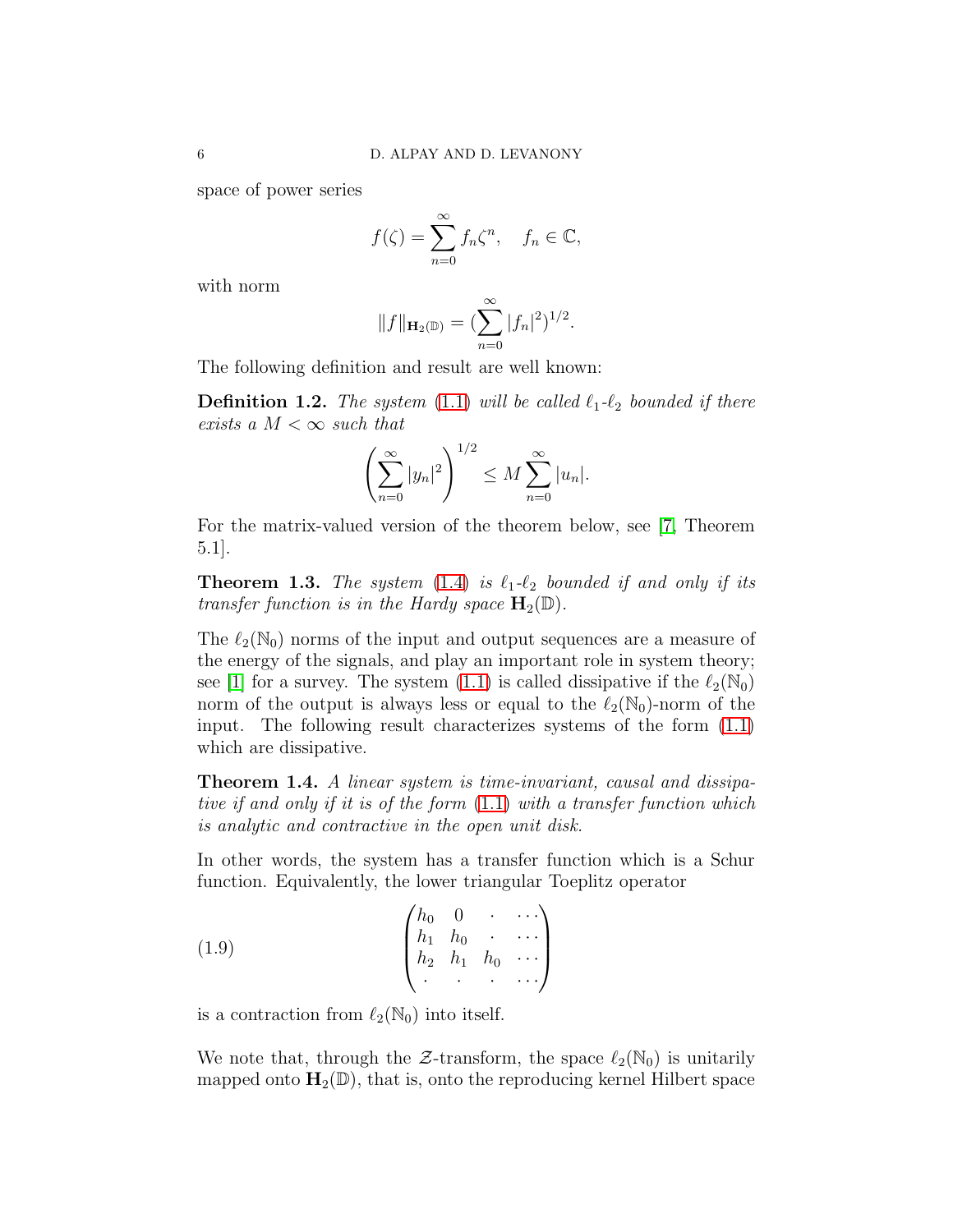with reproducing kernel

<span id="page-8-0"></span>(1.10) 
$$
K(\zeta,\nu)=\frac{1}{1-\zeta\nu^*}, \quad \zeta,\nu\in\mathbb{D}.
$$

Therefore,  $\hat{h}$  is the transfer function of a dissipative system if and only if the operator of multiplication by  $\hat{h}$  is a contraction from  $\mathbf{H}_{2}(\mathbb{D})$  into itself, or, equivalently, if and only if the kernel

(1.11) 
$$
\frac{1 - \hat{h}(\zeta)\hat{h}(\nu)^*}{1 - \zeta \nu^*}
$$

is positive in the open unit disk. The associated reproducing kernel Hilbert spaces were introduced and studied by de Branges and Rovnyak, also in the operator-valued case; see [\[14\]](#page-35-9), [\[15\]](#page-35-10). We will use some of their results in the sequel; see Theorem [5.2.](#page-22-0)

We wish to extend the notion of transfer function so as to include a random aspect, and present counterparts of the three theorems mentioned above in a random systems setting. We will also consider the continuous case for BIBO stability, dissipative systems, and  $\mathbf{L}_2$ - $\mathbf{L}_{\infty}$  bounded systems. Using the white noise setting and the Hermite transform this random aspect will be expressed by dependence on a countable number of independent complex variables  $z_1, z_2, \ldots$ . This is reviewed in the next section. First we need to recall some of the relevant notations at this stage. In the following expressions,  $\ell$  denotes the set of finite sequences of integers indexed by  $\mathbb{N}$ , that is, the set of sequences  $(n_1, n_2, \ldots)$  where  $n_j = 0$  for all large enough j, and we set (see [\[36,](#page-36-8) (2.3.8) p. 29])

$$
(2\mathbb{N})^{\alpha} = \prod_{j \in \mathbb{N}} (2j)^{\alpha_j}.
$$

The product is meaningful since  $\alpha_j = 0$  for all but for a finite number of indices j.

In our approach, we replace the kernel [\(1.10\)](#page-8-0) by a kernel of the form

$$
\frac{K_k(z,w)}{1-\zeta\nu^*}
$$

where  $z = (z_1, z_2, \ldots)$  and  $w = (w_1, w_2, \ldots)$  belong to the infinite dimensional neighborhood

$$
\mathbb{K}_k = \left\{ z = (z_1, z_2, \ldots) \in \mathbb{C}^{\mathbb{N}} : \sum_{\alpha \in \ell} |z|^{2\alpha} (2\mathbb{N})^{k\alpha} < \infty \right\}
$$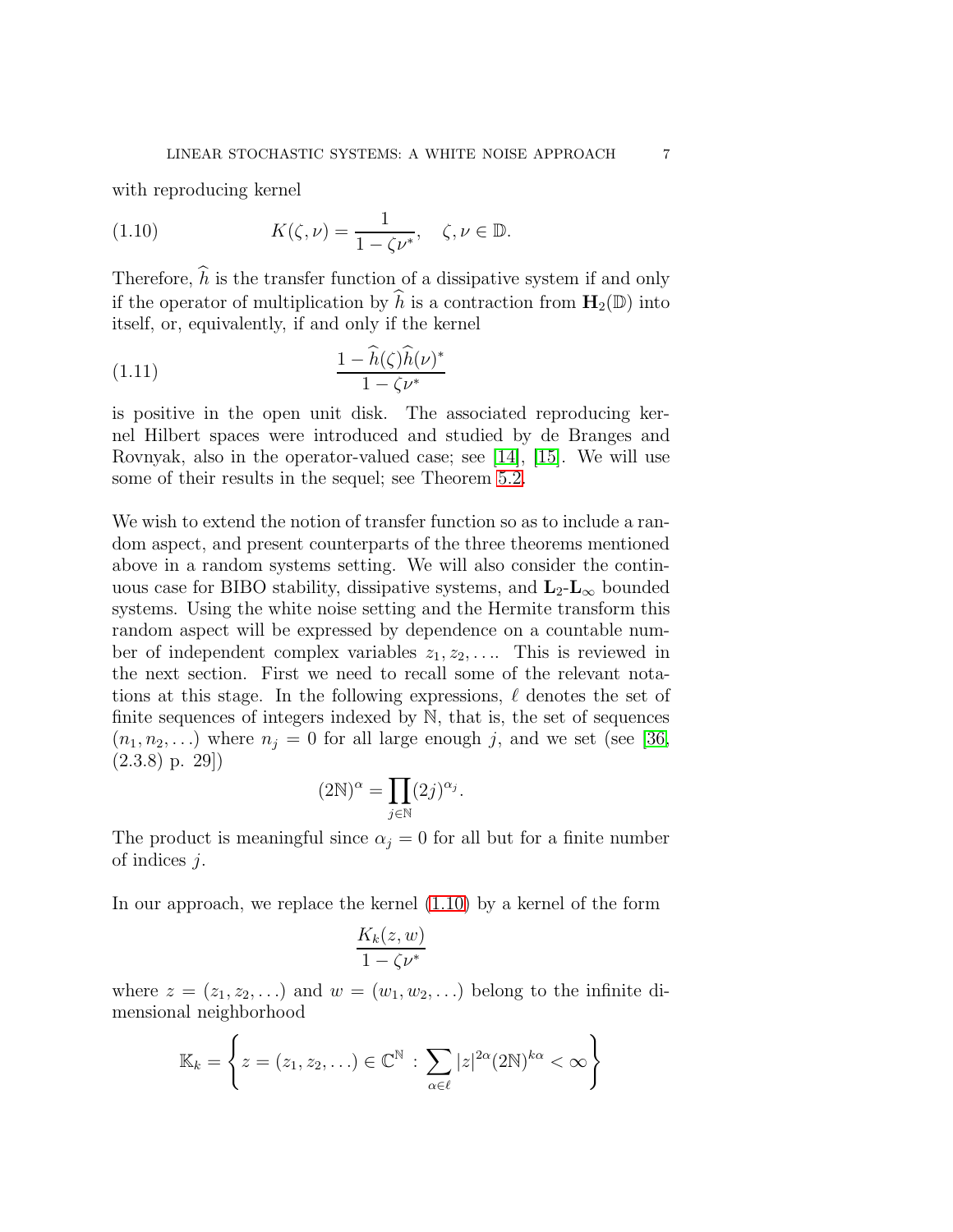of the origin in  $\mathbb{C}^{\mathbb{N}}$  (see [\[36,](#page-36-8) Definition 2.6.4 p. 59]), and where

(1.12) 
$$
K_k(z, w) = \sum_{\alpha \in \ell} z^{\alpha} (w^*)^{\alpha} (2\mathbb{N})^{k\alpha},
$$

with the use of the multi-index notation:

<span id="page-9-2"></span>
$$
z^{\alpha} = z_1^{\alpha_1} \cdot z_2^{\alpha_2} \cdots
$$
, where  $\alpha = (\alpha_1, \alpha_2, \ldots)$ .

We denote by  $\mathcal{H}(K_k)$  the reproducing kernel Hilbert space with reproducing kernel  $K_k(z, w)$ . Elements of  $\mathcal{H}(K_k)$  are analytic in  $z =$  $(z_1, z_2, \ldots)$  in the set  $\mathbb{K}_k$ . To take into account randomness, we replace the Hardy space  $H_2$  by  $H_2 \otimes \mathcal{H}(K_k)$ . Note that

<span id="page-9-3"></span>(1.13) 
$$
\mathbf{H}_2 \otimes \mathcal{H}(K_k) = \left\{ f(\zeta) = \sum_{n=0}^{\infty} \zeta^n f_n \text{ with } f_n \in \mathcal{H}(K_k) \right\},
$$

with norm

<span id="page-9-0"></span>
$$
||f||_{\mathbf{H}_2 \otimes \mathcal{H}(K_k)}^2 = \sum_{n=0}^{\infty} ||f_n||_{\mathcal{H}(K_k)}^2.
$$

A transfer function will thus be a function  $\mathscr{H}(\zeta, z)$  of the form

(1.14) 
$$
\mathscr{H}(\zeta,z) = \sum_{n=0}^{\infty} \zeta^n h_n(z),
$$

where now the  $h_n \in \mathcal{H}(K_k)$ . In [\(1.14\)](#page-9-0), the nonrandom part of the transfer function is

(1.15) 
$$
\mathscr{H}(\zeta,0) = \sum_{n=0}^{\infty} \zeta^n h_n(0).
$$

As we explain in the sequel, another possible generalization is to write

<span id="page-9-1"></span>(1.16) 
$$
\mathscr{H}(\zeta,z) = \widehat{h}(\zeta) + \sum_{\alpha \in \ell} z^{\alpha} c_{\alpha}(\zeta).
$$

The nonrandom part in [\(1.16\)](#page-9-1) is

(1.17) 
$$
\mathscr{H}(\zeta,0)=\widehat{h}(\zeta),
$$

corresponding to  $\alpha = 0$ .

The transfer function  $\mathscr{H}(\zeta, z)$  of a dissipative random system will be characterized by the positivity of the kernel

<span id="page-9-4"></span>(1.18) 
$$
(1 - \mathcal{H}(\zeta, z) \mathcal{H}(\nu, w)^*) \frac{K_k(z, w)}{(1 - \zeta \nu^*)}
$$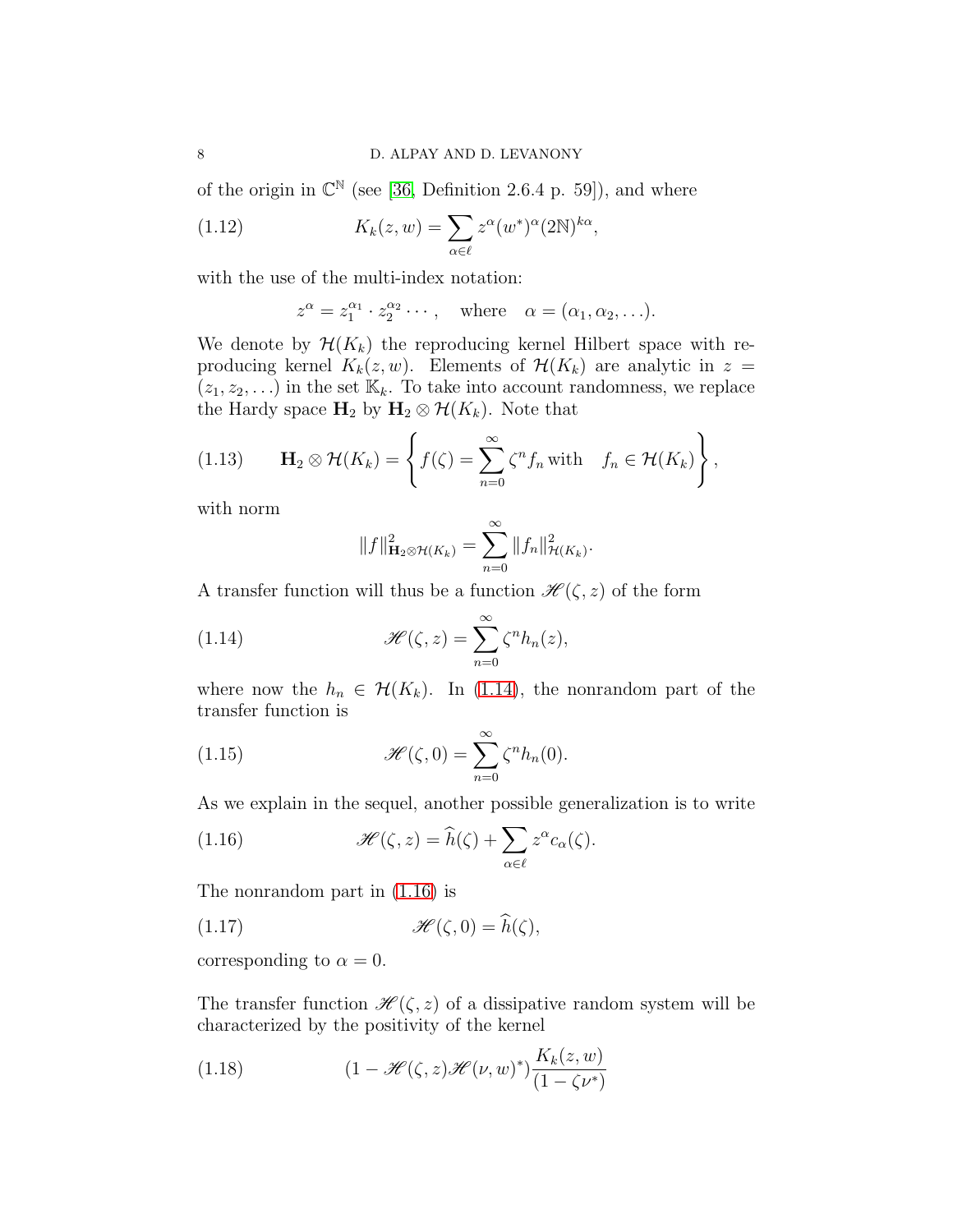in  $\mathbb{D} \times \mathbb{K}_k$ , that is,  $\mathscr{H}(\zeta, z)$  is a contractive multiplicator of the reproducing kernel Hilbert space  $\mathbf{H}_2(\mathbb{D}) \otimes \mathcal{H}(K_k)$  with reproducing kernel

$$
(1.19) \qquad \qquad \frac{K_k(\zeta, z)}{1 - \zeta \nu^*}.
$$

A similar interpretation will hold in the continuous case, where the open unit disk is now replaced by the open upper half-plane.

The outline of the paper is as follows. The paper consists of eight sections besides the introduction. In the second section, we review the white space noise setting, and define analogs of the linear systems  $(1.1)$ and of their continuous time versions when we allow randomness both in the impulse response  $(h_m)$  and in the inputs  $(u_m)$ . In Section 3 we prove the counterparts of Theorems [1.1.](#page-5-0) The cases of Theorems [1.3](#page-7-0) and [1.4](#page-7-1) are considered in Section 4 and 5 respectively. The next three sections are devoted to the continuous time case. In Section 6 we prove the operator-valued version of the Bochner-Chandrashekaran theorem. In Section 7 we consider the analog of BIBO continuous systems and in Section 8 the case of continuous dissipative systems. In the last section we consider the case of  $\mathbf{L}_2\text{-}\mathbf{L}_{\infty}$  stability.

The theory of random linear systems is yet not well established, and it appears that the setting presented in this paper is the first which permits to handle, in an efficient way, the case where randomness is allowed in the impulse response.

We denote by

$$
Uf(t) = \frac{1}{\sqrt{2\pi}} \int_{\mathbb{R}} f(x)e^{ixt} dx
$$

the Fourier transform, where  $f \in L_2(\mathbb{R})$ , or, more generally, belongs to  $L_2(\mathbb{R}) \otimes \mathcal{H}$  for some Hilbert space  $\mathcal{H}$ . For a Hilbert space  $\mathcal{H}$ , the symbol  $\mathbf{L}(\mathcal{H})$  denotes the set of bounded operators from  $\mathcal{H}$  into itself.

#### 2. The white noise space setting

<span id="page-10-0"></span>We now briefly recall the definitions of the white noise space and of the Kondratiev space. We refer to [\[35\]](#page-36-7), [\[36\]](#page-36-8),[\[41\]](#page-37-3), [\[12\]](#page-35-11) and [\[28\]](#page-36-14) for more information.

The function

$$
K(s_1 - s_2) = \exp(-\|s_1 - s_2\|_{\mathbf{L}_2(\mathbb{R})}^2/2)
$$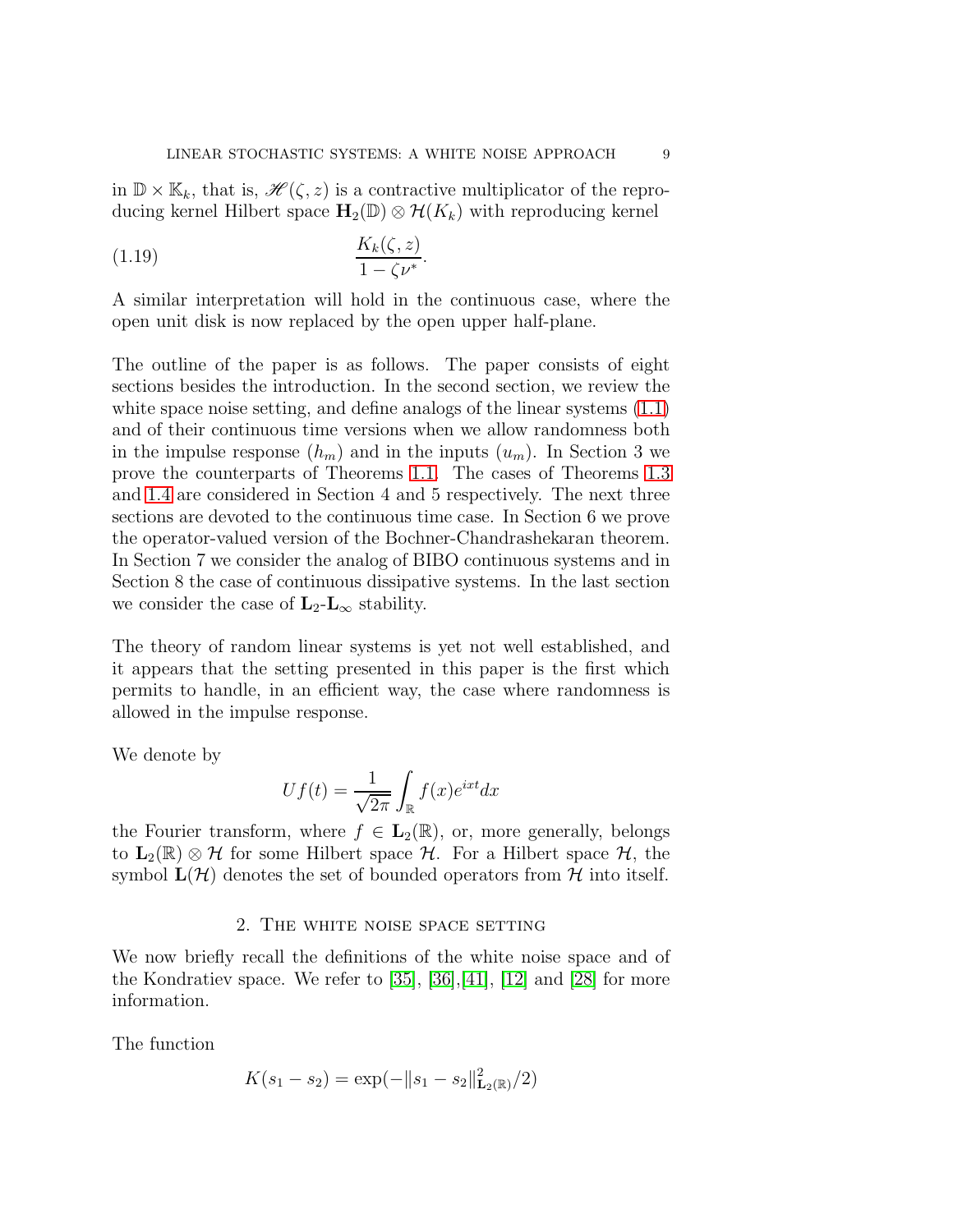is positive on the Schwartz space  $S$  of rapidly decreasing, infinitely differentiable functions. Since  $S$  is a nuclear space, the Bochner-Minlos theorem (see [\[32,](#page-36-15) Théorme 2 p. 342]) ensures the existence of a probability measure P on the Borel sets  $\mathcal F$  of  $\Omega = \mathcal S'$  such that

$$
\int_{\Omega} e^{i\langle s,\omega\rangle_{\mathbf{L}_2(\mathbb{R})}} dP(\omega) = \exp(-\|s\|_{\mathbf{L}_2(\mathbb{R})}^2/2).
$$

The white noise space is  $W = L_2(\Omega, \mathcal{F}, P)$ . An orthogonal basis of the white noise space is given by the Hermite functions  $(H_{\alpha})_{\alpha \in \ell}$ . These functions are computed in terms of the Hermite polynomials, and we refer to [\[36,](#page-36-8) Definition 2.2.1 p. 19] for their definition. Every element in  $W$  can be written as (2.1)

<span id="page-11-0"></span>
$$
F(\omega) = \sum_{\alpha \in \ell} c_{\alpha} H_{\alpha}(\omega), \quad c_{\alpha} \in \mathbb{C}, \quad \text{with} \quad ||F||_{\mathcal{W}}^2 = \sum_{\alpha \in \ell} |c_{\alpha}|^2 \alpha! < \infty
$$

In general, one takes real  $c_{\alpha}$ . Here we take complex coefficients, that is, we consider the complexified real white noise space. A similar remark holds for the spaces  $\mathcal{H}(K_k)$  defined below.

Let  $z = (z_1, z_2, ...) \in \mathbb{C}^{\mathbb{N}}$ . The linear map which to  $H_\alpha$  associates the polynomial  $\mathbf{I}(H_{\alpha}) = z^{\alpha}$  extends to a unitary map between the white noise space and the real reproducing kernel Hilbert space with reproducing kernel  $\exp(z, w)_{\ell_2}$ . This space is called the Fock space. The map I is called the Hermite transform. The Wick product is defined through the Hermite functions by

$$
H_{\alpha} \Diamond H_{\beta} = H_{\alpha + \beta}, \quad \alpha, \beta \in \ell.
$$

It is in fact independent of the chosen basis in the white noise space; see [\[36,](#page-36-8) Appendix D, pp. 209-215]. In general, the Wick product of two elements in the white noise space need not be in the white noise space. The most convenient space which is stable with respect to the Wick product is the Kondratiev space  $S_{-1}$ . To define  $S_{-1}$  we first introduce for  $k \in \mathbb{N} = \{1, 2, ...\}$  the Hilbert space  $\mathcal{H}_k$  which consist of series of the form [\(2.1\)](#page-11-0) such that

(2.2) 
$$
||f||_k \stackrel{\text{def.}}{=} \left(\sum_{\alpha \in \ell} |c_{\alpha}|^2 (2\mathbb{N})^{-k\alpha}\right)^{1/2} < \infty.
$$

Note that the the Hermite transform is a unitary mapping from  $\mathcal{H}_k$  onto the reproducing kernel Hilbert space with reproducing kernel  $K_k(z, w)$ , where  $K_k$  is defined in [\(1.12\)](#page-9-2). The Kondratiev space  $S_{-1}$  is the inductive limit of the spaces  $\mathcal{H}_k$ . We note that when either one of the factors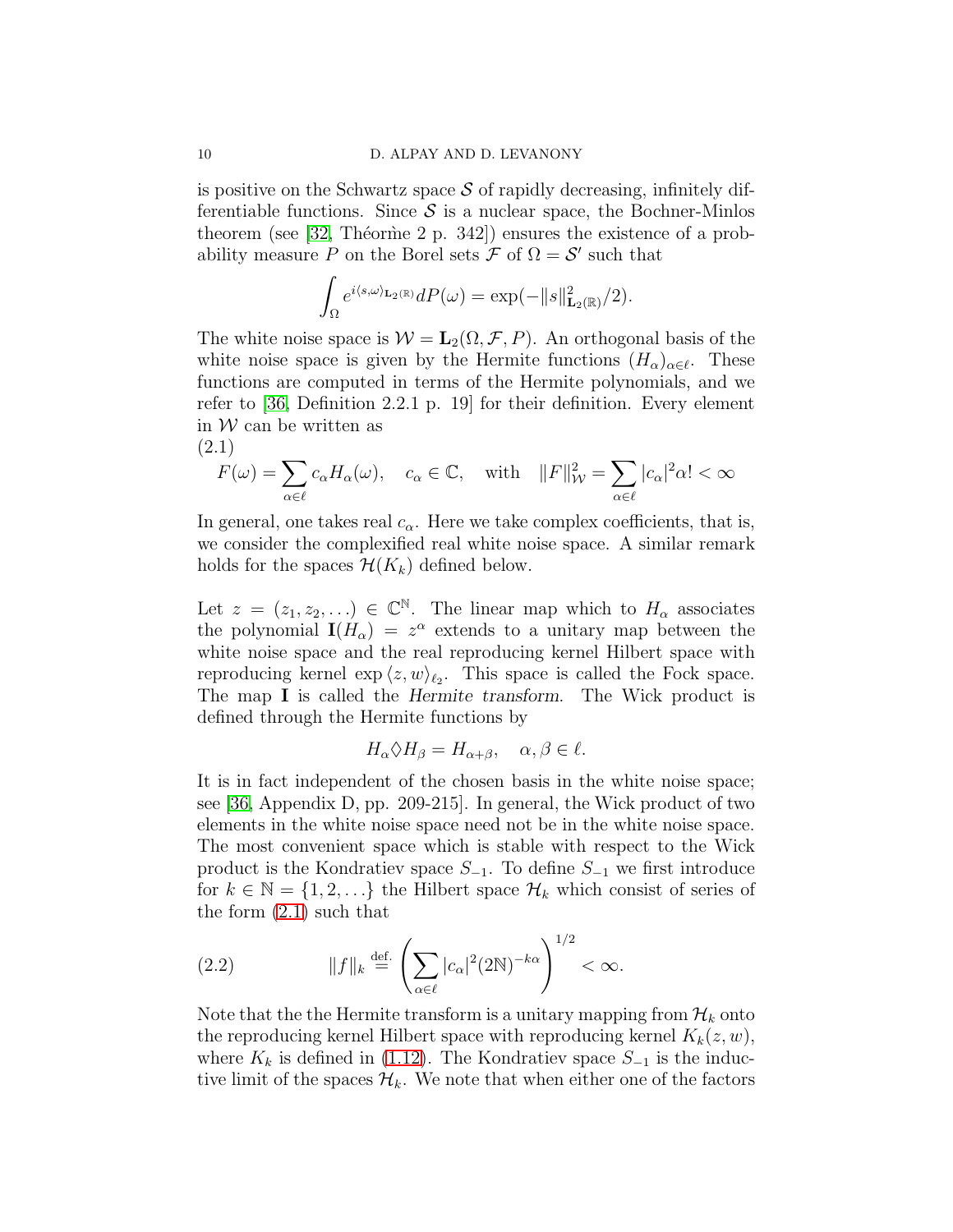f or g in  $S_{-1}$  is nonrandom, the Wick product  $f \Diamond g$  reduces to the pointwise product  $fg$ .

We will consider stochastic processes in the series form

<span id="page-12-1"></span>(2.3) 
$$
X(\tau,\omega) = \sum_{\alpha \in \ell} c_{\alpha}(\tau) H_{\alpha}(\omega),
$$

where the  $c_{\alpha}(\tau)$  are nonrandom functions depending on a parameter  $\tau$ . We require that the series [\(2.3\)](#page-12-1) belongs to the Kondratiev space  $S_{-1}$  for every value of  $\tau$ . Here  $\tau$  belongs to the integers or to the real numbers. We note that other choices of indices are possible (for example,  $\mathbb{Z}^2$ , or the case of the vertices of a binary tree). We also note that a case of special interest arises when one applies the Hermite transform and the Laplace transform (for the continuous time case) or the  $\mathcal{Z}\text{-transform}$ (for the discrete time case), to obtain a function which depends on a finite number of variables  $z_i$ , which, in addition, is a rational function in these variables, that is, is a function of the form

<span id="page-12-3"></span>(2.4) 
$$
D(\zeta) + C(\zeta)(I_N - \sum_{k=1}^M z_k A_k(\zeta))^{-1} (\sum_{k=1}^M z_k B_k(\zeta)).
$$

Here,  $\zeta$  denotes the variable corresponding either to the Laplace transform, or the  $\mathcal{Z}\text{-transform}$ . The functions of  $\zeta$  in that expression are also assumed rational. See [\[8\]](#page-35-12). Other type of realizations are possible; see Theorem [5.2](#page-22-0) below.

#### <span id="page-12-0"></span>3. BIBO stable linear discrete time stochastic systems

Fix some integer  $l > 0$ , and let  $k > l+1$ . Consider  $h \in \mathcal{H}_l$  and  $u \in \mathcal{H}_k$ . Then, Våge's inequality (see [\[36,](#page-36-8) Proposition 3.3.2 p. 118]) is in the form

<span id="page-12-2"></span>(3.1) 
$$
||h\Diamond u||_k \leq A(k-l)||h||_l||u||_k,
$$

where

(3.2) 
$$
A(k-l) = \sum_{\alpha \in \ell} (2N)^{(l-k)\alpha}.
$$

It is not a trivial fact that  $A(k-l)$  is finite; see [\[52\]](#page-37-5) and [\[36,](#page-36-8) Proposition 2.3.3 p. 31] for a proof.

Inequality [\(3.1\)](#page-12-2) expresses the fact that the multiplication operator

<span id="page-12-4"></span>
$$
T_h: u \mapsto h \Diamond u
$$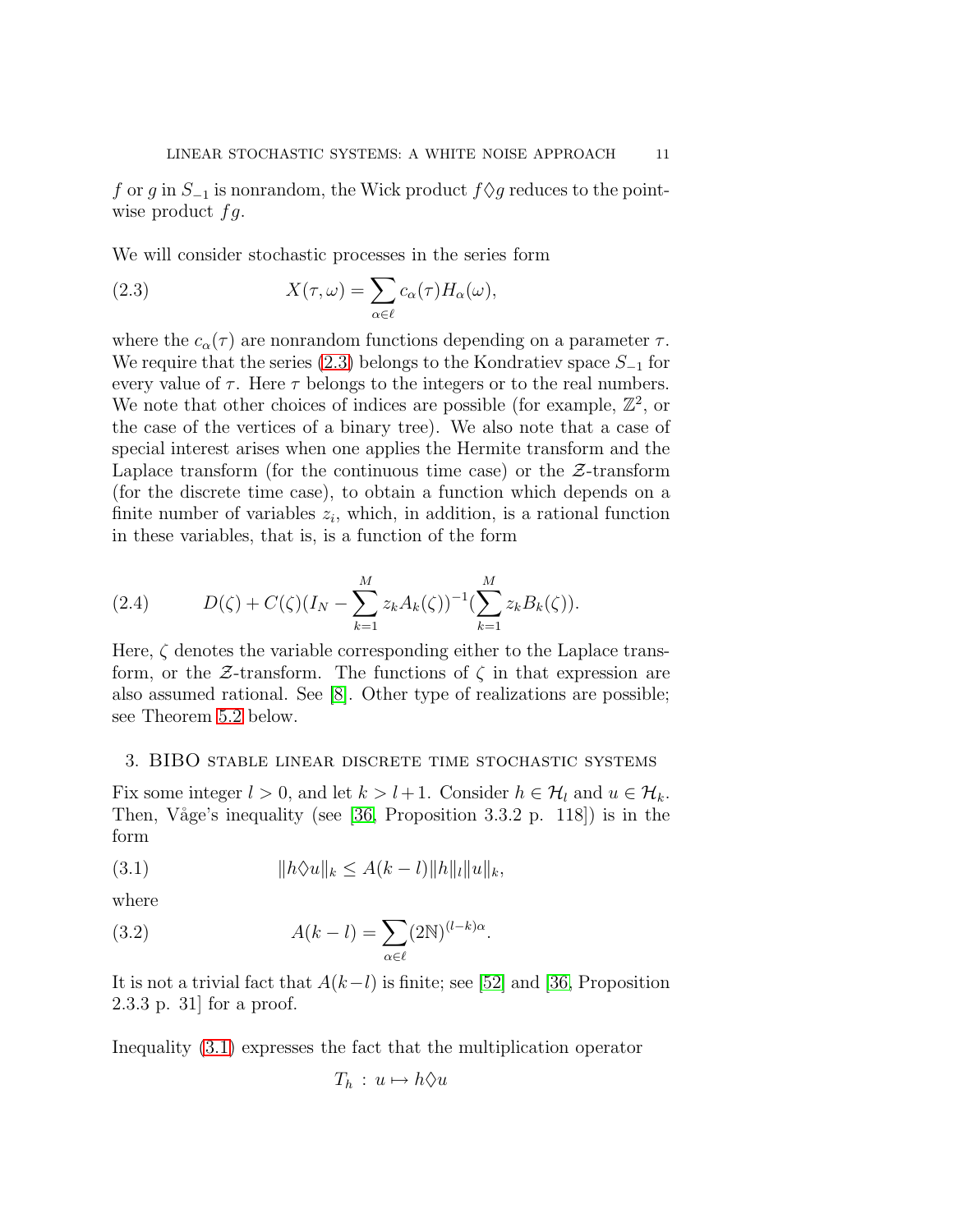is a bounded map from the Hilbert space  $\mathcal{H}_k$  into itself, and that its operator norm  $||T_h||_{op,l,k}$  satisfies the inequality

(3.3) 
$$
||T_h||_{\text{op},l,k} \leq A(k-l)||h||_l.
$$

The norm of  $T_h$  depends on k and l and will be in general different from  $||h||_l$ . It implies in particular that  $\mathcal{H}_l$  endowed with the norm

<span id="page-13-2"></span>
$$
||h|| \stackrel{\text{def.}}{=} ||T_h||_{\text{op},l,k}
$$

is a normed algebra.

To simplify the notation, we set

$$
||T_h||_{\text{op},l,k} = ||T_h||.
$$

**Definition 3.1.** A random discrete time signal will be a sequence  $(u_n)$ *indexed by* Z*, of elements in the Kondratiev space, such that there exists*  $a \, k \in \mathbb{N}$  *(depending on the signal) such that* 

$$
u_n \in \mathcal{H}_k, \quad \forall n \in \mathbb{Z}.
$$

We note that  $k$  is imposed to be independent of  $n$ .

**Theorem 3.2.** Let  $k > l + 1$  and let  $(h_n)$  be a sequence of elements in  $\mathcal{H}_l$  *indexed by*  $\mathbb{Z}$ *. Then* 

(a) *The sums* [\(1.4\)](#page-5-1)

<span id="page-13-1"></span>
$$
y_n = \sum_{m \in \mathbb{Z}} h_{n-m} \lozenge u_m, \quad n \in \mathbb{Z},
$$

*converge absolutely in*  $\mathcal{H}_k$  *for all inputs*  $(u_m)_{m \in \mathbb{Z}}$  *such that*  $\sup_{m \in \mathbb{Z}} ||u_m||_k$  < ∞*, and*

(b) *There exists an*  $M > 0$  *such that, for all such inputs*  $(u_n)_{n \in \mathbb{Z}}$ *, it holds that*

(3.4) 
$$
\sup_{n\in\mathbb{Z}} \|y_n\|_k \leq M \sup_{n\in\mathbb{Z}} \|u_n\|_k
$$

*if and only if for all*  $v \in \mathcal{H}_k$  *with*  $||v||_k = 1$  *it holds that* 

(3.5) 
$$
\sum_{n \in \mathbb{Z}} ||T_{h_n}^*(v)||_k \leq M.
$$

We note that, in the nonrandom case, where the  $h_n$  are (nonrandom) complex numbers, the Wick product reduces to a pointwise product, and we have systems of the form [\(1.1\)](#page-3-0). Furthermore, in this case,

<span id="page-13-0"></span>
$$
||T^*_{h_n}v||_k = |h_n| \cdot ||v||_k,
$$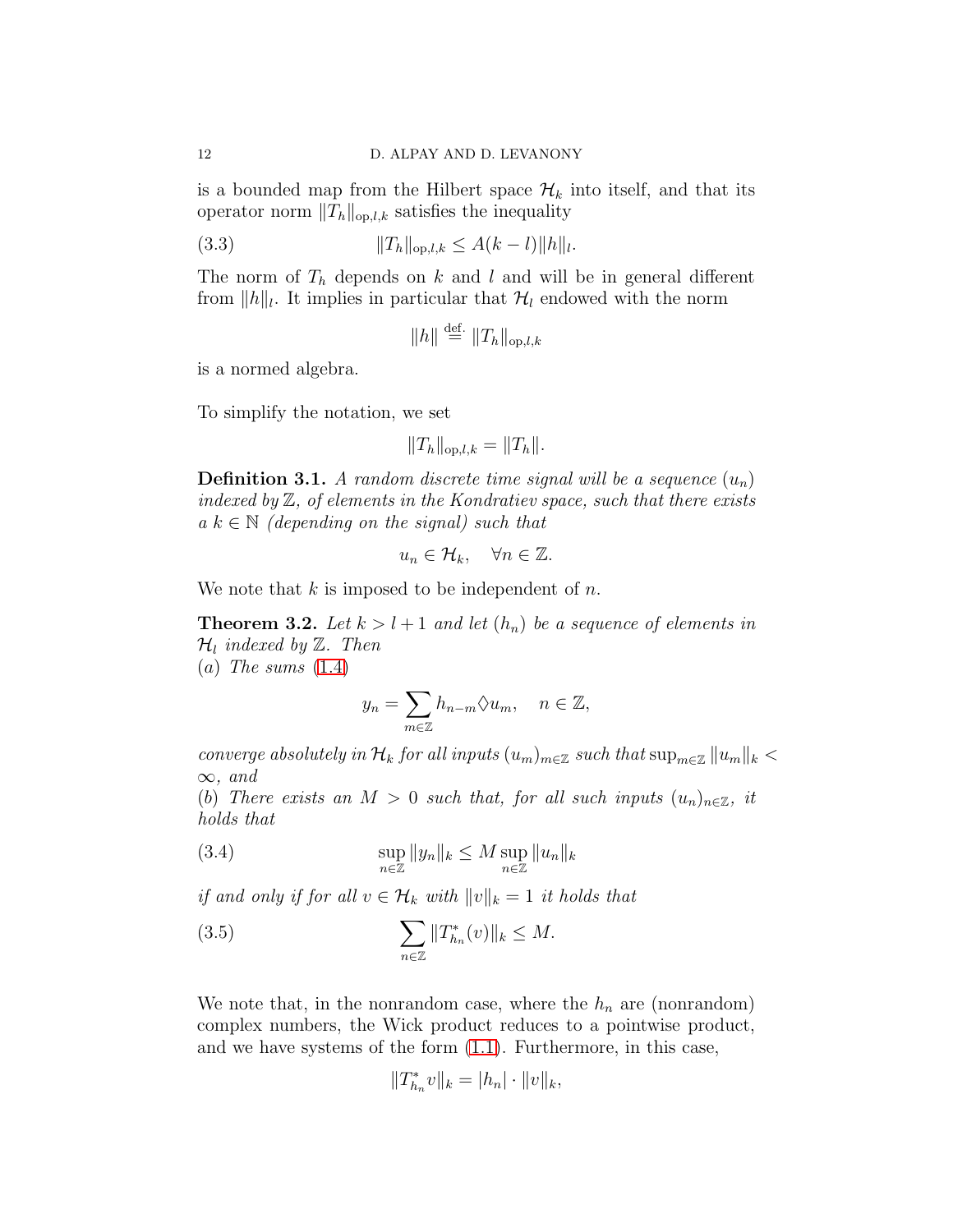and we retrieve the well known BIBO stability condition [\(1.7\)](#page-6-0), with Theorem [3.2](#page-13-0) reduced to Theorem [1.1.](#page-5-0)

Furthermore, we notice that condition

$$
\sum_{n\in\mathbb{Z}}\|T_{h_n}\|\leq M
$$

on the norms of the operators  $T_{h_n}$  implies condition [\(3.5\)](#page-13-0). Expressions of the form

$$
\sum_{n\in\mathbb{Z}}\zeta^nT_{h_n}
$$

with

$$
\sum_{n\in\mathbb{Z}}\|T_{h_n}\|<\infty
$$

form an algebra, which appears to be the counterpart of the classical Wiener algebra in the present setting.

Proof of Theorem [3.2:](#page-13-0) First note that, in view of the restriction  $k > l + 1$ , each of the terms in [\(1.4\)](#page-5-1) belongs to  $\mathcal{H}_k$ .

Assume that [\(3.4\)](#page-13-1) is in force. Then, for every  $n \in \mathbb{Z}$ , taking sequences  $(u_m)$  which have only a finite number of non zero entries, one has for any preassigned  $n \in \mathbb{Z}$ ,

$$
M \sup_{m \in \mathbb{Z}} \|u_m\|_k \ge \| \sum_{m \in \mathbb{Z}} T_{h_{n-m}} \lozenge u_m \|_k
$$
  
= 
$$
\sup_{\substack{v \in \mathcal{H}_k \\ \|v\|_k = 1}} \langle \sum_{m \in \mathbb{Z}} T_{h_{n-m}} \lozenge u_m, v \rangle_k
$$
  
= 
$$
\sup_{\substack{v \in \mathcal{H}_k \\ \|v\|_k = 1}} \langle \sum_{\substack{m \in \mathbb{Z} \\ m \neq 0}} u_m, T_{h_{n-m}}^*(v) \rangle_k.
$$

The special choice

$$
u_m = \begin{cases} \frac{T^*_{h_n-m}(v)}{\|T^*_{h_n-m}(v)\|_k}, & \text{if} \quad \|T^*_{h_n-m}(v)\|_k \neq 0\\ 0, & \text{if} \quad \|T^*_{h_n-m}(v)\|_k = 0 \end{cases}
$$

leads to

$$
\sum_{\substack{m\in\mathbb{Z}\\u_m\neq 0}}\|T^*_{h_{n-m}}(v)\|_k\leq M.
$$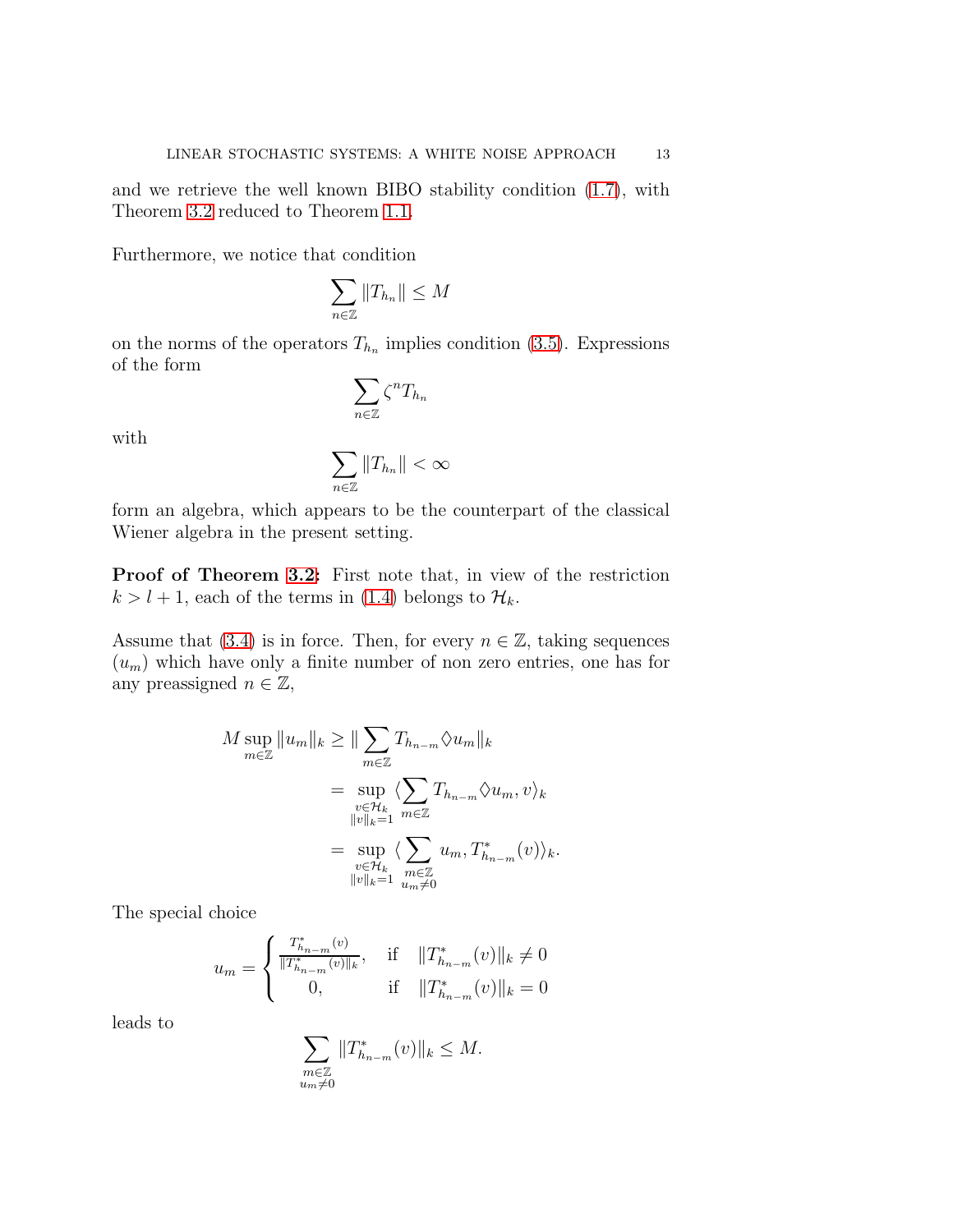This expression stays the same also for the indices m such that  $u_m \neq 0$ since  $u_m \neq 0$  if and only if  $||T^*_{h_{n-m}}(v)||_k \neq 0$ . Finally, since the right handside of the above inequality is independent of the support of  $(u_m)$ we get the result.

Conversely, assume that  $(3.5)$  is in force. Then, still for sequences  $(u_m)$ with only a finite number of non zero entries, we have

$$
\|\sum_{\substack{m\in\mathbb{Z} \\ u_m\neq 0}} T_{h_{n-m}} u_m\|_{k} = \sup_{\substack{v\in\mathcal{H}_k \\ \|v\|_{k}=1}} \langle \sum_{\substack{m\in\mathbb{Z} \\ u_m\neq 0}} u_m, T_{h_{n-m}}^*(v) \rangle_k
$$
  

$$
\leq \sup_{\substack{v\in\mathcal{H}_k \\ \|v\|_{k}=1}} \sum_{\substack{m\in\mathbb{Z} \\ u_m\neq 0}} \|u_m\|_{k} \|T_{h_{n-m}}^* v\|_{k}
$$
  

$$
\leq \sup_{\substack{m\in\mathbb{Z} \\ u_m\neq 0}} \|u_m\|_{k} \cdot \sup_{\substack{v\in\mathcal{H}_k \\ \|v\|_{k}=1}} \left(\sum_{m\in\mathbb{Z}} \|T_{h_m}^*(v)\|_{k}\right)
$$
  

$$
\leq M \sup_{\substack{m\in\mathbb{Z} \\ u_m\neq 0}} \|u_m\|_{k}.
$$

Assume now that the sum

$$
\sum_{m\in\mathbb{Z}}T_{h_{n-m}}u_m
$$

converges absolutely in  $\mathcal{H}_k$ . The result is then obtained by continuity by considering partial finite sums. by considering partial finite sums.

Applying the Hermite transform to equations [\(1.4\)](#page-5-1), that is to

$$
y_n = \sum_{m \in \mathbb{Z}} h_{n-m} \Diamond u_m, \quad n \in \mathbb{Z},
$$

leads to the following: let

$$
y_n(\omega) = \sum_{\alpha \in \ell} y_\alpha(n) H_\alpha(\omega)
$$
 and  $h_n(\omega) = \sum_{\alpha \in \ell} h_\alpha(n) H_\alpha(\omega)$ ,

where the coefficients  $y_\alpha(n)$  and  $h_\alpha(n)$  are nonrandom complex numbers. Then,

$$
y_n = \sum_{\alpha \in \ell} H_{\alpha}(\omega) \left( \sum_{m \in \mathbb{Z}} \sum_{\beta \le \alpha} h_{\alpha-\beta}(n-m) u_{\beta}(m) \right), \quad n \in \mathbb{Z},
$$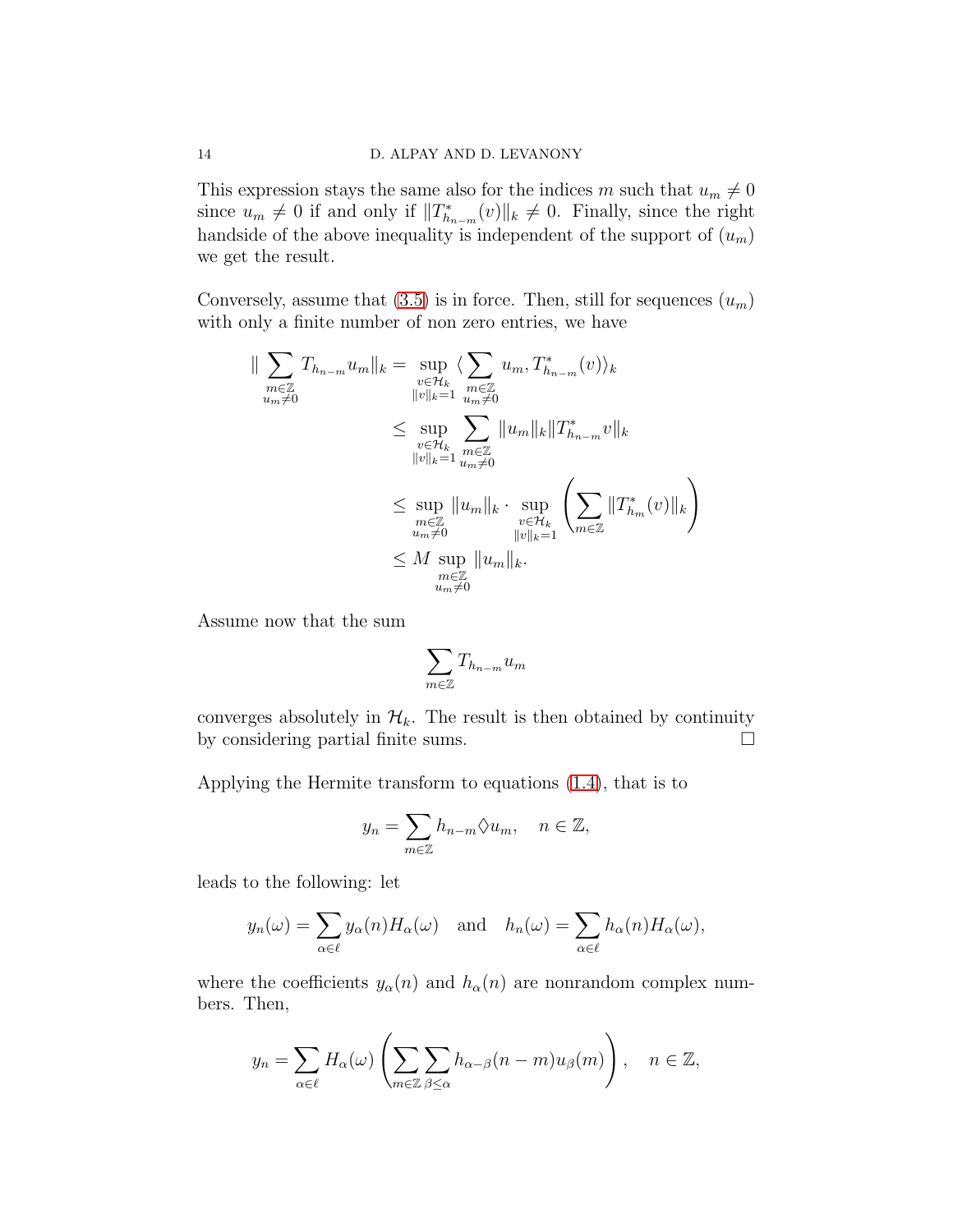that is, after taking the Hermite transform

$$
\mathbf{I}(y_n) = \sum_{\alpha \in \ell} z^{\alpha} \left( \sum_{m \in \mathbb{Z}} \sum_{\beta \le \alpha} h_{\alpha-\beta}(n-m) u_{\beta}(m) \right), \quad n \in \mathbb{Z},
$$

and hence,

<span id="page-16-1"></span>(3.6) 
$$
y_{\alpha}(n) = \sum_{m \in \mathbb{Z}} \sum_{\beta \leq \alpha} h_{\alpha-\beta}(n-m)u_{\beta}(m), \quad n \in \mathbb{Z}.
$$

Equation [\(3.6\)](#page-16-1) exhibits two convolutions: the first is with respect to the index in  $\ell$ , which is related to the stochastic aspect of the system; the second is with respect to the time variable.

The  $\mathcal Z$  transform (denoted by  $\widehat{y}$ , with variable  $\zeta$ ) then leads to

$$
\widehat{y}(\zeta, z) \stackrel{\text{def.}}{=} \sum_{n \in \mathbb{Z}} \mathbf{I}(y_n) \zeta^n
$$
  
\n
$$
= \sum_{\alpha \in \ell} z^{\alpha} \sum_{\beta \le \alpha} \widehat{h}_{\alpha-\beta}(\zeta) \widehat{u}_{\beta}(\zeta)
$$
  
\n
$$
= \left( \sum_{\alpha \in \ell} z^{\alpha} \widehat{h}_{\alpha}(\zeta) \right) \left( \sum_{\alpha \in \ell} z^{\alpha} \widehat{u}_{\alpha}(\zeta) \right).
$$

Definition 3.3. *The function*

$$
\mathscr{H}(\zeta,z) = \sum_{\alpha \in \ell} z^{\alpha} \widehat{h}_{\alpha}(\zeta) = \sum_{n \in \mathbb{Z}} \zeta^{n} (\mathbf{I}(h_{n}))(z)
$$

*is the called generalized transfer function of the system.*

When all  $\widehat{h}_{\alpha}(\zeta) = 0$  for  $\alpha \neq 0$ , we retrieve the classical notion of the transfer function. We can thus define a hierarchy of systems, depending on the properties of the function  $\mathscr{H}(\zeta, z)$ . The rational case will be when the function  $\mathscr{H}(\zeta, z)$  is of the form [\(2.4\)](#page-12-3). Another case of interest would be the isospectral case, when the function  $A(\zeta)$  in [\(2.4\)](#page-12-3) does not depend on the variable  $\zeta$ .

#### 4.  $\ell_1$ - $\ell_2$  stable random systems

<span id="page-16-0"></span>The analog of Theorem [1.3](#page-7-0) is the following: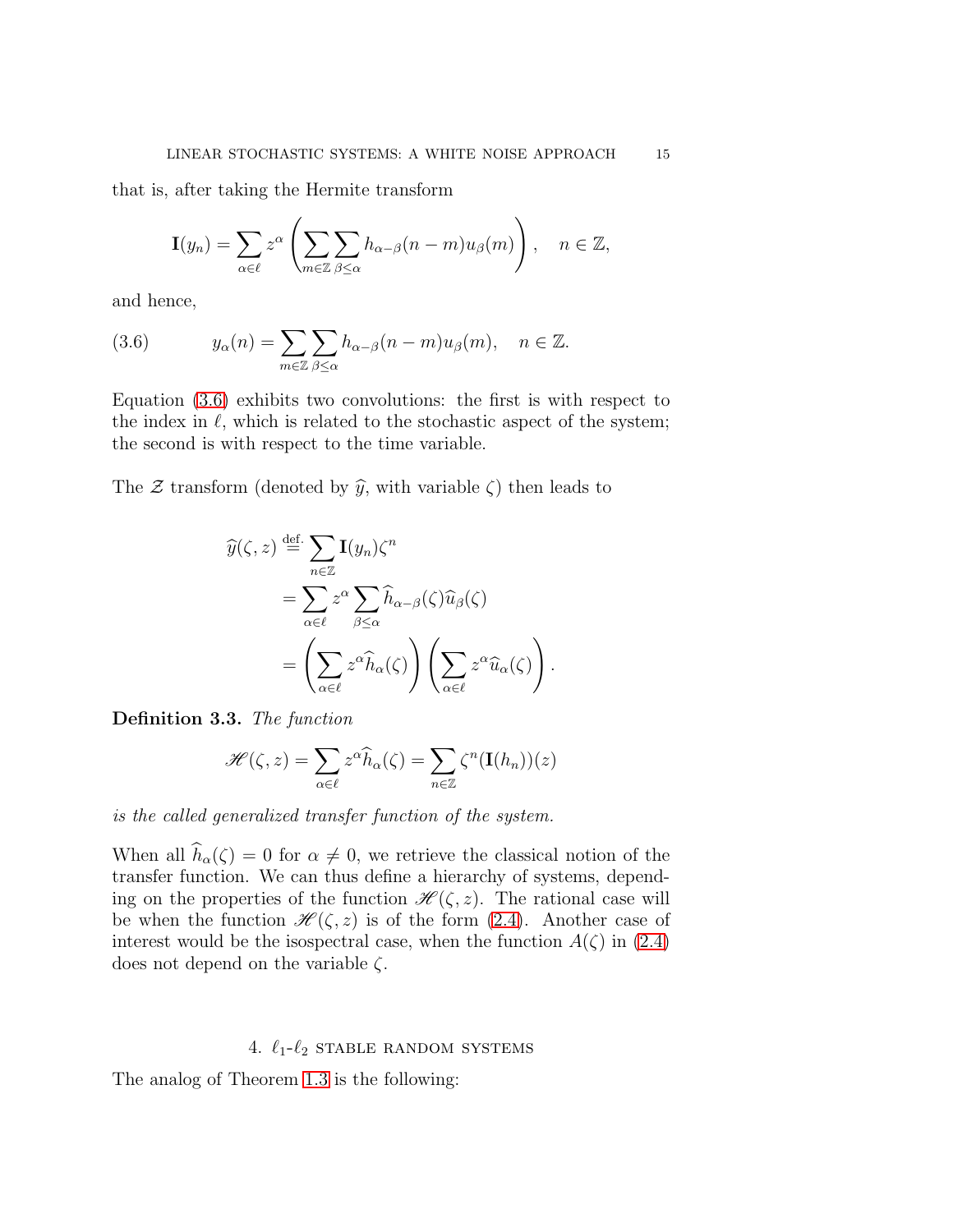**Theorem 4.1.** Let  $l > k+1$  and assume that in the system  $(1.5)$  $h_n \in \mathcal{H}_l$ . Then there exists  $M > 0$  such that

<span id="page-17-0"></span>
$$
\left(\sum_{n=0}^{\infty} \|y_n\|_{k}^2\right)^{1/2} \le M \sum_{n=0}^{\infty} \|u_n\|_{k}
$$

*for all inputs* (un) *such that the right handside of the above equation is finite, if and only if its transfer function belongs to*  $\mathbf{H}_2(\mathbb{D}) \otimes \mathcal{H}(K_l)$ , *i.e. if and only if there exists a number*  $c > 0$  *such that the kernel* 

(4.1) 
$$
\frac{K_l(z,w)}{1-\zeta\nu^*} - c\mathscr{H}(\zeta,z)\mathscr{H}(\nu,w)^*
$$

*is positive in*  $\mathbb{D} \times \mathbb{K}_l$ .

The system [\(1.4\)](#page-5-1) is then called  $\ell_1-\ell_2$  bounded. In the proof of the theorem, we use the already mentioned fact that the spaces  $\mathcal{H}_k$  and  $\mathcal{H}(K_k)$ are unitarily equivalent via the Hermite transform. This allows us to make use of Våge's inequality in the spaces  $\mathcal{H}(K_k)$ .

**Proof of Theorem** [\(4.1\)](#page-17-0): We first remark that the equivalence of [\(4.1\)](#page-17-0) with the condition  $\mathscr{H} \in \mathbf{H}_{2}(\mathbb{D}) \otimes \mathcal{H}(K_{k})$  directly follows the characterization of the elements of a reproducing kernel space. We proceed in three steps. Recall that  $A(k-l)$  has been defined by [\(3.2\)](#page-12-4).

STEP 1: Assume that [\(4.1\)](#page-17-0) holds, and let  $u \in \mathcal{H}(K_k)$ . Then,

<span id="page-17-1"></span>(4.2)  $\|\mathcal{H}x\|_{\mathbf{H}_2(\mathbb{D})\otimes\mathcal{H}(K_k)} \leq A(k-\ell)\|\mathcal{H}\|_{\mathbf{H}_2(\mathbb{D})\otimes\mathcal{H}(K_l)}\cdot\|u\|_{\mathcal{H}(K_k)}$ .

Indeed, let  $\mathscr{H}(\zeta, z) = \sum_{n=0}^{\infty} \zeta^n h_n(z)$ , with  $h_n \in \mathcal{H}(K_\ell)$ . Then,

$$
\|\mathcal{H}u\|_{\mathbf{H}_2(\mathbb{D})\otimes\mathcal{H}(K_k)}^2 = \sum_{n=0}^{\infty} \|h_n u\|_k^2
$$
  

$$
\leq A(k-l)^2 \sum_{n=0}^{\infty} \|h_n\|_{\mathcal{H}(K_l)}^2 \|u\|_{\mathcal{H}(K_k)}^2
$$
  

$$
= A(k-l)^2 \|\mathcal{H}\|_{\mathbf{H}_2(\mathbb{D})\otimes\mathcal{H}(K_l)} \cdot \|u\|_{\mathcal{H}(K_k)}^2.
$$

STEP 2: Assume that [\(4.1\)](#page-17-0) holds. Then, the system is  $\ell_1-\ell_2$  bounded.

We first note that, from the definition of the norm in  $\mathbf{H}_2(\mathbb{D}) \otimes \mathcal{H}(K_l)$ , the operator  $M_{\zeta}$  of multiplication by  $\zeta$  is an isometry from  $\mathbf{H}_2(\mathbb{D}) \otimes \mathcal{H}(K_l)$ into itself:

<span id="page-17-2"></span>(4.3)  $||M_{\zeta}F||_{\mathbf{H}_2(\mathbb{D})\otimes\mathcal{H}(K_l)} = ||F||_{\mathbf{H}_2(\mathbb{D})\otimes\mathcal{H}(K_l)}, \quad \forall F \in \mathbf{H}_2(\mathbb{D})\otimes\mathcal{H}(K_l).$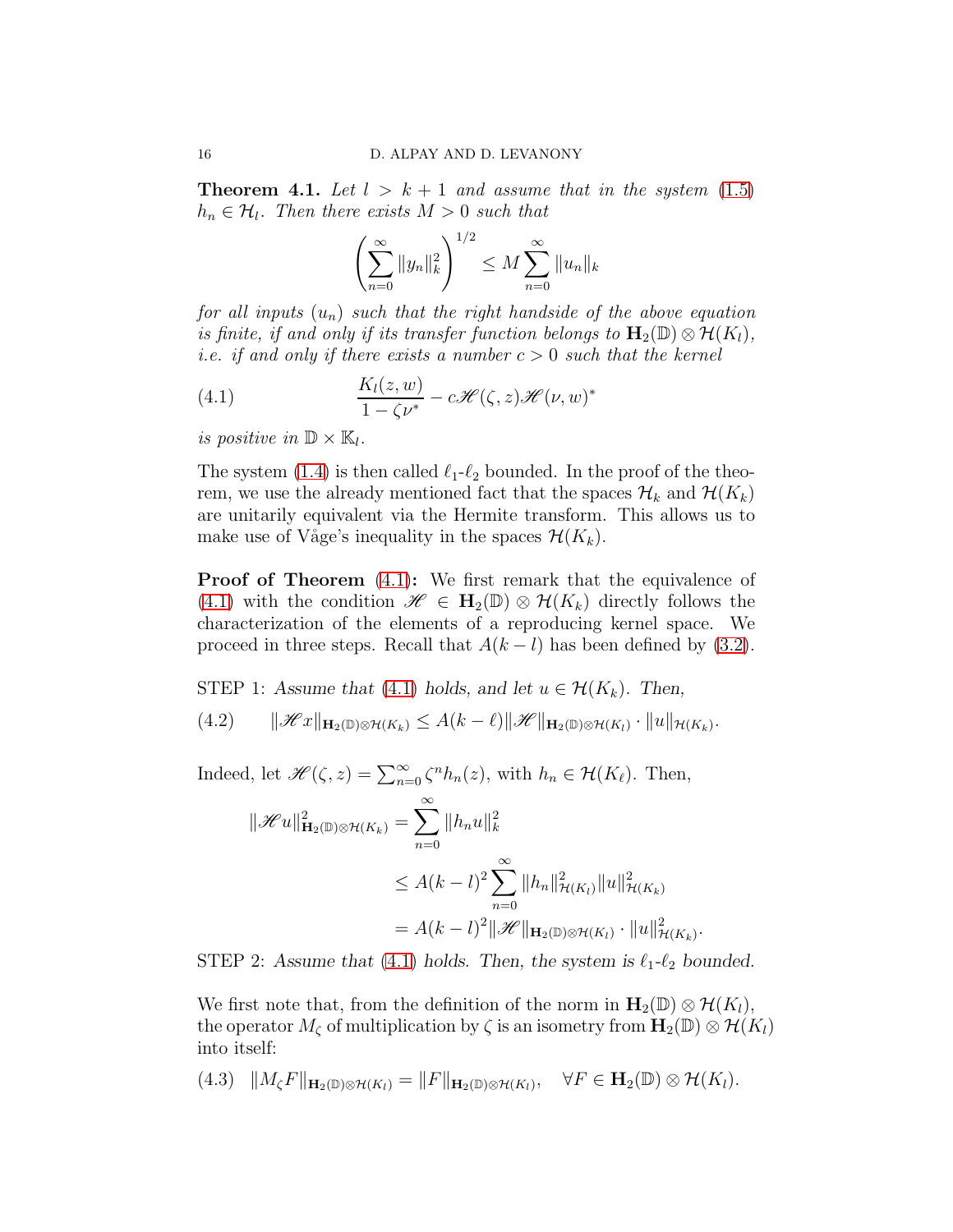Let  $\widehat{u}(\zeta, z) = \sum_{n=0}^{\infty} \zeta^n u_n(z)$ , where the  $u_n \in \mathcal{H}(K_k)$ . Then,

$$
\widehat{y}(\zeta, z) = \sum_{n=0}^{\infty} \mathcal{H}(\zeta, z) \zeta^n u_n(z),
$$

where the convergence is in  $\mathbf{H}_2(\mathbb{D}) \otimes \mathcal{H}(K_l)$ , as will be justified by equation [\(4.4\)](#page-18-0) below. So, using [\(4.2\)](#page-17-1) and [\(4.3\)](#page-17-2), we have, with  $\hat{y}(\zeta, z) = \sum_{\alpha}^{\infty} \hat{y}^{n}_{\alpha}(\zeta, z)$  $\sum_{n=0}^{\infty} \zeta^n y_n(z),$ 

<span id="page-18-0"></span>
$$
\left(\sum_{n=0}^{\infty} ||y_n||_{\mathcal{H}(K_k)}^2\right)^{1/2} = ||\widehat{y}||_{\mathbf{H}_2(\mathbb{D})\otimes\mathcal{H}(K_k)}\n= \sum_{n=0}^{\infty} ||\mathcal{H}M_{\zeta}^n u_n||_{\mathbf{H}_2(\mathbb{D})\otimes\mathcal{H}(K_l)}\n\leq \sum_{n=0}^{\infty} ||\mathcal{H}u_n||_{\mathbf{H}_2(\mathbb{D})\otimes\mathcal{H}(K_l)}\n\leq A(k-l) \sum_{n=0}^{\infty} ||\mathcal{H}||_{\mathbf{H}_2(\mathbb{D})\otimes\mathcal{H}(K_l)} ||u_n||_{\mathcal{H}(K_k)}\n= M \left(\sum_{n=0}^{\infty} ||u_n||_{\mathcal{H}(K_k)}\right),
$$

with  $M = A(k-l) \|\mathscr{H}\|_{\mathbf{H}_2(\mathbb{D}) \otimes \mathcal{H}(K_l)}$ .

STEP 3: We complete the proof.

Assume the system  $\ell_1-\ell_2$  bounded. Since  $1 \in \mathcal{H}(K_k)$  we have that  $\mathscr{H}(\zeta, z) \in \mathbf{H}_2(\mathbb{D}) \otimes \mathcal{H}(K_k)$ , and we can use the previous step to conclude the proof. clude the proof.

When the system is not random, that is, when  $\mathcal H$  is only a function of  $\zeta$ , the positivity of the kernel  $(4.1)$  is equivalent to the fact that  $\mathscr{H} \in \mathbf{H}_2(\mathbb{D})$ . Indeed, the tensor product space  $\mathbf{H}_2(\mathbb{D}) \otimes \mathcal{H}(K_k)$  can be seen not only as the representation [\(1.13\)](#page-9-3), but also as the space of functions of the form

$$
F(\zeta, z) = \sum_{\alpha \in \ell} z^{\alpha} f_{\alpha}, \quad f_{\alpha} \in \mathbf{H}_2(\mathbb{D}),
$$

with the norm

$$
||F||_{\mathbf{H}_2(\mathbb{D})\otimes\mathcal{H}(K_k)}^2 = \sum_{\alpha\in\ell} \frac{||f_\alpha||_{\mathbf{H}_2(\mathbb{D})}^2}{(2\mathbb{N})^{k\alpha}}.
$$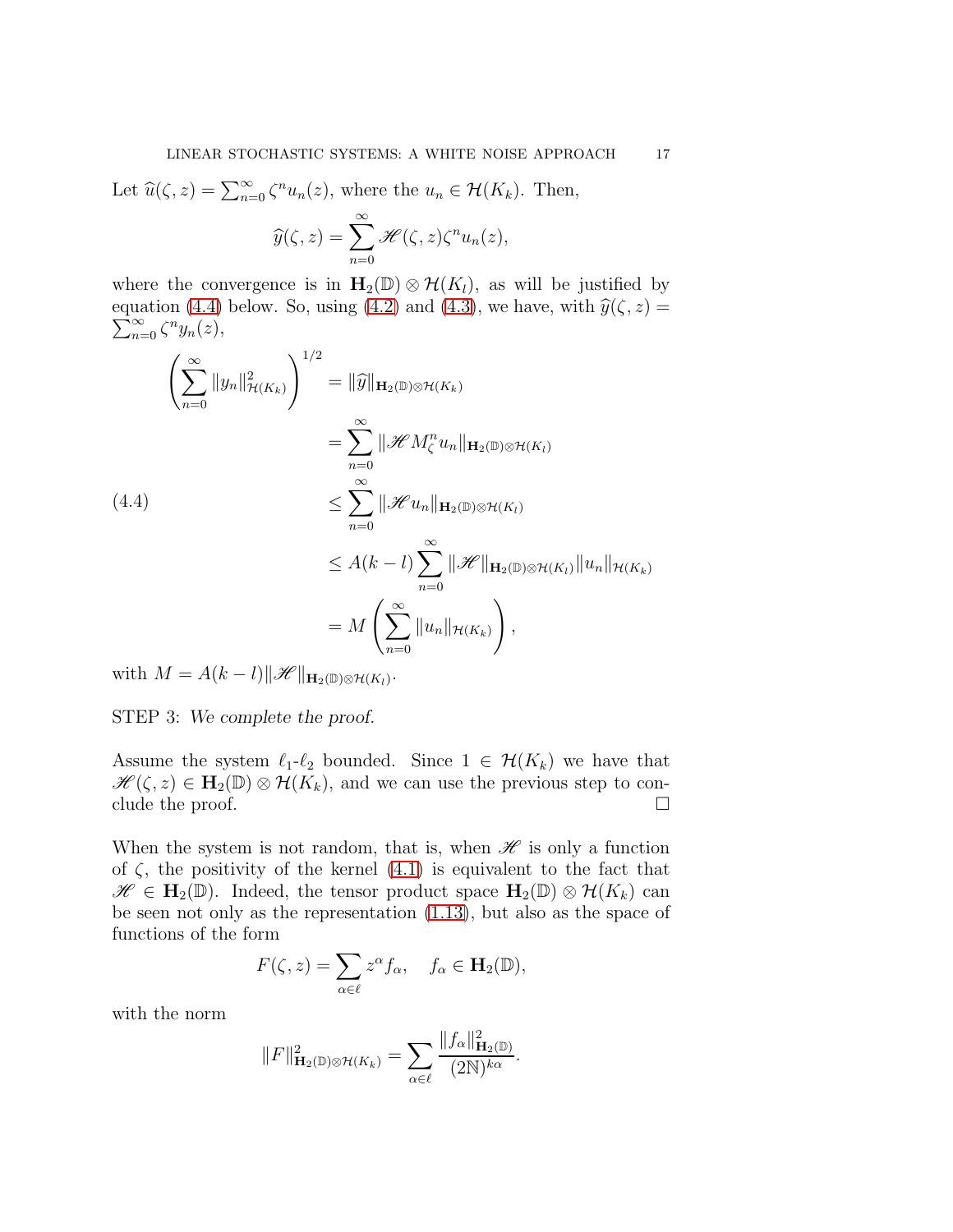#### 5. Dissipative discrete time random systems

<span id="page-19-0"></span>We denote by  $M_{\zeta}$  the operator of multiplication by  $\zeta$  and by  $M_{z_j}$  the operator of multiplication by  $z_i$  (in both cases, the domain and range of these operators is given below). In the next theorem, the first condition expresses the time-invariance of the system. The second condition is needed to ensure that we get a multiplication operator. It can be interpreted as the property of invariance with respect to randomness. In the following statement, recall that the kernel  $K_k$  has been defined by [\(1.12\)](#page-9-2).

**Theorem 5.1.** *Let*  $k \in \mathbb{N}$ . *The operators*  $M_{z_j}$  are bounded from  $\mathcal{H}(K_k)$ *into itself.* A linear operator from  $\mathbf{H}_2(\mathbb{D}) \otimes \mathcal{H}(K_k)$  *into itself is contractive and such that*

<span id="page-19-1"></span>(5.1) 
$$
T(M_{\zeta}f) = M_{\zeta}Tf
$$

$$
T(M_{z_j}f) = M_{z_j}Tf
$$

*if and only if it is of the form*

$$
(Tf)(\zeta, z) = \mathscr{S}(\zeta, z)f(\zeta, z)
$$

where  $\mathscr S$  *is such that the kernel* [\(1.18\)](#page-9-4):

$$
(1 - \mathcal{S}(\zeta, z)\mathcal{S}(\nu, w)^*)\frac{K_k(z, w)}{(1 - \zeta \nu^*)}
$$

*is positive in*  $\mathbb{D} \times \mathbb{K}_k$ .

**Proof:** We divide the proofs into several steps.

STEP 1: Let  $\mathcal H$  be a Hilbert space, and let T be a bounded operator from  $H_2(\mathbb{D}) \otimes \mathcal{H}$  into itself which commutes with multiplication by  $\zeta$ . Then, T is of the form

$$
Tf(\zeta) = S(\zeta)f(\zeta),
$$

where S is an  $\mathbf{L}(\mathcal{H})$ -valued function analytic and contractive in the open unit disk.

This is a well known fact (see for instance [\[43,](#page-37-6) Lemma 1 p. 301]), being the discrete analog of the Bochner-Chandrasekharan theorem (see [\[13,](#page-35-13) Theorem 72, p. 144] and Section [6](#page-24-0) below for the latter). We briefly review its proof for completeness. Let  $c \in \mathcal{H}$ . We have

$$
(Tc)(\zeta) = \sum_{n=0}^{\infty} \zeta^n T_n(c),
$$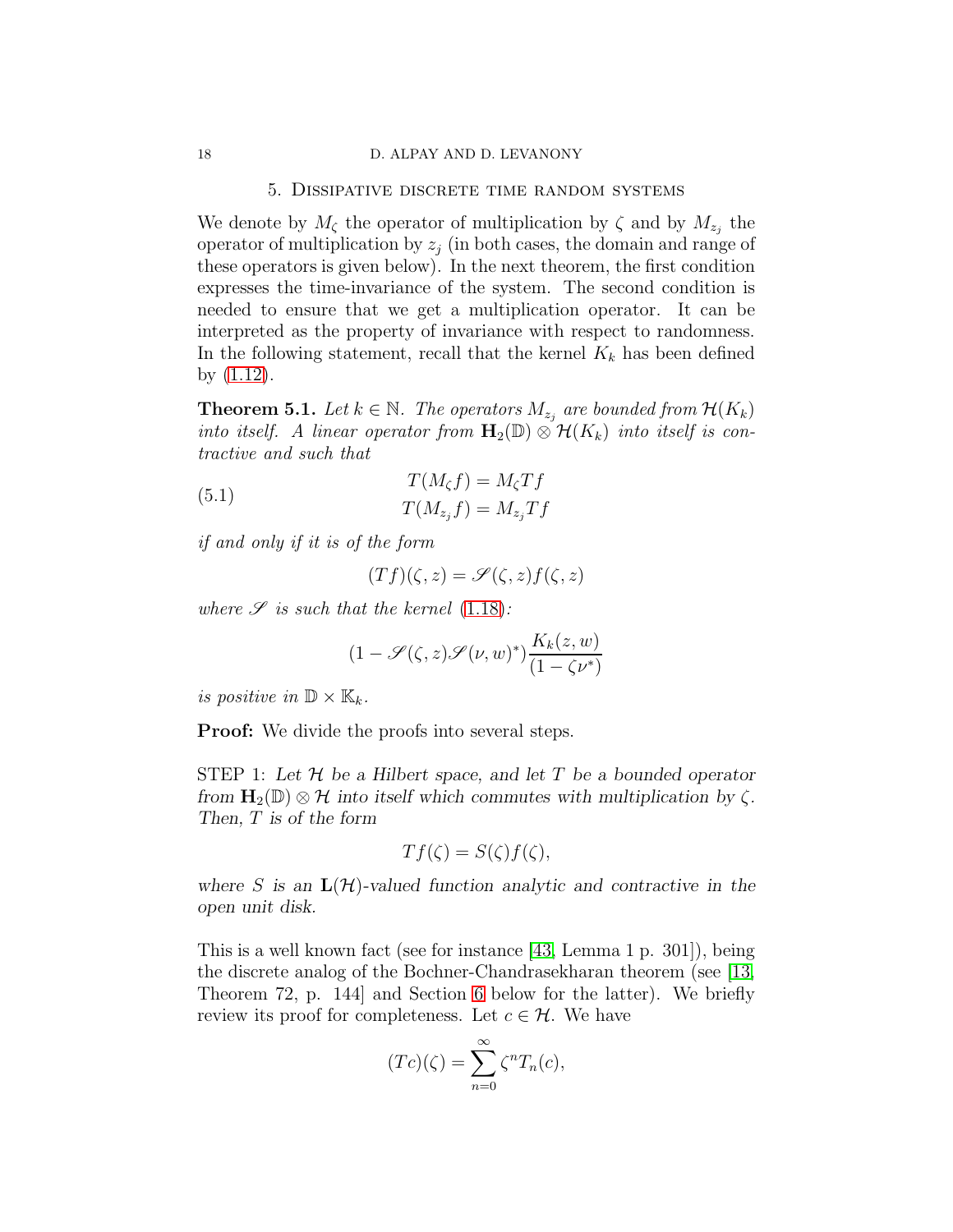where the operators  $T_n$  are readily seen to be linear bounded operators from  $H$  into itself. Furthermore,

<span id="page-20-0"></span>
$$
||T_n|| \le ||T||, \quad \forall n \in \mathbb{N}_0,
$$

since

$$
||Tc||^2_{\mathbf{H}_2(\mathbb{D})\otimes\mathcal{H}} = \sum_{m=0}^{\infty} ||T_m c||^2_{\mathcal{H}} \ge ||T_n c||^2_{\mathcal{H}}, \quad \forall c \in \mathcal{H} \text{ and } \forall n \in \mathbb{N}_0.
$$

The  $\mathbf{L}(\mathcal{H})$ -valued function

(5.2) 
$$
S(\zeta) = \sum_{n=0}^{\infty} \zeta^n T_n
$$

is analytic in the open unit disk (we refer to [\[49,](#page-37-7) pp. 189–190] for a review of operator-valued analytic functions, and the equivalence between strong and weak analyticity). We now show that it takes contractive values and that  $T = M_S$ . Since  $H_2(\mathbb{D}) \otimes \mathcal{H}$  is the reproducing kernel Hilbert space with reproducing kernel

$$
\frac{I_{\mathcal{H}}}{1-\zeta\nu^*},
$$

convergence in norm implies weak pointwise convergence in the coefficient space H. Thus, for every  $c \in \mathcal{H}$ , and every  $f \in H_2(\mathbb{D}) \otimes \mathcal{H}$  in the form

$$
f(\zeta) = \sum_{n=0}^{\infty} \zeta^n f_n,
$$

using continuity of  $T$ , we have

$$
\langle (Tf)(\zeta), c \rangle_{\mathcal{H}} = \langle (T(\sum_{n=0}^{\infty} M_{\zeta}^{n} f_{n}))(\zeta), c \rangle_{\mathcal{H}}
$$
  

$$
= \sum_{n=0}^{\infty} \langle (M_{\zeta}^{n} T(f_{n}))(\zeta), c \rangle_{\mathcal{H}}
$$
  

$$
= \sum_{n=0}^{\infty} \langle \zeta^{n} (T f_{n})(\zeta), c \rangle_{\mathcal{H}}
$$
  

$$
= \sum_{n=0}^{\infty} \langle \zeta^{n} S(\zeta) f_{n}, c \rangle_{\mathcal{H}}
$$
  

$$
= \langle S(\zeta) f(\zeta) c \rangle_{\mathcal{H}}.
$$

Thus  $T = M<sub>S</sub>$ . Furthermore, the formula

$$
(M_S^* \frac{c}{1 - \nu^*}) (\zeta) = \frac{S(\nu)^* c}{1 - \zeta \nu^*}
$$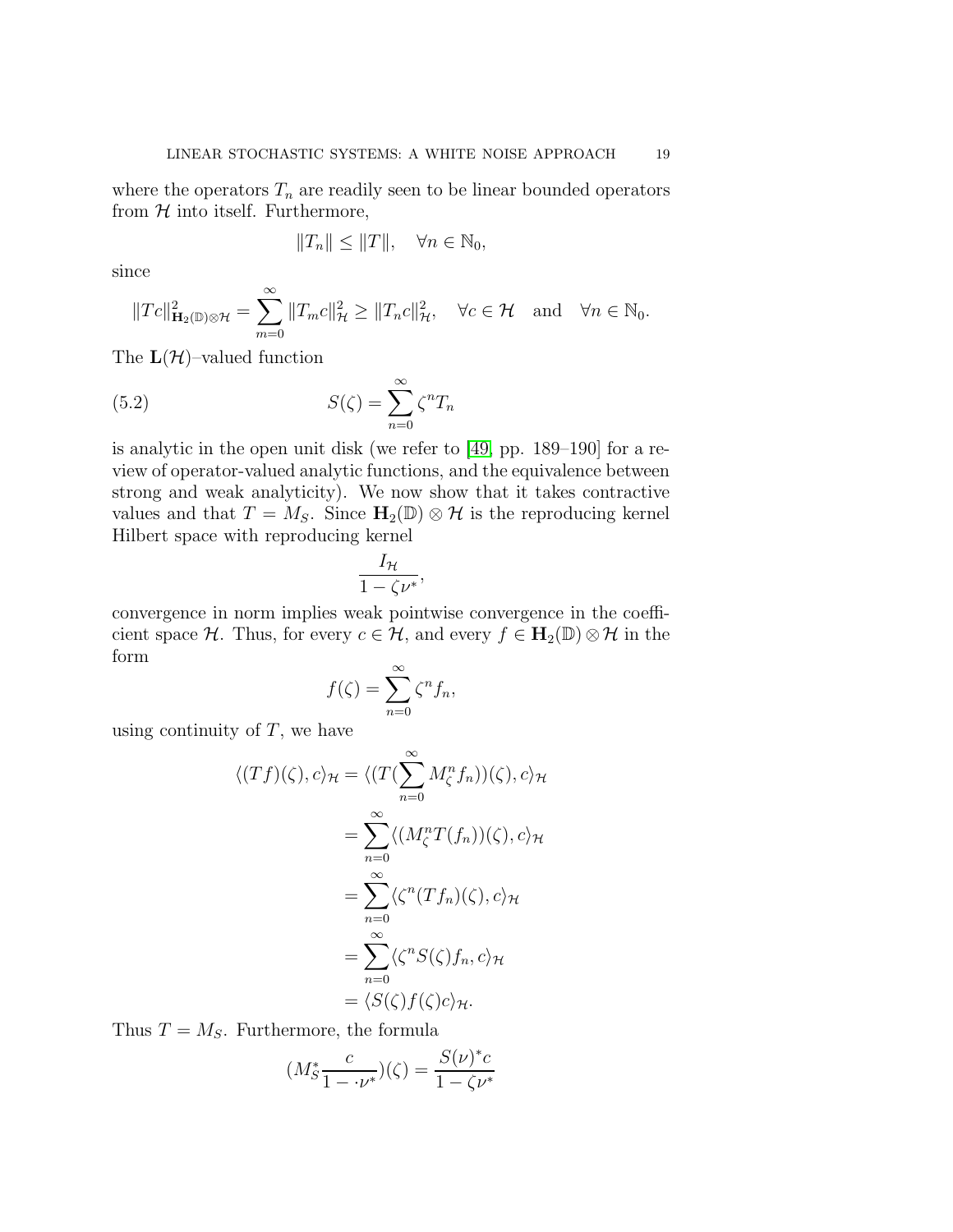implies that the kernel

(5.3) 
$$
\frac{I_{\mathcal{H}} - S(\zeta)S(\nu)^*}{1 - \zeta \nu^*}
$$

is positive in  $D$  and in particular S takes contractive values.

STEP 2: The operators  $M_{z_j}$  are bounded in  $\mathcal{H}(K_k)$ .

Indeed, let  $g(z) = \sum_{\alpha \in \ell} c_{\alpha} z^{\alpha}$  with

<span id="page-21-0"></span>
$$
||g||_{\mathcal{H}(K_k)}^2 = \sum_{\alpha \in \ell} |c_{\alpha}|^2 (2\mathbb{N})^{-k\alpha} < \infty.
$$

Then, with  $e_j \in \ell$  denoting the sequence with all elements equal to 0, at the exception of the  $j$ -th, equal to 1, we have

$$
z_j g(z) = \sum_{\alpha \in \ell} c_{\alpha} z^{\alpha + e_j},
$$

and

$$
\sum_{\alpha \in \ell} |c_{\alpha}|^2 (2N)^{-k(\alpha + e_j)} = \sum_{\alpha \in \ell} |c_{\alpha}|^2 (2N)^{-k\alpha} ((2N)^{k\alpha} (2N)^{-k(\alpha + e_j)})
$$
  

$$
\leq \sum_{\alpha \in \ell} |c_{\alpha}|^2 (2N)^{-k\alpha},
$$

and so  $M_{z_j}$  is a contractive operator in  $\mathcal{H}(K_k)$ .

STEP 3: We now take  $\mathcal{H} = \mathcal{H}(K_k)$ . The fact that T commutes with the operators of multiplication by  $z_j$  implies that

$$
(T_n f)(z) = s_n(z) f(z),
$$

for some  $\mathbf{L}(\mathcal{H}(K_k))$ -valued function  $s_n(z)$ .

Indeed, we have in particular

$$
T_n(z^{\alpha}) = z^{\alpha} T_n(1).
$$

Thus, for  $f(z) = \sum_{\alpha \in \ell} c_{\alpha} z^{\alpha} \in \mathcal{H}(K_k)$  we have

$$
(T_n f)(z) = \sum_{\alpha \in \ell} c_{\alpha} T_n(1) = T_n(1) f(z),
$$

first for finite sums, and then using continuity of the operator  $T_n$  for all  $f \in \mathcal{H}(K_k)$  in the norm topology, and finally pointwise, since  $\mathcal{H}(K_k)$ is a reproducing kernel Hilbert space.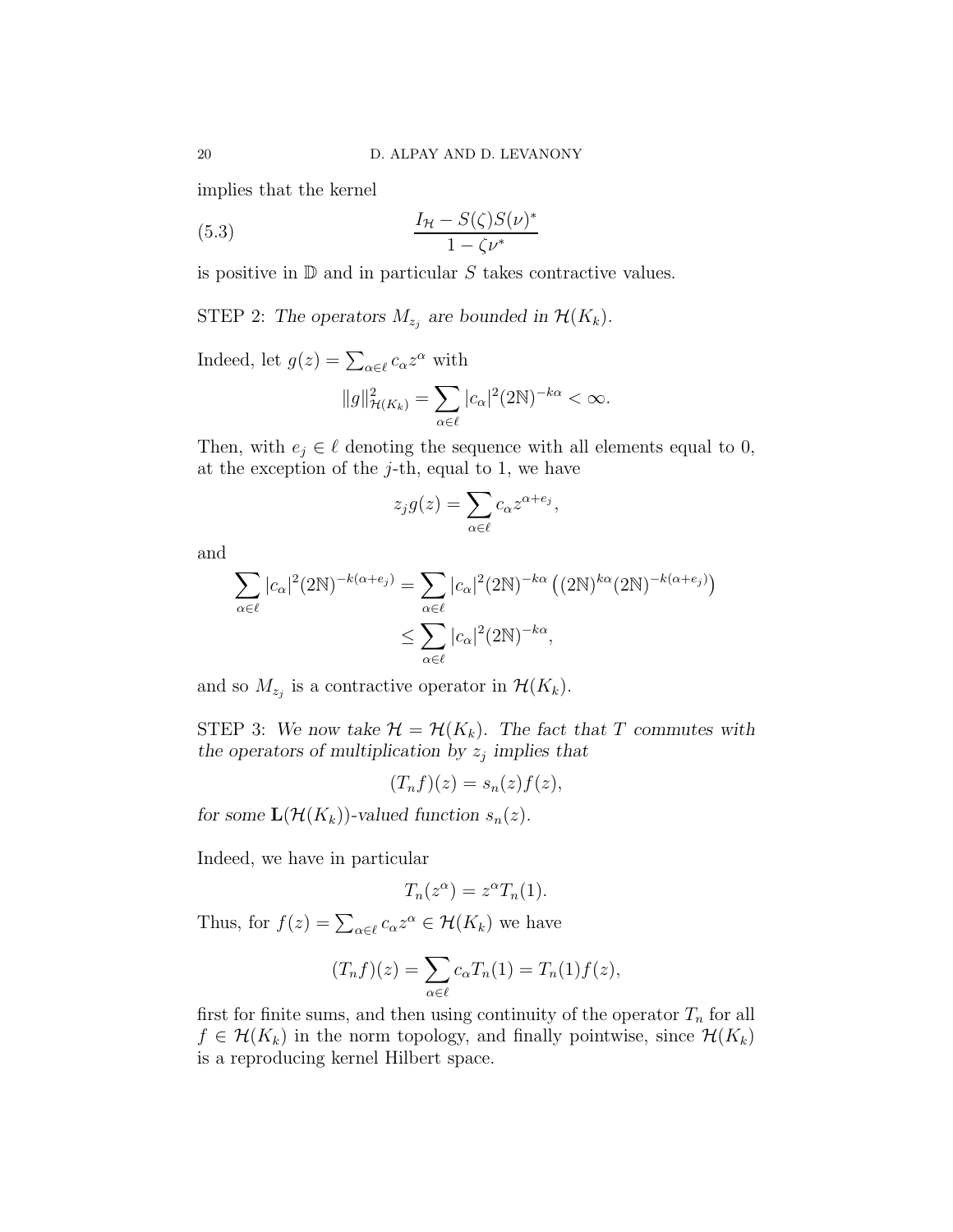We set  $(T_n(1))(z) = s_n(z)$ . The result follows with

$$
\mathscr{S}(\zeta,z) = \sum_{n=0}^{\infty} \zeta^n s_n(z).
$$

Therefore T is a multiplication operator in the reproducing kernel Hilbert space  $\mathbf{H}_2(\mathbb{D}) \otimes \mathcal{H}(K_k)$ . Since it is a contraction, [\(1.18\)](#page-9-4) is in force.

The converse is clear: if a function  $\mathscr S$  is such that the kernel [\(1.18\)](#page-9-4) is positive on  $\mathbb{D} \times \mathbb{K}_k$ , then the operator of multiplication by  $\mathscr{S}$  is a contraction from  $\mathbf{H}_2(\mathbb{D}) \otimes \mathcal{H}(K_k)$  into itself, and satisfies the commutativity hypothesis (5.1). tativity hypothesis [\(5.1\)](#page-19-1).

When the system is not random,  $\mathscr{S}(\zeta, z)$  depends only on  $\zeta$  and is a Schur function.

We further remark that the function  $S(\zeta)$  defined in [\(5.2\)](#page-20-0) is a  $\mathbf{L}(\mathcal{H}(K_k))$ valued function, and the theory of realization for such functions is thus applicable to it; see [\[6\]](#page-35-14). Using the results of [\[6\]](#page-35-14) we have:

<span id="page-22-0"></span>**Theorem 5.2.** *Let*  $\mathscr{S}(\zeta, z)$  *be a Schur multiplier of the space*  $\mathbf{H}_2(\mathbb{D}) \otimes$  $\mathcal{H}(K_k)$ , and let  $\mathcal{H}(\mathcal{S})$  the associated reproducing kernel Hilbert space. *Then*

$$
\mathscr{S}(\zeta,z) = D + \zeta C (I_{\mathcal{H}(\mathscr{S})} - \zeta A)^{-1} B,
$$

*where*

$$
\begin{pmatrix} A & B \\ C & D \end{pmatrix} : \begin{pmatrix} \mathcal{H}(\mathcal{S}) \\ \mathcal{H}(K_k) \end{pmatrix} \longrightarrow \begin{pmatrix} \mathcal{H}(\mathcal{S}) \\ \mathcal{H}(K_k) \end{pmatrix}
$$

*with*

$$
(Af)(\zeta, z) = \frac{f(\zeta, z) - f(0, z)}{\zeta},
$$
  
\n
$$
(Bx)(\zeta, z) = \frac{\mathscr{S}(\zeta, z) - \mathscr{S}(0, z)}{\zeta}x(z),
$$
  
\n
$$
(Cf)(\zeta, z) = f(0, z),
$$
  
\n
$$
(Dx)(\zeta, z) = \mathscr{S}(0, z)x(z),
$$

*defining a coisometric realization of*  $\mathcal{S}$ *.* 

**Proof:** Indeed, let  $H$  denote a Hilbert space, and let S be an  $\mathbf{L}(\mathcal{H})$ valued function analytic and contgractive in  $\mathbb{D}$ . Then the kernel [\(5.3\)](#page-21-0) is positive in the open unit disk. Let  $\mathcal{H}(S)$  be the associated reproducing kernel Hilbert space. The formulas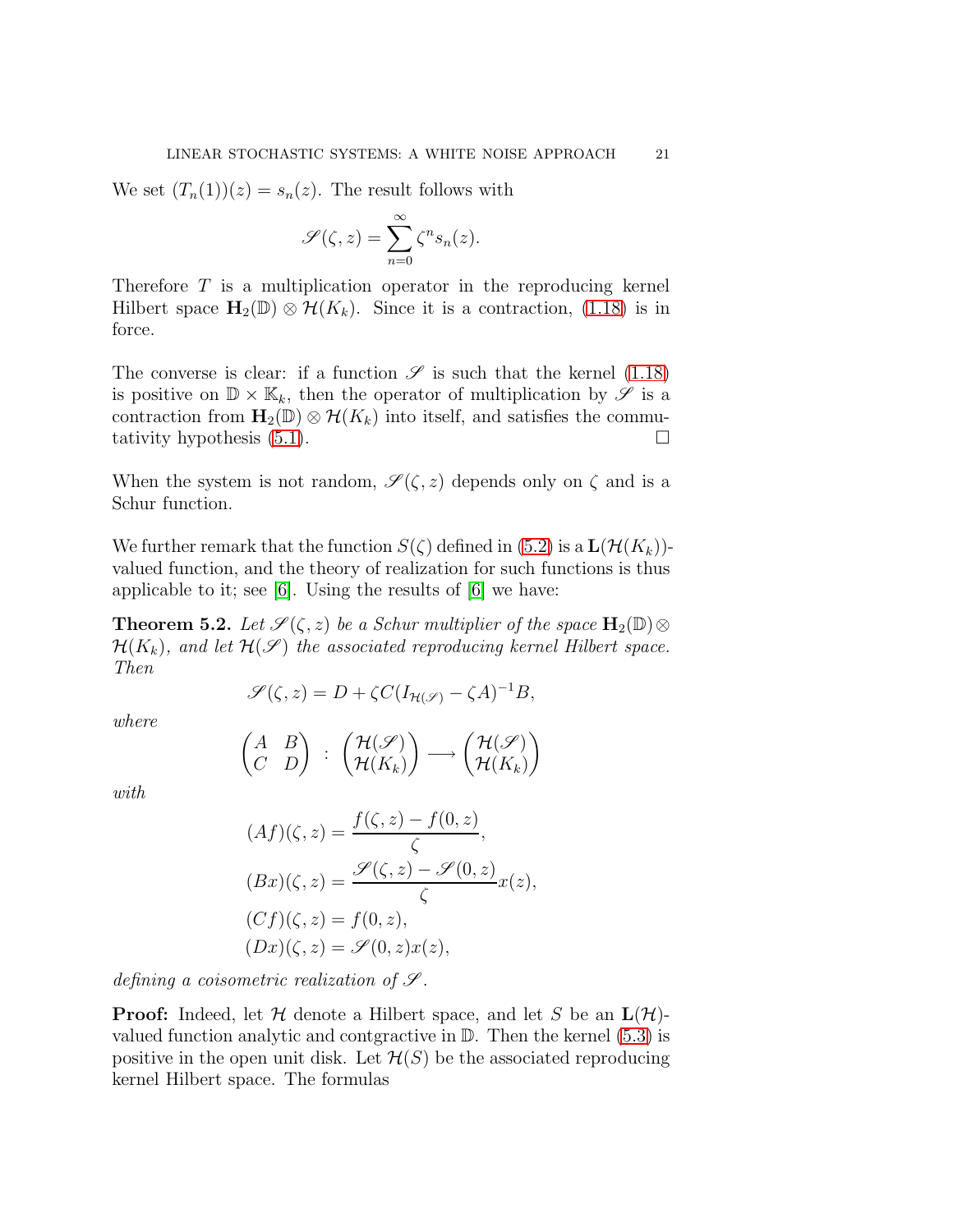$$
(Af)(\zeta) = \frac{f(\zeta) - f(0)}{\zeta},
$$

$$
(B\xi)(\zeta) = \frac{S(\zeta) - S(0)}{\zeta}\xi,
$$

$$
Cf = f(0),
$$

$$
D\xi = \mathscr{S}(0)\xi,
$$

define a coisometric realization with

$$
\begin{pmatrix} A & B \\ C & D \end{pmatrix} : \begin{pmatrix} \mathcal{H}(S) \\ \mathcal{H} \end{pmatrix} \longrightarrow \begin{pmatrix} \mathcal{H}(S) \\ \mathcal{H} \end{pmatrix}
$$

in the form:

$$
S(\zeta) = D + \zeta C (I_{\mathcal{H}(S)} - \zeta A)^{-1} B.
$$

Now, there is here an extra structure, which does not appear in the general case: there is a function  $\mathscr{S}(\zeta,z)$  such that

$$
(S(\lambda)x)(z) = \mathscr{S}(\zeta, z)x(z), \quad x \in \mathcal{H}(K_k).
$$

The formulas for the realization of  $\mathscr S$  then easily follow.  $\Box$ 

Since constants belong to  $\mathbf{H}_2(\mathbb{D}) \otimes \mathcal{H}(K_k)$ , it follows in particular that  $\mathscr{S}(\zeta, z) \in \mathbf{H}_2(\mathbb{D}) \otimes \mathcal{H}(K_k)$ , and thus can be written as

<span id="page-23-0"></span>
$$
\mathscr{S}(\zeta,z) = \sum_{n=0}^{\infty} \zeta^n h_n(z).
$$

The fact that the operator is a contraction is then equivalent to the fact that the block Toeplitz operator

(5.4) 
$$
\begin{pmatrix} T_{h_0} & 0 & \cdot & \cdot \\ T_{h_1} & T_{h_0} & \cdot & \cdot \\ T_{h_2} & T_{h_1} & T_{h_0} & \cdot \end{pmatrix}
$$

is a contraction from the Hilbert space  $\ell_2(\mathbb{N}_0) \otimes \mathcal{H}(K_k)$  into itself.

As a consequence, we have:

**Theorem 5.3.** Let  $k > l + 1$  and let  $(h_n)$  be a sequence of elements in  $\mathcal{H}_l$  indexed by  $\mathbb{N}_0$ . Let

$$
y_n = \sum_{m=0}^n h_{n-m} \Diamond u_m, \quad n = 0, 1, \dots
$$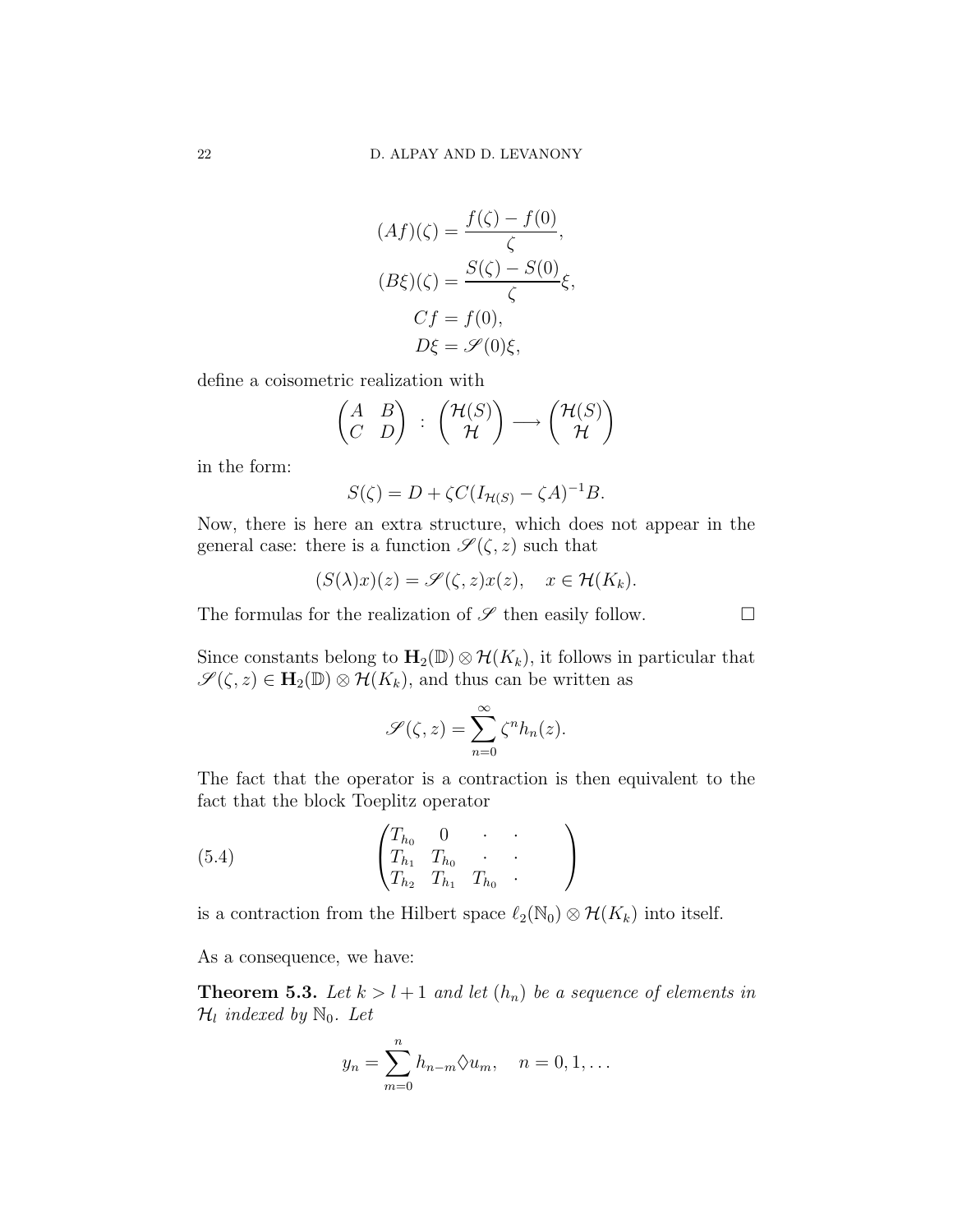*Then there exists an*  $M \in [0, 1]$  *such that, for all signals* 

(5.5) 
$$
\sum_{n=0}^{\infty} ||y_n||_k^2 \le M \sum_{n=0}^{\infty} ||u_n||_k^2
$$

<span id="page-24-0"></span>*if and only if* [\(5.4\)](#page-23-0) *is a contraction.*

#### 6. The Bochner-Chandrasekharan theorem

Let H be a Hilbert space. We denote for  $h \in \mathbb{R}$  by  $T_h$  the translation operator:

$$
(T_h f)(t) = f(t+h),
$$

where f is in  $\mathbf{L}_2(\mathbb{R}) \otimes \mathcal{H}$ . The fact that a bounded operator from  $\mathbf{L}_2(\mathbb{R}) \otimes \mathcal{H}$  into itself commutes with all the  $T_h$ , expresses the timeinvariance of the underlying linear system. When  $\mathcal{H} = \mathbb{C}$ , the Bochner-Chandrasekharan theorem provides a characterization of all bounded operators from  $\mathbf{L}_2(\mathbb{R})$  into itself which commute with the  $T_h$ ; see [\[13,](#page-35-13) Theorem 72, p. 144]. In the present section we show how the strategy of [\[13\]](#page-35-13) allows to prove a version of this theorem in the case of Hilbert space valued functions. Our approach consists of reducing the operatorvalued case to the scalar case, but we need an extra assumption (the invariance property  $(6.1)$ , which means that we consider causal systems, a property which holds in the cases considered in the paper. We first prove the following result. Its scalar version is [\[13,](#page-35-13) Theorem 70, p. 140. In the statement of Theorem [6.1,](#page-24-2) for a given Hilbert space  $\mathcal{H}$ , the Banach space of bounded operator from  $\mathcal H$  into itself is denoted by  $L(\mathcal{H})$ . Moreover, we denote by  $H_2(\mathbb{C}_+)$  the Hardy space of the open upper half plane  $\mathbb{C}_+$ .

In connection with this theorem, it is of interest to mention the fol-lowing result proved in [\[37,](#page-36-16) Theorem 1 p. 397]: First recall that  $\mathcal{E}'$ denotes the space of distributions with compact support, and that  $\mathcal{D}'$ denotes the dual of the space  $\mathcal D$  of infinitely differentiable functions with compact support. Then, any linear continuous map from  $\mathcal{E}'$  into  $\mathcal{D}'$  which commutes with the translation operators is a convolution by a tempered distribution. See also the discussion in [\[42,](#page-37-8) p. 35].

<span id="page-24-2"></span>Theorem 6.1. *Let* H *be a separable Hilbert space, and let* X *be a bounded linear operator from*  $\mathbf{L}_2(\mathbb{R}) \otimes \mathcal{H}$  *into itself. Assume that if* f *vanishes outside an interval, then* Xf *vanishes outside the same interval. Assume moreover that*

<span id="page-24-1"></span>(6.1) 
$$
X(\mathbf{H}_2(\mathbb{C}_+)\otimes \mathcal{H}) \subset \mathbf{H}_2(\mathbb{C}_+)\otimes \mathcal{H}.
$$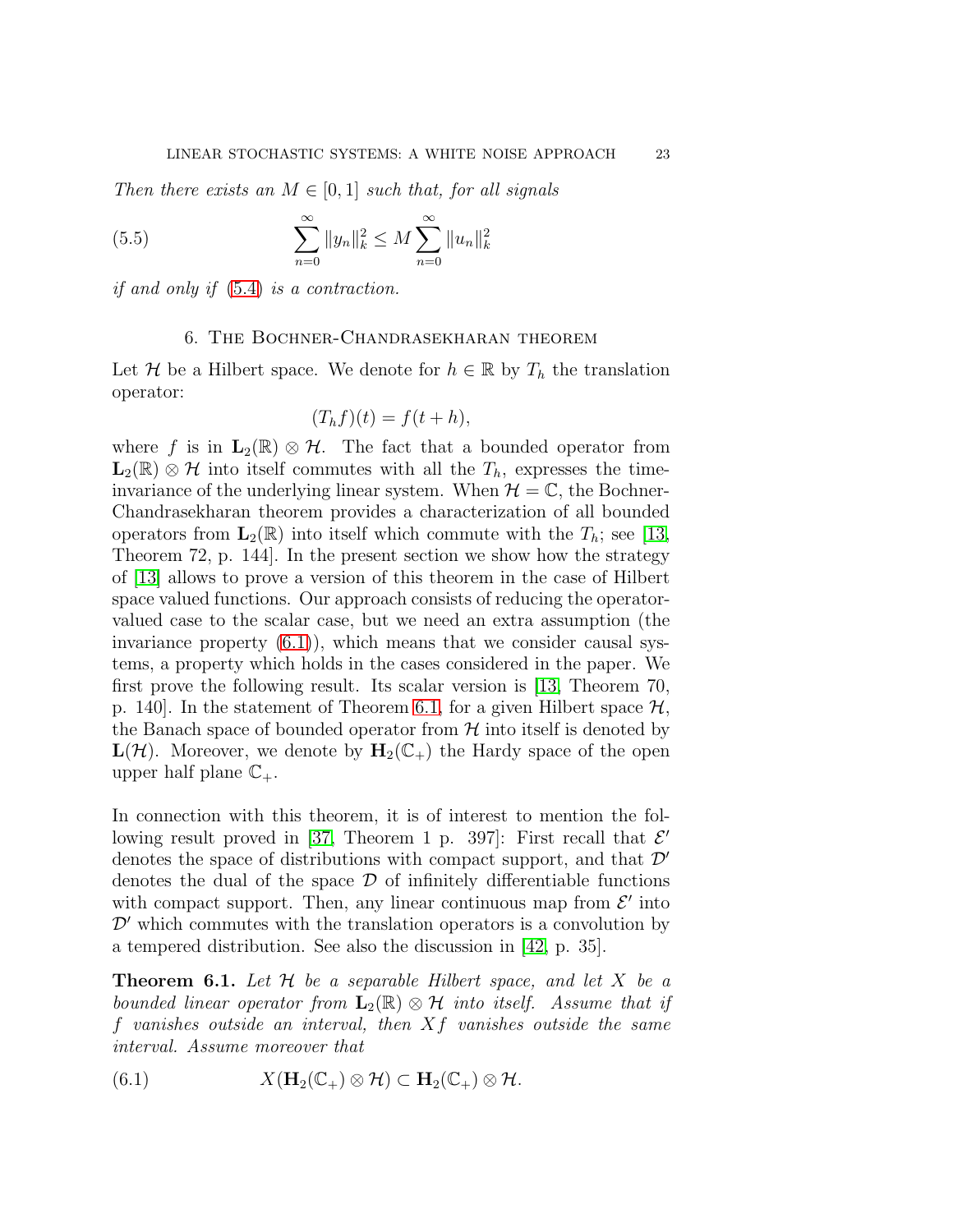*Then, there exists a* L(H)*-valued function* S *bounded in norm and analytic in*  $\mathbb{C}_+$  *such that* X *is the operator of multiplication by* S:

$$
Xf(\lambda) = S(\lambda)f(\lambda), \quad f \in \mathbf{H}_2(\mathbb{C}_+) \otimes \mathcal{H}, \quad \lambda \in \mathbb{C}_+.
$$

Remark 6.2. *Bochner and Chandrasekharan call an operator which has the vanishing property of Theorem [6.1](#page-24-2) a* transformation of simple type*.*

**Proof of Theorem [6.1:](#page-24-2)** Let  $e_0, e_1, \ldots$  be an orthonormal basis of  $\mathcal{H}$ . For  $n, m \in \mathbb{N}_0$ , the expressions

<span id="page-25-3"></span>(6.2) 
$$
(X_{n,m}(u))(t) = \langle (X(ue_n))(t), e_m \rangle_{\mathcal{H}}, \quad u \in \mathbf{L}_2(\mathbb{R}).
$$

define bounded linear operators from  $\mathbf{L}_2(\mathbb{R})$  into itself since, by the Cauchy-Schwarz inequality

$$
|(X_{n,m}(u))(t)| \leq ||(X(ue_n))(t)||_{\mathcal{H}},
$$

and so

$$
\int_{\mathbb{R}} |(X_{n,m}(u))(t)|^2 dt \leq \int_{\mathbb{R}} \|X(ue_n)\|_{\mathcal{H}}^2(t) dt
$$
  
\n
$$
= \|X(ue_n)\|_{\mathbf{L}_2(\mathbb{R}) \otimes \mathcal{H}}^2
$$
  
\n
$$
\leq \|X\|^2 \|ue_n\|_{\mathbf{L}_2(\mathbb{R}) \otimes \mathcal{H}}^2
$$
  
\n
$$
= \|X\|^2 \cdot \|u\|_{\mathbf{L}_2(\mathbb{R})}^2.
$$

Moreover, the  $X_{n,m}$  are transformations of simple type since X is a transformation of simple type; therefore, by [\[13,](#page-35-13) Theorem 70, p. 140], there exist bounded measurable functions  $s_{m,n}$  such that

<span id="page-25-0"></span>(6.3) 
$$
\langle (X(ue_n))(t), e_m \rangle_{\mathcal{H}} = s_{m,n}(t) \cdot u(t) \quad u \in \mathbf{L}_2(\mathbb{R}).
$$

From the proof in [\[13\]](#page-35-13) we moreover have that

$$
\sup_{t\in\mathbb{R}}|s_{m,n}(t)|\leq \|T\|.
$$

Setting  $u = \langle f, e_n \rangle_{\mathcal{H}}$  with  $f \in \mathbf{L}_2(\mathbb{R}) \otimes \mathcal{H}$  in [\(6.3\)](#page-25-0), we obtain

<span id="page-25-1"></span>(6.4) 
$$
\langle (X(\langle f, e_n \rangle_{\mathcal{H}} e_n))(t), e_m \rangle_{\mathcal{H}} = s_{n,m}(t) \cdot \langle f(t), e_n \rangle_{\mathcal{H}}
$$

for every 
$$
f \in L_2(\mathbb{R}) \otimes \mathcal{H}
$$
.

Summing  $(6.4)$  with respect to n we expect to obtain

<span id="page-25-2"></span>(6.5) 
$$
\langle (Xf)(t), e_m \rangle_{\mathcal{H}} = \sum_{n=0}^{\infty} s_{m,n}(t) \cdot \langle f(t), e_n \rangle_{\mathcal{H}}, \quad m = 0, 1, 2, \dots,
$$

to show that

$$
(Xf)(t) = S(t)f(t),
$$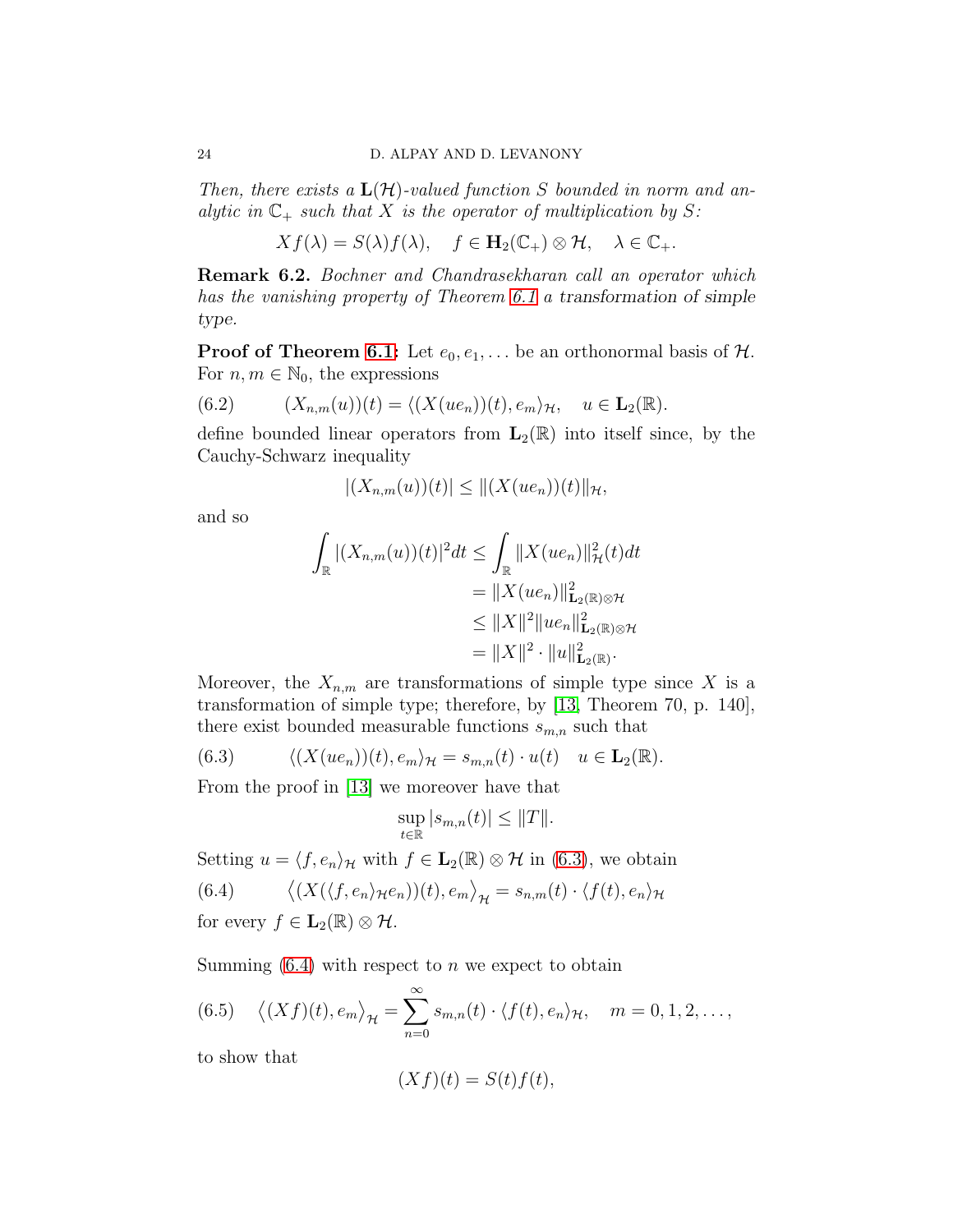where  $S(t)$  is the operator with matrix  $(s_{m,n}(t))$ . We cannot justify these computations in the general case (see also the remark following the proof of the theorem), and at this stage of the proof, hypothesis  $(6.1)$  is applied.

In view of [\(6.1\)](#page-24-1), the functions  $s_{m,n}$  are analytic in the open upper halfplane. The space  $H_2(\mathbb{C}_+)$  is the reproducing kernel Hilbert space with reproducing kernel

<span id="page-26-0"></span>
$$
\frac{I_{\mathcal{H}}}{-i(\lambda - \mu^*)}, \quad \lambda, \mu \in \mathbb{C}_+.
$$

and therefore convergence in norm in this space implies pointwise convergence. Thus it follows from

(6.6) 
$$
Xf = \sum_{0}^{\infty} \langle Xf, e_n \rangle_{\mathcal{H}} e_n,
$$

where the convergence is in  $H_2(\mathbb{C}_+) \otimes \mathcal{H}$ , that for every  $m \in \mathbb{N}_0$  and  $\lambda \in \mathbb{C}_{+},$ 

$$
\langle Xf, \frac{e_n}{-i(\cdot - \lambda^*)} \rangle_{\mathbf{L}_2 \otimes \mathcal{H}} = \langle (Xf)(\lambda), e_m \rangle_{\mathcal{H}}
$$
  
= 
$$
\sum_{m=0}^{\infty} \langle \langle (Xf)(\lambda), e_n \rangle_{\mathcal{H}} e_n, e_m \rangle_{\mathcal{H}}
$$
  
= 
$$
\sum_{m=0}^{\infty} s_{m,n}(\lambda) \langle f(\lambda), e_n \rangle_{\mathcal{H}}
$$
  
= 
$$
\langle S(\lambda)f(\lambda), e_n \rangle_{\mathcal{H}}.
$$

**Remark 6.3.** Given a sequence of  $\mathbf{L}_2(\mathbb{R})$  functions which converges in  $L_2(\mathbb{R})$ , there exists a subsequence of this sequence which converges almost everywhere; see for instance  $[18,$  Théorème 2.3 p. 95]. Therefore, without assumption  $(6.1)$ , convergence in norm of the series  $(6.6)$  and a diagonal argument allows to assert that, for a given  $f \in L_2(\mathbb{R}) \otimes \mathcal{H}$ , [\(6.5\)](#page-25-2) holds almost everywhere on the real line when the limit is taken via a subsequence.

Recall that we denote by  $U$  the Fourier transform. We can now prove:

**Theorem 6.4.** Let X be a bounded operator from  $\mathbf{L}_2(\mathbb{R}) \otimes \mathcal{H}$  into itself *which commute with translation operators, and assume that*  $UXU^{-1}$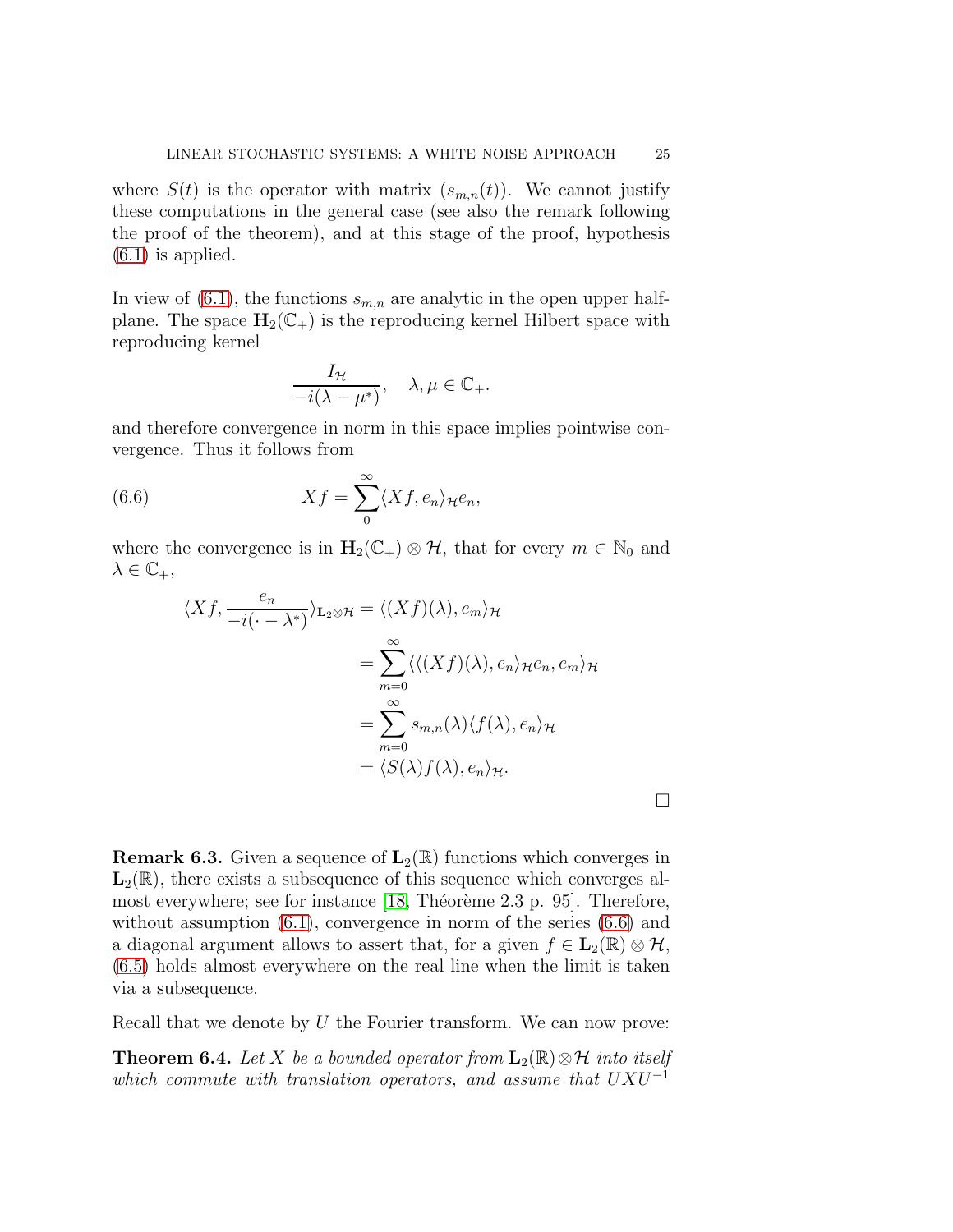*satisfies* [\(6.1\)](#page-24-1). Then there exists a  $\mathbf{L}(\mathcal{H})$ -valued function S such that

$$
UXU^{-1}f = S(t)f(t), \quad f \in \mathbf{H}_2(\mathbb{C}_+) \otimes \mathcal{H}.
$$

**Proof:** Let  $X_{m,n}$  be defined by [\(6.2\)](#page-25-3) and  $h \in \mathbb{R}$ . Since X commutes with the  $T_h$ , we have for  $u \in L_2(\mathbb{R})$ 

$$
(T_h(X_{m,n}u))(t) = \langle (X(ue_n))(t+h), e_m \rangle_{\mathcal{H}}
$$
  
=  $\langle (X(T_hu))(t)e_m \rangle_{\mathcal{H}}$   
=  $(X_{m,n}(T_hu))(t),$ 

and thus  $X_{m,n}$  also commutes with the translation operators. We now apply [\[13,](#page-35-13) Theorem 72, p. 144-147] to show that the image under the Fourier transform of  $X_{m,n}$  is of simple type, which allows to conclude the thanks to the preceding Theorem [6.1.](#page-24-2)  $\Box$ 

#### 7. BIBO stability: The continuous time case

<span id="page-27-0"></span>In the classical case, one considers the Hardy space  $H_2(\mathbb{C}_+)$  of the open upper half-plane, and, in the stochastic case, we will consider the space  $\mathbf{H}_2(\mathbb{C}_+) \otimes \mathcal{H}_k.$ 

In this section we restrict ourselves to the case of continuous functions  $t \mapsto f(t)$  from the real line to  $\mathcal{H}_k$  for some  $k \geq 1$ . Then, there is no difficulty to define the integral  $\int_a^b f(t)dt$  on a compact interval, and, with appropriate hypothesis, also on the real line. Obviously, more general situations can be considered. These will not be pursued in the present paper.

A continuous signal will be an  $\mathcal{H}_k$ -valued continuous function  $t \mapsto u(t)$ defined for  $t \in \mathbb{R}$ , and such that

$$
\sup_{t\in\mathbb{R}}\|u(t)\|_{k}<\infty.
$$

**Lemma 7.1.** Let  $k > l + 1$ . Assume that  $t \mapsto f(t)$  is a continuous  $\mathcal{H}_l$ -valued function and  $t \mapsto g(t)$  is a continuous  $\mathcal{H}_k$ -valued function. *The*  $\mathcal{H}_k$ -valued function  $t \mapsto f(t)\Diamond g(t)$  *is continuous with respect to the norm of*  $\mathcal{H}_k$ .

**Proof:** to prove the claim, it suffices to write

$$
f(t_1)\Diamond g(t_1) - f(t_2)\Diamond g(t_2) = (f(t_1) - f(t_2))\Diamond g(t_1) + f(t_2)\Diamond (g(t_1) - g(t_2))
$$
  
for  $t_1, t_2 \in \mathbb{R}$  and use inequality (3.1).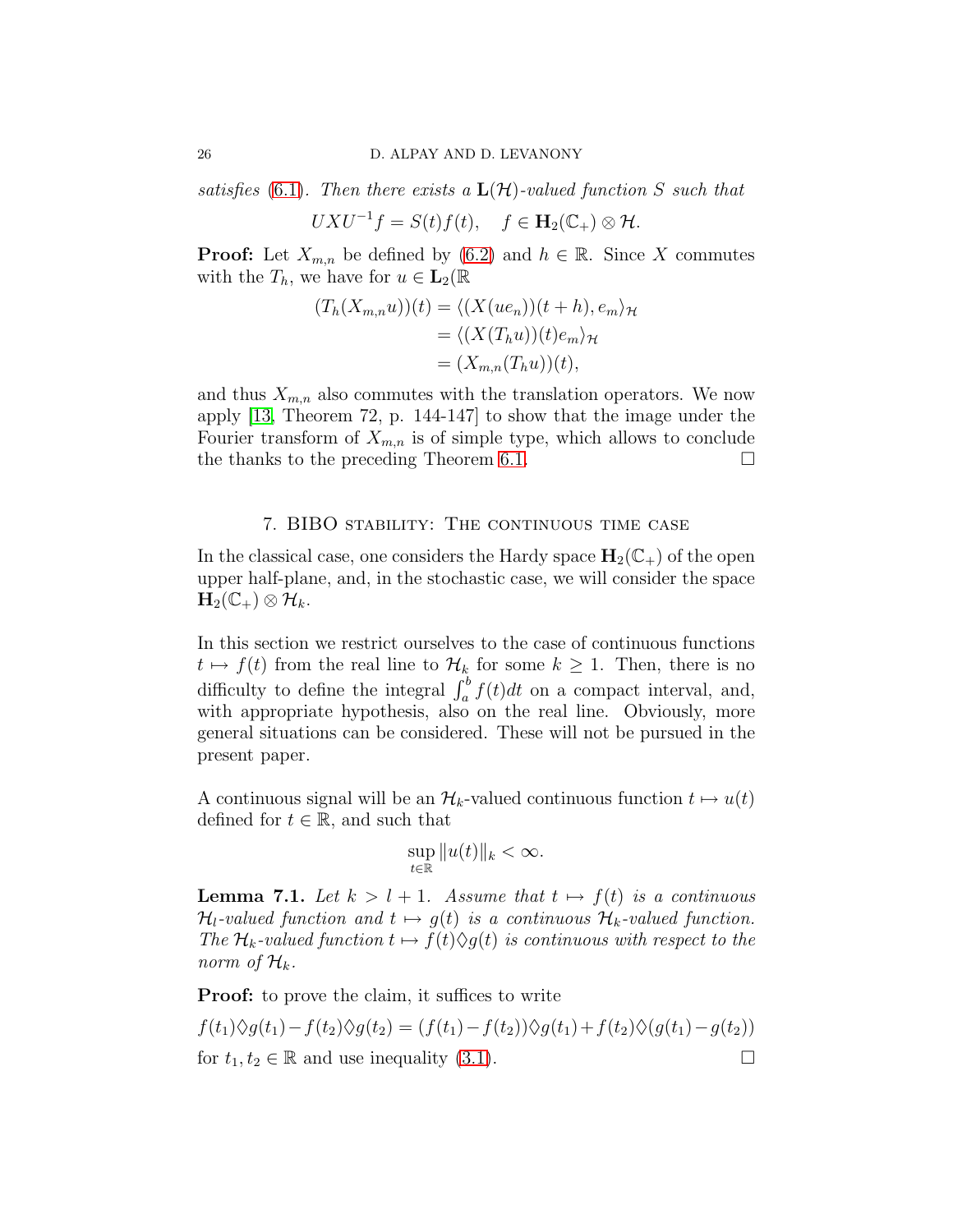Definition 7.2. *A continuous linear time-invariant stochastic system will be defined by its* S−1*-valued impulse response*

(7.1) 
$$
h(\tau,\omega) = \sum_{\alpha \in \ell} h_{\alpha}(\tau) H_{\alpha}(\omega).
$$

*The associated input-output relation is in the Wick convolution form*

$$
y(t) = \int_{\mathbb{R}} h(t - \tau) \Diamond u(\tau) d\tau
$$

**Theorem 7.3.** Let  $k > l + 1$ . Let  $t \mapsto h(t)$  be a continuous  $\mathcal{H}_l$ -valued *function*  $(t \in \mathbb{R})$ *. Then: There exists* M > 0 *such that*

(a) *The integrals*

(7.2) 
$$
y(t) = \int_{\mathbb{R}} h(s) \Diamond u(t-s) ds, \quad \forall t \in \mathbb{R},
$$

*exist for all continuous*  $\mathcal{H}_k$ -valued functions u such that

<span id="page-28-2"></span>
$$
\sup_{\mathbb{R}} \|u(t)\|_{k} < \infty
$$

*and*

(b) *it holds that*

<span id="page-28-1"></span>(7.3) 
$$
\sup_{t \in \mathbb{R}} \|\int_{\mathbb{R}} h(s) \Diamond u(t-s) ds \|_{k} \leq M \sup_{t \in \mathbb{R}} \|u(t)\|_{k}
$$

*if and only if for every continuous*  $g \in \mathcal{H}_k$  *of norm less or equal to* 1*, it holds that*

(7.4) 
$$
\int_{\mathbb{R}} \|T_{h(t)}^*g\|_k dt \leq M
$$

**Proof:** We first remark that the continuity of the function  $t \mapsto h(t)$ implies the continuity of the function  $t \mapsto ||T^*_{h(t)}g||_k$ . Indeed, we have for  $t_1, t_2 \in \mathbb{R}$ 

<span id="page-28-0"></span>
$$
\begin{aligned} |||T_{h(t_1)}^*g||_k - \|T_{h(t_2)}^*g||_k| &\le ||(T_{h(t_1)}^* - T_{h(t_2)}^*)g||_k \\ &\le ||g||_k \cdot \|T_{h(t_1)}^* - T_{h(t_2)}^*|| \\ &= ||g||_k \cdot \|T_{h(t_1) - h(t_2)}^*|| \\ &= ||g||_k \cdot \|T_{h(t_1) - h(t_2)}|| \\ &\le A(k-l) ||g||_k \cdot ||h(t_1) - h(t_2)||_l \end{aligned}
$$

where we have used  $(3.3)$  to obtain to the last inequality. Thus, the integral on the left handside of [\(7.4\)](#page-28-0) makes sense as a possibly divergent integral. We now show that it converges.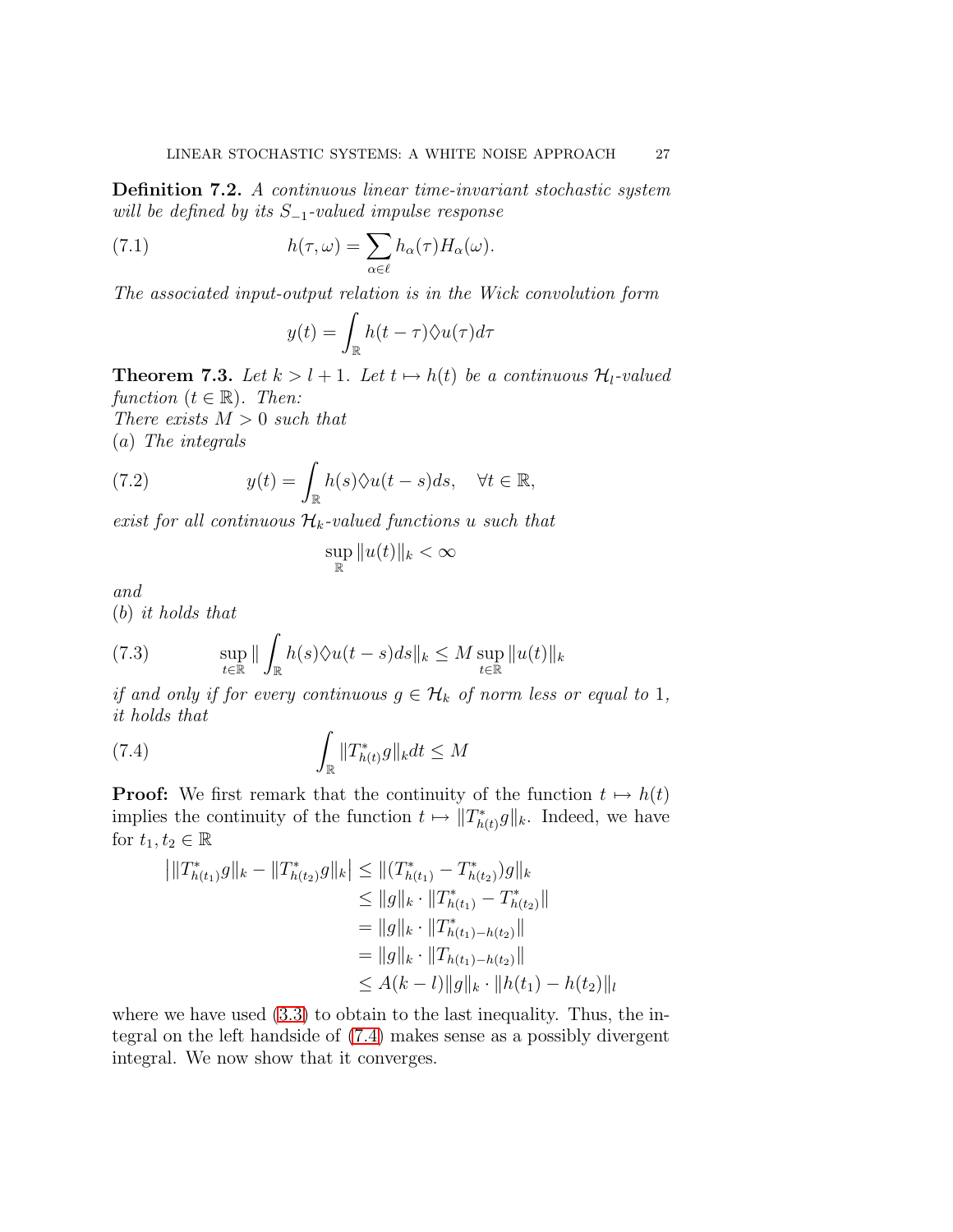Assume that  $(7.3)$  is in force. Then, for every real t,

$$
\int_{\mathbb{R}} \|h(\tau)\Diamond u(t-\tau)d\tau\|_{k} \leq M \sup_{t\in\mathbb{R}} \|u(t)\|_{k}.
$$

Hence, we have that

$$
\int_{\mathbb{R}} |\langle h(\tau) \langle u(t-\tau) d\tau, g \rangle_k| du \leq M \sup_{t \in \mathbb{R}} ||u(t)||_k,
$$

and thus

<span id="page-29-0"></span>
$$
|\int_{\mathbb{R}} \langle h(s)\Diamond u(t-s),g\rangle_k ds| \leq M \sup_{\mathbb{R}} \|u(t)\|_k,
$$

for every  $g \in \mathcal{H}_k$  of norm less or equal to 1. Hence, for such  $g$ ,

(7.5) 
$$
|\int_{\mathbb{R}} \langle u(t-s), T^*_{h(s)}(g) \rangle_k ds| \leq M \sup_{\mathbb{R}} ||u(t)||_k.
$$

Let  $\epsilon > 0$  and t fixed in R. The function

$$
u(s) = \frac{T^*_{h(t-s)}(g)}{\|T^*_{h(t-s)}(g)\|_k + \epsilon}
$$

is continuous in s with respect to the norm of  $\mathcal{H}_k$ . Its substitution in [\(7.5\)](#page-29-0) leads to

$$
\int_{\mathbb{R}} \frac{\|T^*_{h(s)}(g)\|_{k}^2}{\|T^*_{h(s)}(g)\|_{k} + \epsilon} ds \leq M.
$$

Taking  $\epsilon = 1/n$ ,  $n = 1, 2, \ldots$  and using the Monotone Convergence Theorem then leads to [\(7.4\)](#page-28-0).

Conversely, assume that [\(7.4\)](#page-28-0) holds, and let u be a  $\mathcal{H}_k$ -valued continuous and bounded function. From

$$
|\langle h(s)\Diamond u(t-s),g\rangle_k| = |\langle u(t-s),T^*_{h(s)}(g)\rangle_k|
$$
  

$$
\leq \sup_{s\in\mathbb{R}} ||u(s)||_k ||T^*_{h(s)}(g)||_k,
$$

we obtain that

$$
\int_{\mathbb{R}} |\langle h(s) \hat{\vee} u(t-s), g \rangle_{k}| ds \leq M \sup_{s \in \mathbb{R}} \|u(s)\|_{k},
$$

and thus

$$
\int_{\mathbb{R}} |\langle h(s) \lozenge u(t-s), g \rangle_k| ds \leq M \sup_{s \in \mathbb{R}} ||u(s)||_k.
$$

Since this inequality holds for all  $g \in \mathcal{H}_k$  of norm less or equal to 1, we obtain [\(7.3\)](#page-28-1). In the above chain of equalities we have used the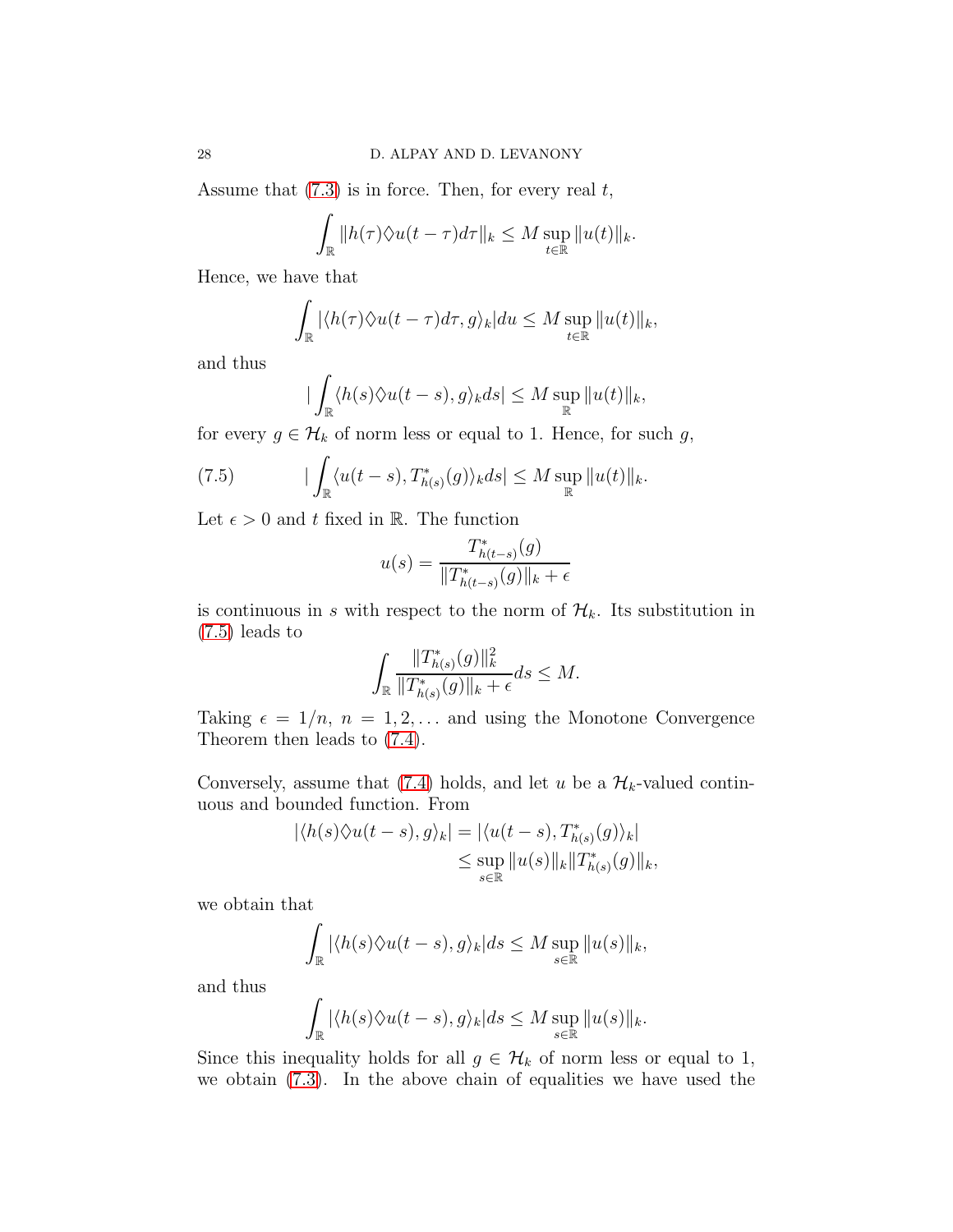following (see [\[23,](#page-36-17) (8.7.6) p. 169]): given a Hilbert space  $\mathcal H$  and a  $\mathcal H$ valued continuous function h such that  $\int_{\mathbb{R}} h(s)ds$  exists, then, for any  $g \in \mathcal{H}$ , it holds that

$$
\langle \int_{\mathbb{R}} h(s)ds, g \rangle_{\mathcal{H}} = \int_{\mathbb{R}} \langle h(s), g \rangle_{\mathcal{H}} ds,
$$

which concludes the proof of the theorem.  $\Box$ 

We note that a weaker condition than [\(7.4\)](#page-28-0) is given by

(7.6) 
$$
\int_{\mathbb{R}} \|T_{h(t)}\| dt \leq M,
$$

where, in view of the continuity of  $h$ , the integral makes sense since, by [\(3.3\)](#page-13-2),

$$
||T_{h(t_1)-h(t_2)}|| \leq A(k-l)||h(t_1)-h(t_2)||_l.
$$

We note that, when  $h$  is not random, the Wick product reduces to a pointwise product, and so [\(7.4\)](#page-28-0) reduces to the well known condition

$$
\int_{\mathbb{R}} \|h\|(t)dt < \infty.
$$

See for instance [\[38,](#page-36-1) §2.6.1. p. 175] or [\[48,](#page-37-9) Corollary 3, p. 585].

Finally, write  $u(t) = \sum_{\alpha} u_{\alpha}(t) H_{\alpha}$ , and similarly for the output. Taking the Laplace transform (denoted by  $\hat{u}$ ), followed by the Hermite transform, we obtain an expression of the form

$$
\sum_{\alpha\in\ell}\widehat{u_\alpha}(\xi)z^\alpha,
$$

where we have denoted by  $\xi$  the variable corresponding to the Laplace transform.

#### Proposition 7.4. *It holds that*

(7.7) 
$$
\widehat{y}(z,\zeta) = \sum_{\alpha \in \ell} z^{\alpha} \left\{ \sum_{\beta \leq \alpha} \widehat{h}_{\beta}(\zeta) \widehat{u}_{\alpha-\beta}(\zeta) \right\}.
$$

**Proof:** For given real numbers  $\tau$  and t we have

<span id="page-30-0"></span>
$$
h(t-\tau)\Diamond u(\tau) = \sum_{\alpha \in \ell} \left\{ \sum_{\beta \leq \alpha} h_{\beta}(t-\tau)u_{\alpha-\beta}(\tau) \right\} H_{\alpha}(\omega),
$$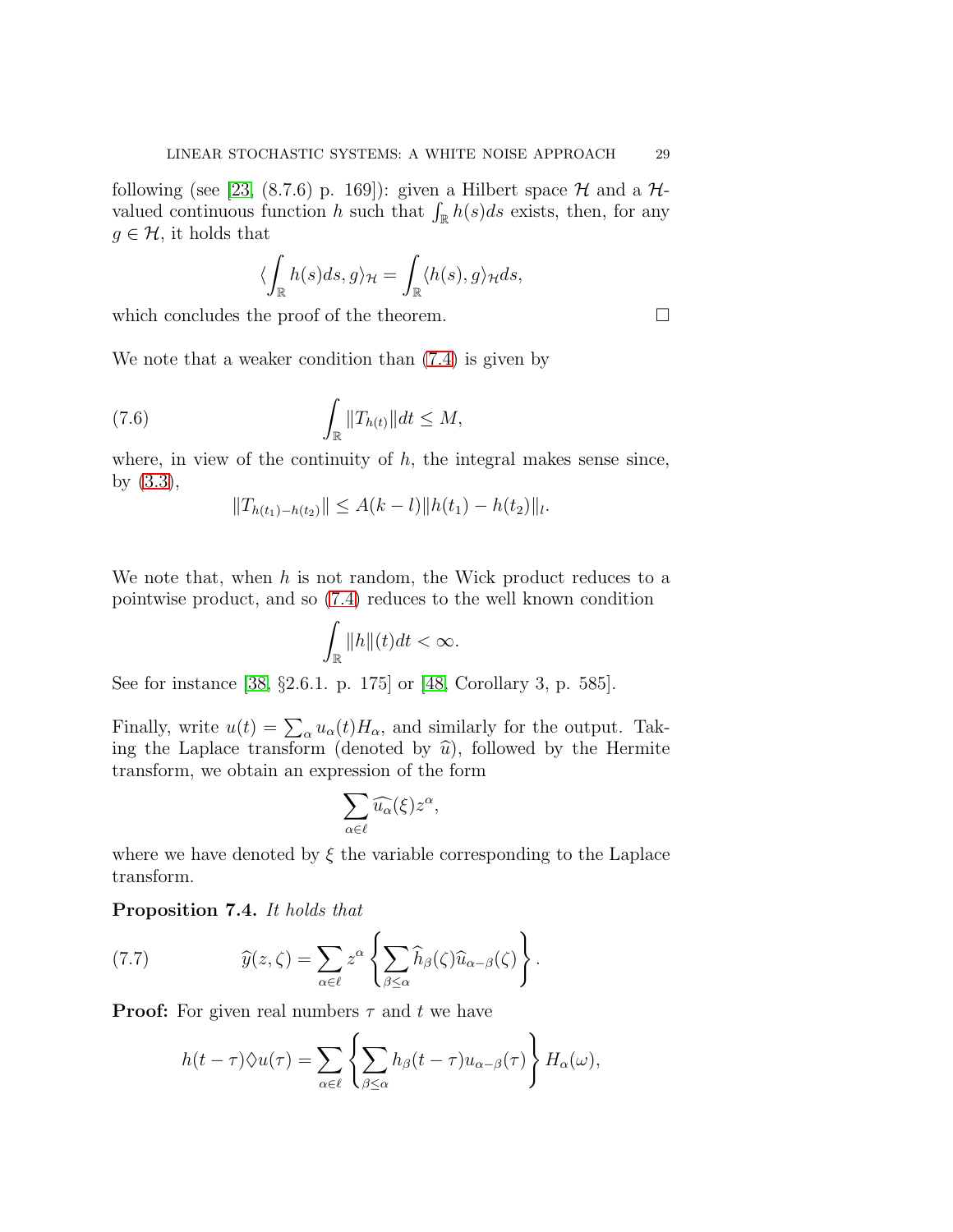and so,  $y_{\alpha}$  is given by

(7.8) 
$$
y_{\alpha}(\tau) = \int_{\mathbb{R}} \sum_{\beta \leq \alpha} h_{\beta}(t - \tau) u_{\alpha - \beta}(\tau) d\tau
$$

Taking Hermite and Laplace transforms leads to  $(7.7)$ .

We see that as in the discrete time case, in continuous time, we also have two convolutions, one with respect to time and one reflecting the stochastic aspect of the system.

#### 8. Dissipative continuous time random systems

<span id="page-31-0"></span>For  $t \geq 0$  let  $\chi_t$  denote the function

$$
\chi_t(\lambda) = e^{it\lambda}.
$$

Note that, for  $t \geq 0$ , the operator  $M_{\chi_t}$  of multiplication by  $\chi_t$  is an isometry from  $H_2(\mathbb{C}_+)$  into itself, and that, by the Bochner-Chandrasekharan theorem and the properties of the Fourier transform, a bounded linear operator from  $\mathbf{H}_{2}(\mathbb{C}_{+})$  into itself commutes with the operators  $M_{\chi_{t}}$  if and only if it is a multiplication operator, or, in systems terminology, if and only if it is time-invariant.

**Theorem 8.1.** *Let* T *be a linear contractive operator from*  $H_2(\mathbb{C}_+) \otimes$  $\mathcal{H}(K_k)$  *into itself and such that* 

(8.1) 
$$
T(\chi_t f) = \chi_t f
$$

$$
T(z_j f) = z_j T f.
$$

*Then, T is a multiplication operator by a function*  $\mathcal{H}(\lambda, z)$  *which is such that the kernel*

<span id="page-31-1"></span>(8.2) 
$$
(1 - \mathcal{H}(\lambda, z) \mathcal{H}(\nu, w)^*) \frac{K_k(z, w)}{-i(\lambda - \nu^*)}
$$

*is positive in*  $\mathbb{C}_+ \times \mathbb{K}_k$ .

**Proof:** The proof follows the lines of the proof of Theorem [5.1.](#page-19-1) We use the Hilbert space version of the Bochner-Chandrasekharan theorem to assert the existence of a  $\mathbf{L}(\mathcal{H}(K_k))$ -valued function S such that

$$
T(\lambda) = S(\lambda) f(\lambda), \quad f \in \mathbf{H}_2(\mathbb{C}_+) \otimes \mathcal{H}(K_k),
$$

for which  $||S(\lambda)||_{\mathbf{L}(\mathcal{H}(K_k))} \leq 1$ ,  $\forall \lambda \in \mathbb{C}_+$ . This last norm condition on S is equivalent to the positivity of the kernel

$$
\frac{I_{\mathcal{H}(K_k)} - S(\lambda)S(\nu)^*}{-i(\lambda - \nu^*)}
$$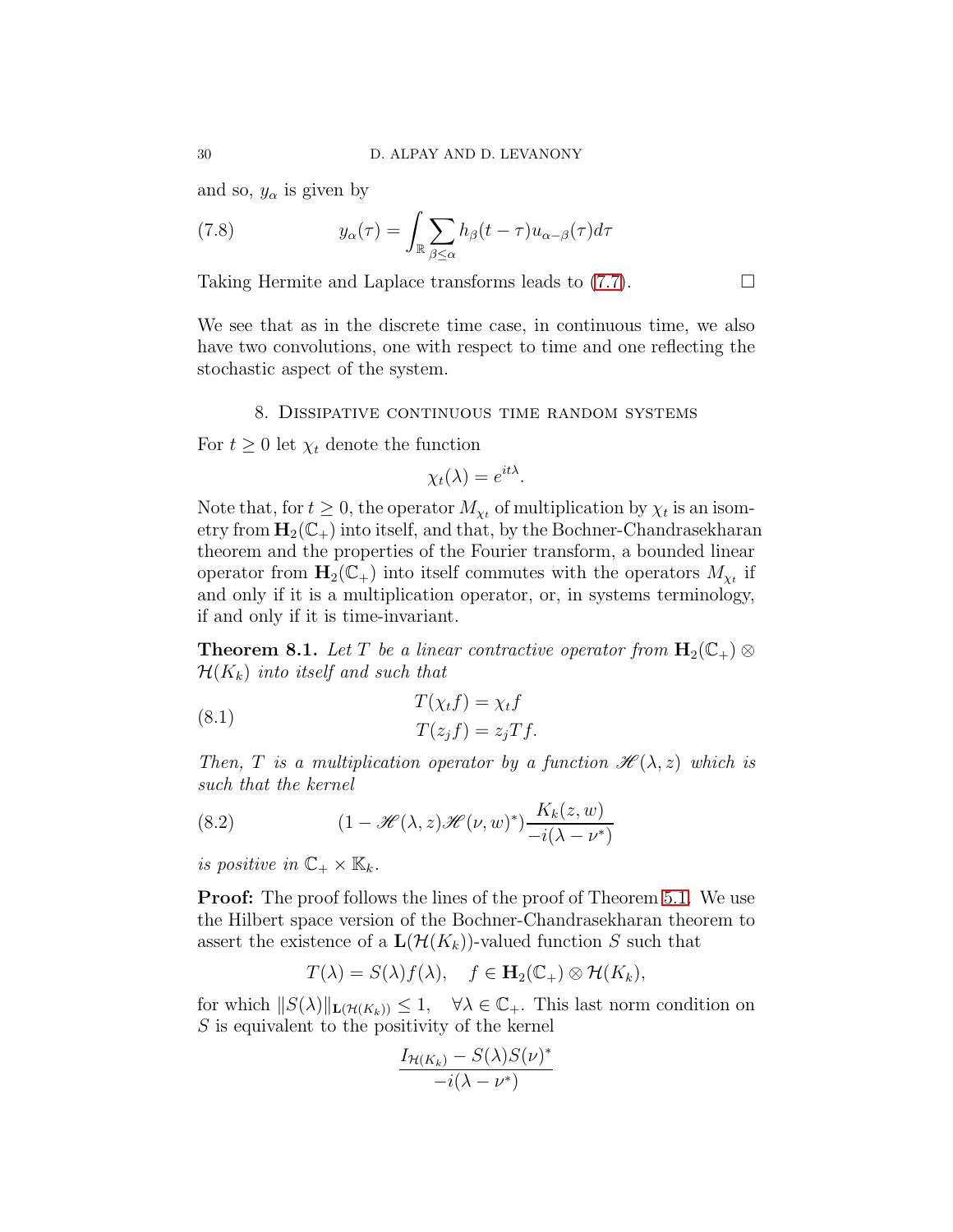in the open upper half-plane  $\mathbb{C}_+$ . Let  $\lambda \in \mathbb{C}_+$ . Since the operator

<span id="page-32-1"></span>
$$
S(\lambda) : \mathcal{H}(K_k) \longrightarrow \mathcal{H}(K_k)
$$

commutes with the operators of multiplication by the variables  $z_i$  we have that, for every  $\alpha \in \ell$ ,

(8.3) 
$$
((S(\lambda))(M_{z^{\alpha}}))(z) = z^{\alpha}((S(\lambda)(1)))(z).
$$

We set:

$$
\mathscr{S}(\lambda, z) = S(\lambda)(1).
$$

Let  $f \in \mathcal{H}(K_k)$ . It follows from [\(8.3\)](#page-32-1) that

$$
(S(\lambda)(f))(\lambda, z) = \mathscr{S}(\lambda, z) \cdot f(\lambda, z).
$$

The operator  $T$  is thus a contractive multiplication operator in the reproducing kernel Hilbert space  $\mathbf{H}_2(\mathbb{C}_+) \otimes \mathcal{H}(K_k)$ , and the kernel [\(8.2\)](#page-31-1) is positive in  $\mathbb{C}_+ \times \mathbb{K}_k$ . is positive in  $\mathbb{C}_+ \times \mathbb{K}_k$ .

As in the disk case, one can write a realization for  $\mathscr S$  in terms of an associated reproducing kernel Hilbert space. This will not be pursued here.

When the system is not random, setting  $z = w$  and  $\zeta = \nu$  in [\(8.2\)](#page-31-1), we get that the function  $\mathscr{S}(\zeta)$  is contractive in  $\mathbb{C}_+$ .

#### 9.  $L_2-L_\infty$  stability

<span id="page-32-0"></span>In this section we prove the analog of Theorem [4.1](#page-17-0) in the continuous time case.

**Definition 9.1.** Let  $k > l+1$ . The continuous time system [\(7.2\)](#page-28-2) (with *a continuous* h) is said to be  $L_2$ - $L_{\infty}$  *stable if there exists an*  $M < \infty$ *such that*

<span id="page-32-2"></span>
$$
(9.4) \qquad \sup_{t \in \mathbb{R}} \|\int_{\mathbb{R}} h(s)\Diamond u(t-s)ds\|_{k} \le M \left(\int_{\mathbb{R}} \|u(t)\|^{2}dt\right)^{1/2}
$$

*for all*  $\mathcal{H}_k$ -valued functions u which are moreover continuous in norm *and for which the right handside of* [\(9.4\)](#page-32-2) *is finite.*

**Theorem 9.2.** *The system* [\(7.2\)](#page-28-2) *is*  $\mathbf{L}_2$ - $\mathbf{L}_{\infty}$  *stable if and only if* 

<span id="page-32-3"></span>(9.5) 
$$
\sup_{\substack{g\in\mathcal{H}_k\\||g||_k\leq 1}} \int_{\mathbb{R}} ||T^*_{h(t)}g||_k^2 dt < \infty.
$$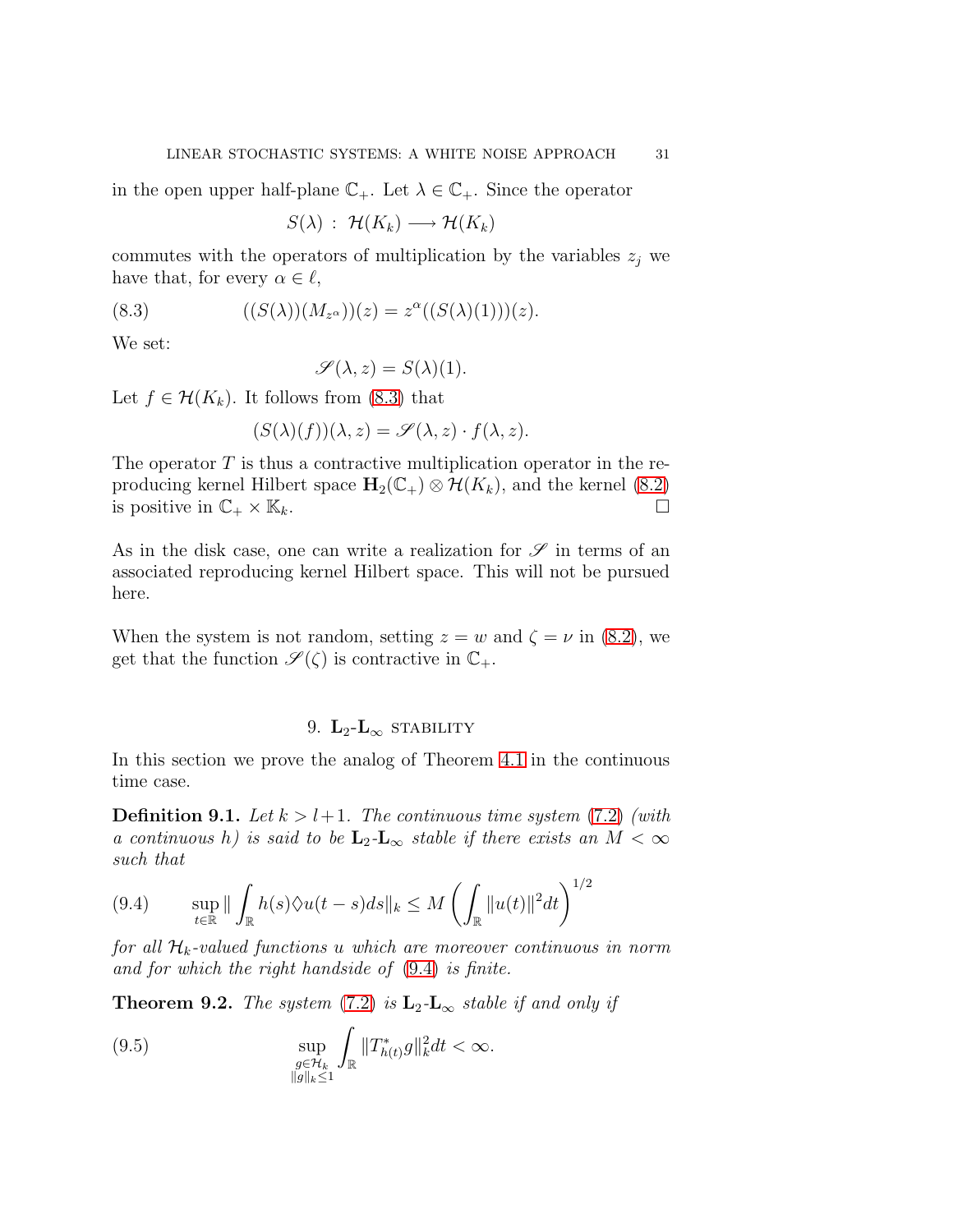**Proof:** We first assume that [\(9.5\)](#page-32-3) is in force. Let  $g \in \mathcal{H}_k$  of norm less or equal to 1. Using the Cauchy-Schwarz inequality, we obtain

$$
\begin{split} \|\int_{\mathbb{R}} \langle h(s) \Diamond u(t-s), g \rangle_{\mathcal{H}_k} ds \| &= \|\int_{\mathbb{R}} \langle u(t-s), T^*_{h(s)} g \rangle_{\mathcal{H}_k} ds \| \\ &\leq \int_{\mathbb{R}} \|T^*_{h(s)} g\|_{k} \|u(t-s)\|_{k} ds \\ &\leq \left(\int_{\mathbb{R}} \|T^*_{h(s)} g\|_{k}^2 ds\right)^{1/2} \left(\int_{\mathbb{R}} \|u(t-s)\|_{k}^2 ds\right)^{1/2} \\ &= \left(\int_{\mathbb{R}} \|T^*_{h(s)} g\|_{k}^2 ds\right)^{1/2} \left(\int_{\mathbb{R}} \|u(s)\|_{k}^2 ds\right)^{1/2}, \end{split}
$$

and thus the system is  $L_2-L_\infty$  stable since

$$
\|\int_{\mathbb{R}}h(s)\Diamond u(t-s)ds\|_{k}=\sup_{\substack{g\in \mathcal{H}_{k}\\ \|g\|_{k}\leq 1}}\int_{\mathbb{R}}\langle h(s)\Diamond u(t-s),g\rangle_{\mathcal{H}_{k}}
$$

Conversely, assume that the system  $(7.2)$  is  $L_2-L_{\infty}$  stable. Then for every  $g$  as above,

<span id="page-33-0"></span>(9.6) 
$$
\begin{aligned} \left| \int_{\mathbb{R}} \langle h(s) \Diamond u(t-s), g \rangle_{\mathcal{H}_k} ds \right| &= \left| \int_{\mathbb{R}} \langle u(t-s), T^*_{h(s)} g \rangle_{\mathcal{H}_k} ds \right| \\ &\leq M \left( \int_{\mathbb{R}} ||u(t)||_k^2 dt \right)^{1/2} \end{aligned}
$$

and so for every t, and in particular for  $t = 0$ , the functional

$$
u \mapsto \int_{\mathbb{R}} \langle u(t-s), T^*_{h(s)}g \rangle_{\mathcal{H}_k} ds
$$

is bounded. It follows from Riesz representation theorem for bounded functionals on Hilbert space that

$$
\int_{\mathbb{R}} \|T_{h(s)}^*g\|_k^2 ds < \infty.
$$

This inequality is moreover uniform in  $g$  over all functions  $g$  such that  $||g||_k$  ≤ 1, since g does not appear on the right handside of the last inequality in (9.6). inequality in [\(9.6\)](#page-33-0).

We note that condition [\(9.5\)](#page-32-3) will hold as soon as

$$
\int_{\mathbb{R}} \|T_{h(s)}\|^2 ds < \infty.
$$

In the nonrandom case, this means that h is in  $\mathbf{L}_2(\mathbb{R})$ , and we obtain the continuous time analog of Theorem [1.3.](#page-7-0) See [\[24,](#page-36-3) Table 2.2 p. 19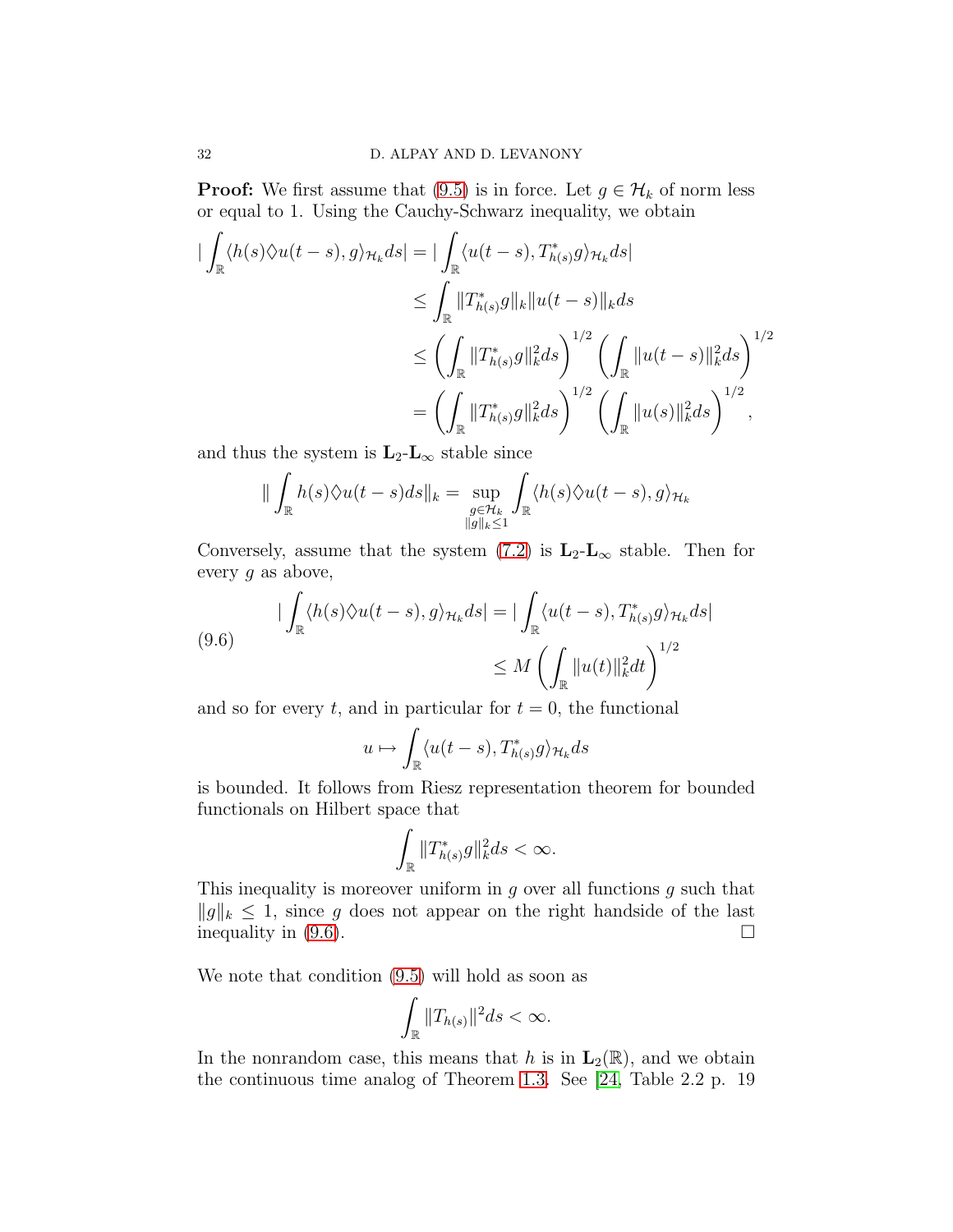and pp. 21-25].

In connection with the preceding result, we recall the following inequalities: First, if p and q are positive real numbers such that  $1/p+1/q=1$ , and  $f \in L_p(\mathbb{R})$  and  $g \in L_q(\mathbb{R})$ , we have that the convolution  $f * g \in L_q(\mathbb{R})$  $\mathbf{L}_{\infty}(\mathbb{R})$  and

$$
||f * g||_{\infty} \leq ||f||_p \cdot ||g||_q,
$$

where  $\|\cdot\|_p$  denotes the norm in  $\mathbf{L}_p(\mathbb{R})$ ; see [\[18,](#page-35-15) Théorème 2.3, p. 148], and [\[51,](#page-37-10) Corollary 1 p. 280] for a more general statement. The situation at hand here corresponds to  $p = q = 2$ . We also recall (see [\[16,](#page-35-16) Théorème IV.15, p. 66], [\[50,](#page-37-11) Exercice 4, p. 141]): If  $f \in L_1(\mathbb{R})$ and  $g \in L_p(\mathbb{R})$ , with  $p \in [1,\infty]$  ( $\infty$  included), then the convolution  $f * g \in \mathbf{L}_{p}(\mathbb{R})$ , and

$$
||f * g||_p \le ||f||_1 \cdot ||g||_p.
$$

These results should lead to other stability results in the random case. Such a line of research will not be developed here.

Acknowledgments: Daniel Alpay wishes to thank the Earl Katz family for endowing the chair which supported his research. It is a pleasure to thank Prof. L. Baratchart for pointing out to us reference [\[24\]](#page-36-3) and to Prof. Juliette Leblond for a discussion related to the continuous time counterpart of Theorem [1.3.](#page-7-0)

#### **REFERENCES**

- <span id="page-34-1"></span><span id="page-34-0"></span>[1] D. Alpay. *The Schur algorithm, reproducing kernel spaces and system theory*. American Mathematical Society, Providence, RI, 2001. Translated from the 1998 French original by Stephen S. Wilson, Panoramas et Synth`eses. [Panoramas and Syntheses].
- <span id="page-34-4"></span>[2] D. Alpay, J. Ball, and Y. Peretz. System theory, operator models and scattering: the time-varying case. *J. Operator Theory*, 47(2):245–286, 2002.
- <span id="page-34-2"></span>[3] D. Alpay and P. Dewilde. Time-varying signal approximation and estimation. In M.A. Kaashoek, J.H. van Schuppen, and A.C.M. Ran, editors, *Signal processing, scattering and operator theory, and numerical methods (Amsterdam, 1989)*, volume 5 of *Progress in systems and control theory*, pages 1–22. Birkhäuser Boston, Boston, MA, 1990.
- <span id="page-34-3"></span>[4] D. Alpay, P. Dewilde, and H. Dym. Lossless inverse scattering and reproducing kernels for upper triangular operators. In I. Gohberg, editor, *Extension and interpolation of linear operators and matrix functions*, volume 47 of *Oper. Theory Adv. Appl.*, pages 61–135. Birkhäuser, Basel, 1990.
- <span id="page-34-5"></span>[5] D. Alpay, A. Dijksma, and Y. Peretz. Nonstationary analogs of the Herglotz representation theorem: the discrete case. *J. Funct. Anal.*, 166(1):85–129, 1999.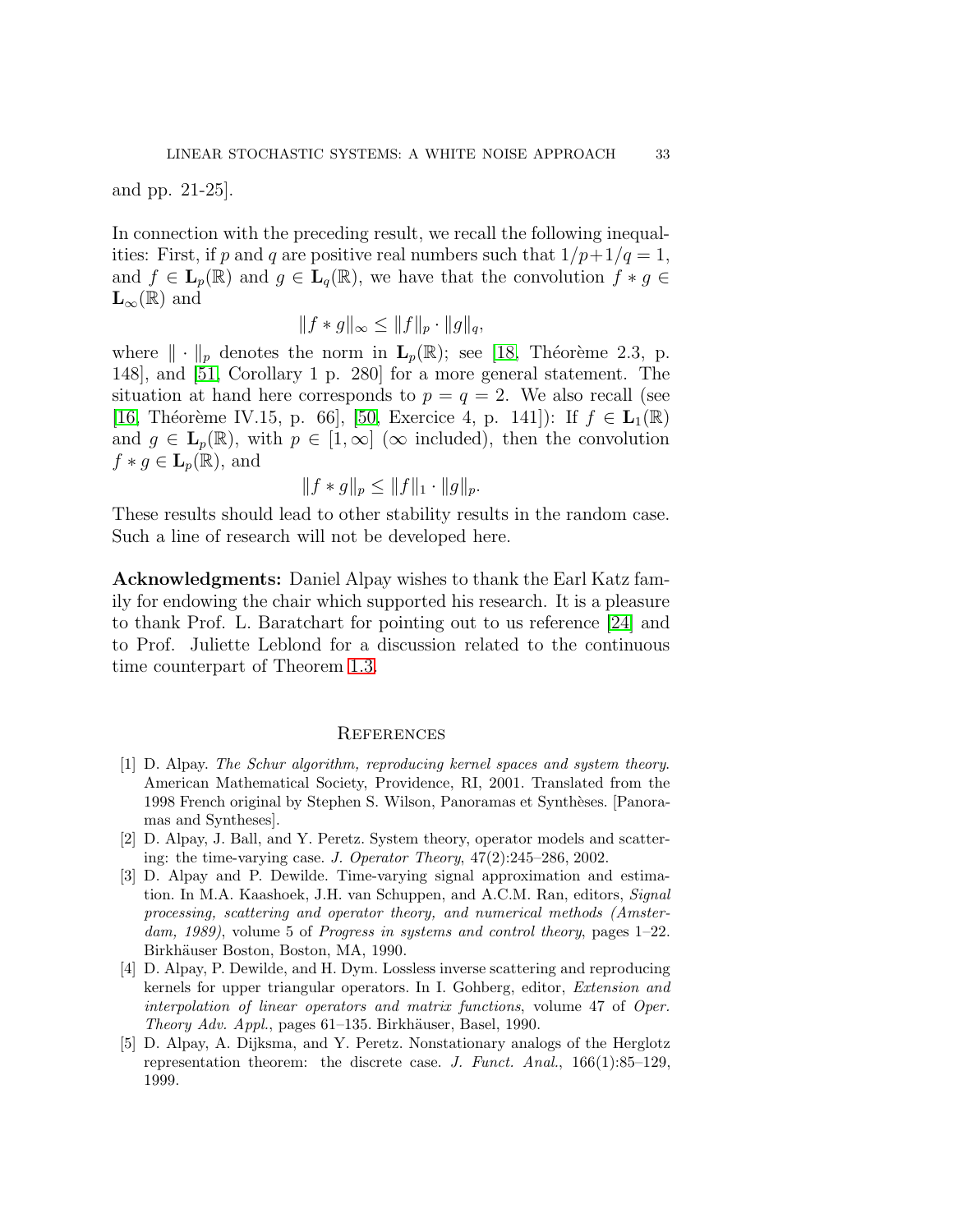- [6] D. Alpay, A. Dijksma, J. Rovnyak, and H. de Snoo. *Schur functions, operator colligations, and reproducing kernel Pontryagin spaces*, volume 96 of *Operator theory: Advances and Applications.* Birkhäuser Verlag, Basel, 1997.
- <span id="page-35-12"></span><span id="page-35-8"></span>[7] D. Alpay and J. Leblond. Loewner type interpolation in matrix Hardy spaces. *Z. Anal. Anwendungen*, 14:225–233, 1995.
- <span id="page-35-4"></span>[8] D. Alpay and D. Levanony. Rational functions associated with the white noise space and related topics. *Potential Analysis*, 29:195–220, 2008.
- [9] J. Ball, I. Gohberg, and M.A. Kaashoek. Nevanlinna–Pick interpolation for time–varying input–output maps: the discrete case. In I. Gohberg, editor, *Time–variant systems and interpolation*, volume 56 of *Oper. Theory Adv. Appl.*, pages 1–51. Birkhäuser, Basel, 1992.
- <span id="page-35-6"></span>[10] J. Ball, C. Sadosky, and V. Vinnikov. Scattering systems with several evolutions and multidimensional input/state/output systems. *Integral Equations Operator Theory*, 52(3):323–393, 2005.
- <span id="page-35-7"></span>[11] J. Ball and V. Vinnikov. Functional models for representations of the Cuntz algebra. In *Operator theory, systems theory and scattering theory: multidimensional generalizations*, volume 157 of *Oper. Theory Adv. Appl.*, pages 1–60. Birkhäuser, Basel, 2005.
- <span id="page-35-11"></span>[12] F. Biagini, B. Øksendal, A. Sulem, and N. Wallner. An introduction to whitenoise theory and Malliavin calculus for fractional Brownian motion, stochastic analysis with applications to mathematical finance. *Proc. R. Soc. Lond. Ser. A Math. Phys. Eng. Sci.*, 460(2041):347–372, 2004.
- <span id="page-35-13"></span>[13] S. Bochner and K. Chandrasekharan. *Fourier transforms*. Princeton University Press, 1949. Reprinted with permission of the original publishers, Kraus Reprint Corporation, New-York, 1965.
- <span id="page-35-9"></span>[14] L. de Branges and J. Rovnyak. Canonical models in quantum scattering theory. In C. Wilcox, editor, *Perturbation theory and its applications in quantum mechanics*, pages 295–392. Wiley, New York, 1966.
- <span id="page-35-10"></span>[15] L. de Branges and J. Rovnyak. *Square summable power series*. Holt, Rinehart and Winston, New York, 1966.
- <span id="page-35-16"></span><span id="page-35-1"></span>[16] H. Brezis. *Analyse fonctionnelle*. Masson, Paris, 1987.
- [17] E. Deprettere and P. Dewilde. *The generalized Schur algorithm*, volume 29 of *Operator Theory: Advances and Applications*, pages 97–115. Birkhäuser Verlag, Basel, 1988.
- <span id="page-35-15"></span><span id="page-35-2"></span>[18] R. Descombes. *Int´egration*, volume 15 of *Enseigement des sciences*. Hermann. 293 rue Lecourbe, 75015 Paris, 1972.
- [19] P. Dewilde and E. Deprettere. Approximative inversion of positive matrices with applications to modelling. In R. Curtain, editor, *Modelling, robustness and sensitivity reduction in control systems*, volume F34 of *NATO ASI Series*, pages 312–238. Springer–Verlag, 1987.
- <span id="page-35-0"></span>[20] P. Dewilde and H. Dym. Schur recursions, error formulas and convergence of rational estimators for stationary stochastic processes. *IEEE Trans. Inform. Theory*, 27:446–461, 1981.
- <span id="page-35-3"></span>[21] P. Dewilde and H. Dym. Interpolation for upper triangular operators. In I. Gohberg, editor, *Time–variant systems and interpolation*, volume 56 of *Oper. Theory Adv. Appl.*, pages 153–260. Birkhäuser Verlag, Basel, 1992.
- <span id="page-35-5"></span>[22] P. Dewilde and A.-J. van der Veen. *Time-varying systems and computations*. Kluwer Academic Publishers, Boston, MA, 1998.

<span id="page-35-14"></span>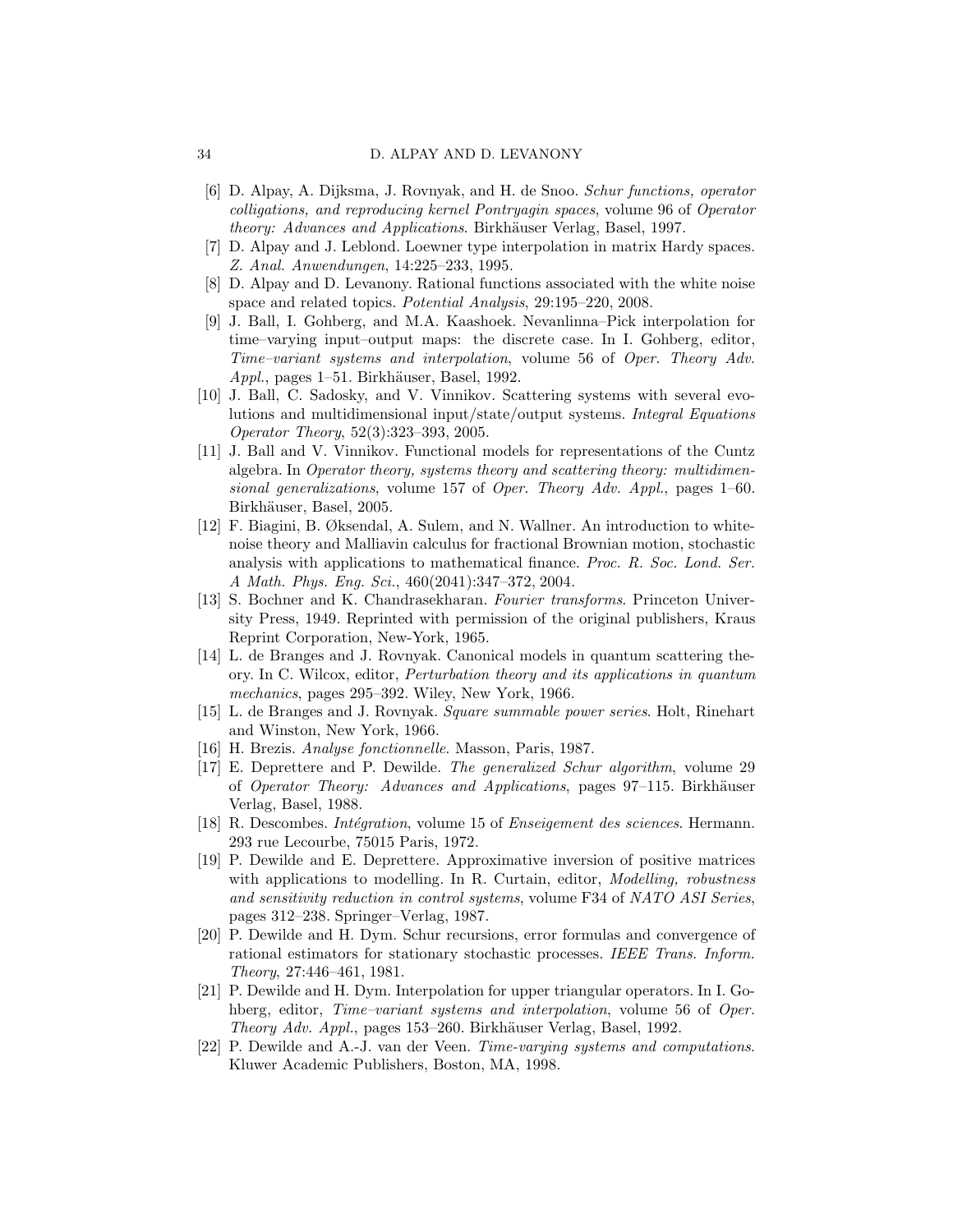- <span id="page-36-17"></span><span id="page-36-3"></span>[23] J. Dieudonn´e. *El´ements d'analyse, Volume 1: fondements de l'analyse moderne*. Gauthier–Villars, Paris, 1969.
- <span id="page-36-9"></span>[24] J. Doyle, B. Francis, and A. Tannenbaum. *Feedback control theory*. Macmillan Publishing Company, New York, 1992.
- [25] T.E. Duncan. Some applications of fractional Brownian motion to linear systems. In *System theory: modeling, analysis and control (Cambridge, MA, 1999)*, volume 518 of *Kluwer Internat. Ser. Engrg. Comput. Sci.*, pages 97–105. Kluwer Acad. Publ., Boston, MA, 2000.
- <span id="page-36-10"></span>[26] T.E. Duncan, Y. Hu, and B. Pasik-Duncan. Stochastic calculus for fractional Brownian motion. I. Theory. *SIAM J. Control Optim.*, 38(2):582–612 (electronic), 2000.
- <span id="page-36-11"></span>[27] T.E. Duncan, B. Maslowski, and B. Pasik-Duncan. Adaptive control for semilinear stochastic systems. *SIAM J. Control Optim.*, 38(6):1683–1706 (electronic), 2000.
- <span id="page-36-14"></span>[28] R.J. Elliott and J. van der Hoek. A general fractional white noise theory and applications to finance. *Math. Finance*, 13(2):301–330, 2003.
- <span id="page-36-4"></span>[29] Bernd Fritzsche, Bernd Kirstein, and Andreas Lasarow. The matricial Carath<sup>eodory</sup> problem in both nondegenerate and degenerate cases. In *Interpolation, Schur functions and moment problems*, volume 165 of *Oper. Theory Adv. Appl.*, pages 251–290. Birkhäuser, Basel, 2006.
- <span id="page-36-5"></span>[30] I. Gohberg, editor. *I. Schur methods in operator theory and signal processing*, volume 18 of *Operator theory: Advances and Applications*. Birkhäuser Verlag, Basel, 1986.
- <span id="page-36-13"></span>[31] I. Gohberg, S. Goldberg, and M.A. Kaashoek. *Classes of linear operators. Vol. II*, volume 63 of *Operator Theory: Advances and Applications*. Birkhäuser Verlag, Basel, 1993.
- <span id="page-36-15"></span>[32] I.M. Guelfand and N.Y. Vilenkin. *Les distributions. Tome 4: Applications de l'analyse harmonique*. Collection Universitaire de Math´ematiques, No. 23. Dunod, Paris, 1967.
- <span id="page-36-2"></span>[33] J.W. Helton. *Operator theory, analytic functions, matrices and electrical engineering*, volume 68 of *CBMS Lecture Notes*. Amer. Math. Soc., Rhodes Island, 1987.
- <span id="page-36-6"></span>[34] T. Hida. *Analysis of Brownian functionals*. Carleton Univ., Ottawa, Ont., 1975. Carleton Mathematical Lecture Notes, No. 13.
- <span id="page-36-7"></span>[35] T. Hida, H. Kuo, J. Potthoff, and L. Streit. *White noise*, volume 253 of *Mathematics and its Applications*. Kluwer Academic Publishers Group, Dordrecht, 1993. An infinite-dimensional calculus.
- <span id="page-36-8"></span>[36] H. Holden, B. Øksendal, J. Ubøe, and T. Zhang. *Stochastic partial differential equations*. Probability and its Applications. Birkhäuser Boston Inc., Boston, MA, 1996.
- <span id="page-36-16"></span>[37] J. Horváth. *Topological vector spaces and distributions. Vol. I.* Addison-Wesley Publishing Co., Reading, Mass.-London-Don Mills, Ont., 1966.
- <span id="page-36-1"></span>[38] T. Kailath. *Linear systems*. Prentice-Hall Inc., Englewood Cliffs, N.J., 1980. Prentice-Hall Information and System Sciences Series.
- <span id="page-36-0"></span>[39] R. E. Kalman. Mathematical description of linear dynamical systems. *J. SIAM Control Ser. A*, 1:152–192 (1963), 1963.
- <span id="page-36-12"></span>[40] P. R. Kumar. Optimal adaptive control of linear-quadratic-Gaussian systems. *SIAM J. Control Optim.*, 21(2):163–178, 1983.